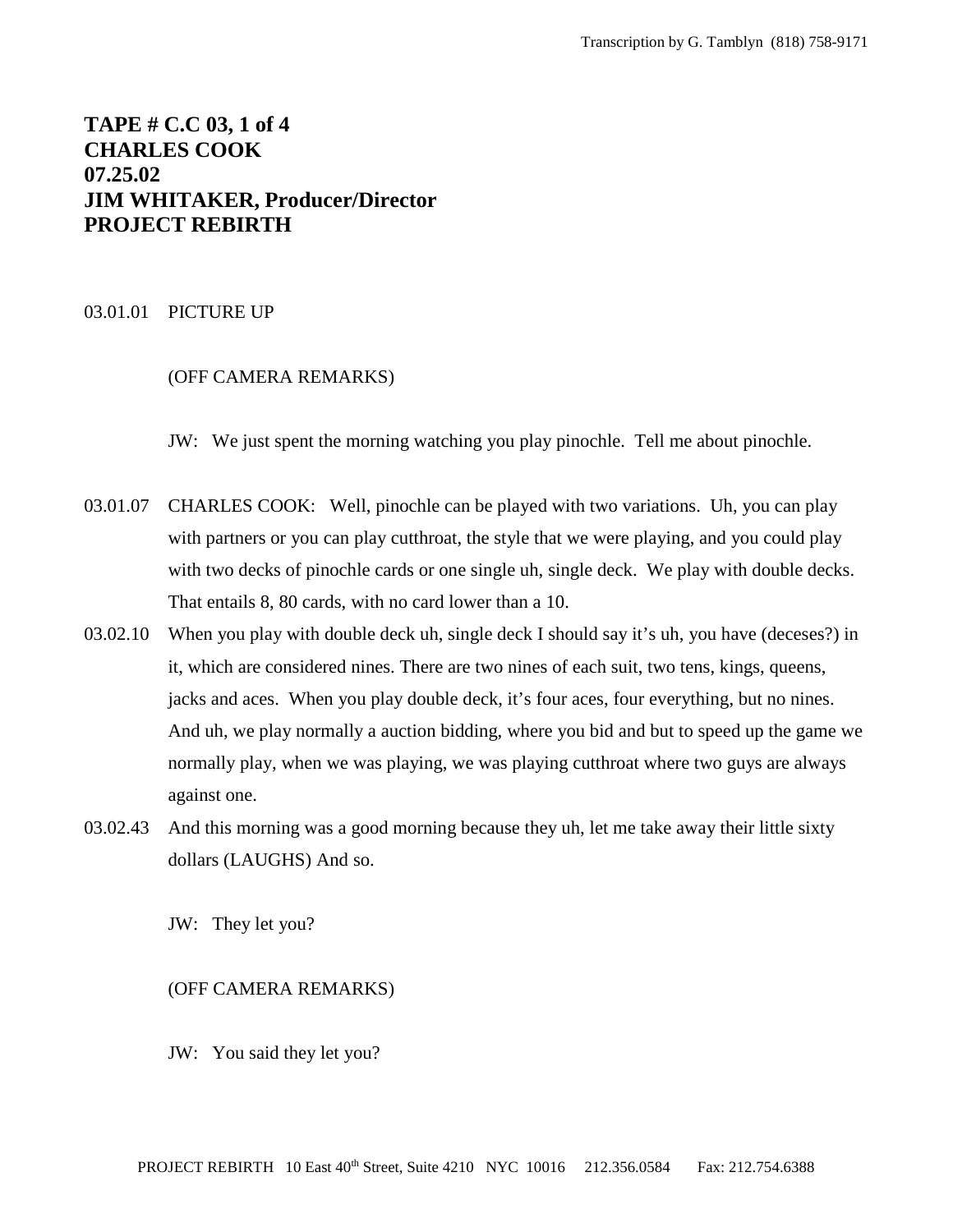- 03.03.23 CHARLES COOK: No, they didn't let me. I just you know, I, I got my blessing from them this morning, that's all. Yeah, but we normally play uh, we'll start sometimes on a Thursday evening, and sometimes we'll play straight through the weekend uh, non-stop, and we'll have. But we sometime rotate a lot of people come up. We play rising flies, whoever, it's somebody's always waiting to sit down and play. But this one person if he's winning he could be there all day. For two or three days not moving. But we normally play summer times we play in the park.
- 03.03.54 Most of the winter times we of course we're in the houses. (?) we you know, go from house to house. But uh, our friends, their wives, those of our wives and all girlfriends, they all know, if they're playing pinochle, forget about it uh. We know where they at, they know where we at.

JW: Do they call you the Pinochle Man or is that just somebody that (?) actually we're coming to play and film pinochle and said oh, yeah, yeah, Pinochle (LAUGHS)

03.04.21 CHARLES COOK: Oh, no, they wouldn't I wouldn't say they call me Pinochle Man, but I consider I have a descent game. I can hold my own with anybody.

JW: Now and tell me about your friends that (?) uh, tell me a little bit about Miami and uh.

- 03.04.36 CHARLES COOK: Well, Miami and uh, that's his street name, but his real name is Alfonso. Uh, he's originally out of New Orleans. Uh, we met just casually, we had a love of pinochle and we started a friendship over 30 something years ago or better.
- 03.04.55 And the other Alfonso, his name is Al also, they're both, that's why we has to separate Al and Miami (you know?) . Uh, he's a very nice person. He's been around the block 99 times. Uh, you know, he's led an interesting life. So, he's always giving wisdom to the younger person, so it's a blessing to be in his presence, so that's all I can say.

JW: And he's, how old is he?

03.05.25 CHARLES COOK: Oh, he's 80 and change. Uh, about uh, (~JW~)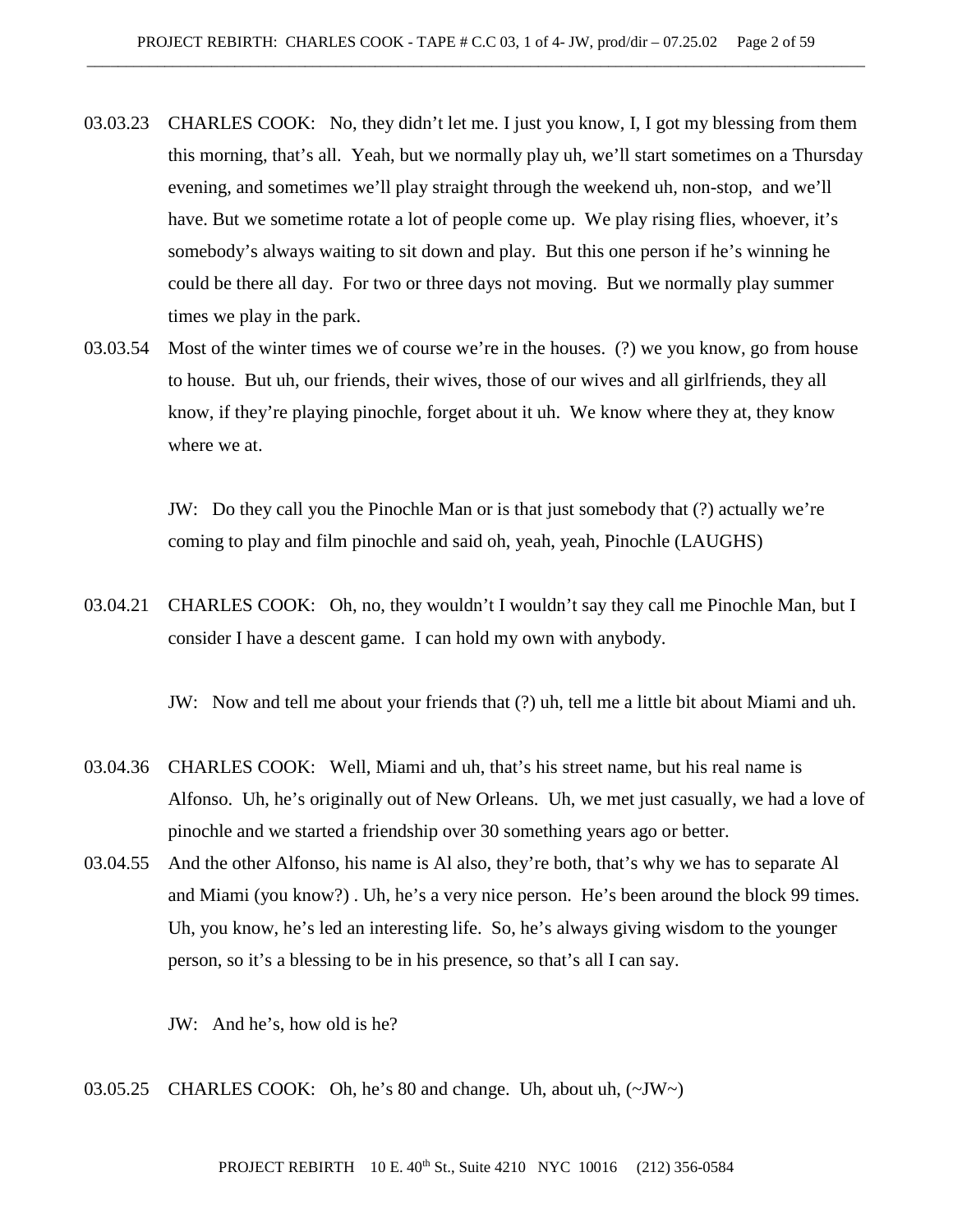JW: So when you say he gives wisdom to the younger, you mean to you? (LAUGHS)

03.05.33 CHARLES COOK: Of course, I'm only 26. Again (LAUGHS). Jack Benny went to 39. I stopped at 26.

#### (OFF CAMERA REMARKS)

- JW: So you're 26 and he's giving you advice?
- 03.06.23 CHARLES COOK: Yeah, uh, but you know, that's just a little white lie. Don't worry about it. No but I can't say I'm 26. My brother who's 4 years younger than myself, just uh, he has a great-granddaughter. So uh, you can see how much my 26 is true (LAUGHS).

## (OFF CAMERA REMARKS)

JW: It was really interesting to be there this morning and kind of see where you live and uh, the park and the people there and the kind of spirit of a community that I sense there. That's your, those are your roots right?

- 03.07.09 CHARLES COOK: Yeah, I was born and raised in Harlem. Uh, only time I uh, traveled out of the country was courtesy of the United States Army, 1959, to about '62. I was in Europe. Uh, those years. And of course vacation stuff like that. But other than that, no.
- 03.07.30 But uh, those are my roots mainly, Harlem.

JW: What was it like growing up? When you were very, very young in Harlem?

03.07.38 CHARLES COOK: Well, when I grew up in Harlem, we were able to leave our doors open at any time. All my friends were, we intertwined. We went from house to house without having to worry about knocking on the door. We just walked in each other's houses, because we were all close-knit families. Uh, I was fortunate enough to be brought up in a uh, with two parents and a brother.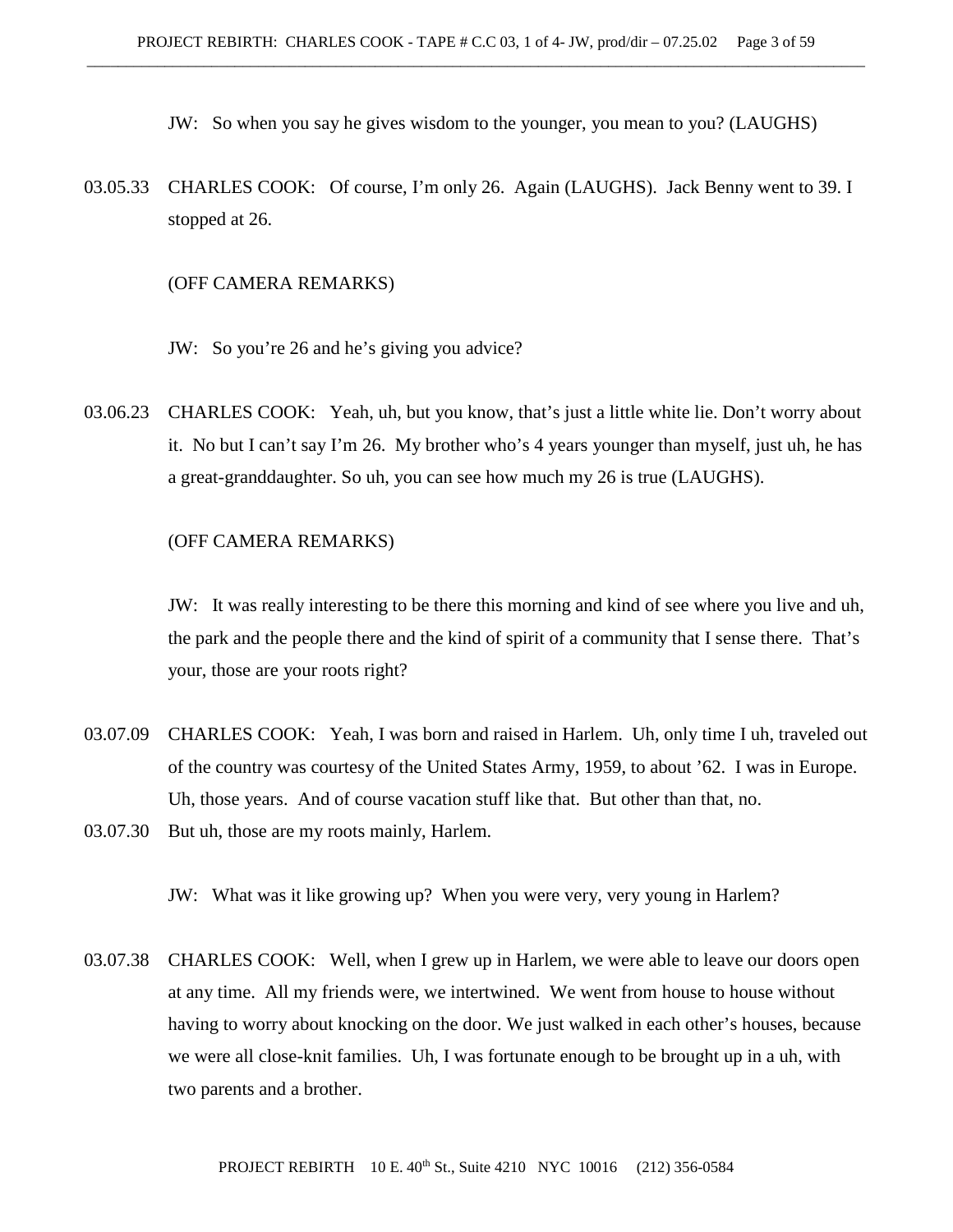- 03.08.01 And uh, gave good structure. You know, my father did not spare the rod. Whew, he did not spare the rod. (?) my father was very strict. So uh, it was good for me. I can remember the first time I ever said a curse word, I think I was getting ready to go to high school and I said it. I looked around 'cos I knew I was gonna get knocked on my butt. So that's the kind of thing, you know. And uh, I used to have to go to church at least 3 times on Sundays.
- 03.08.35 Uh, my father was Catholic, so that made me a Catholic. But (?) my brother came along, my mother said he will go definitely this one will go to my church, which meant he became a Methodist. So I had to go take my brother to church with me to Mass, then go to Methodist church. And then a friend of mine, they had some kind of little Holy Rolly church, and I ended up going to the Holy Rolly church.
- 03.08.57 So I would go to 3 services every Sunday, so. Uh, I might, if I decided to go to church, I'd go to any church that the feeling hits me now. So.

JW: Did you uh, did you consider your family to have a sense of (?) was it a family (?)

03.09.16 CHARLES COOK: Yes, I would say we had a good spiritual background. Yes. I would say that. Uh, my grandmother had a great influence on me. That was my honey. Yeah, so I would say we were good, we had a great.

JW: How did she have a great influence on you?

- 03.09.35 CHARLES COOK: Oh, she just, it's jus the things that she instilled in me. She made me uh, she gave me, I got her complete attention, or she got my complete attention when I seen her slap my father, and I knew he was whipping me, so I said, well, yeah, you got my attention (LAUGHS). (?)
- 03.09.55 So when she spoke, I listened.

JW: Your grandmother was on your fathers?

03.10.05 CHARLES COOK: Yeah, my father's side. My mother's mother died uh, I must have been about, it was in the '40's. I was, I was a young kid at that time. Uh, I was just starting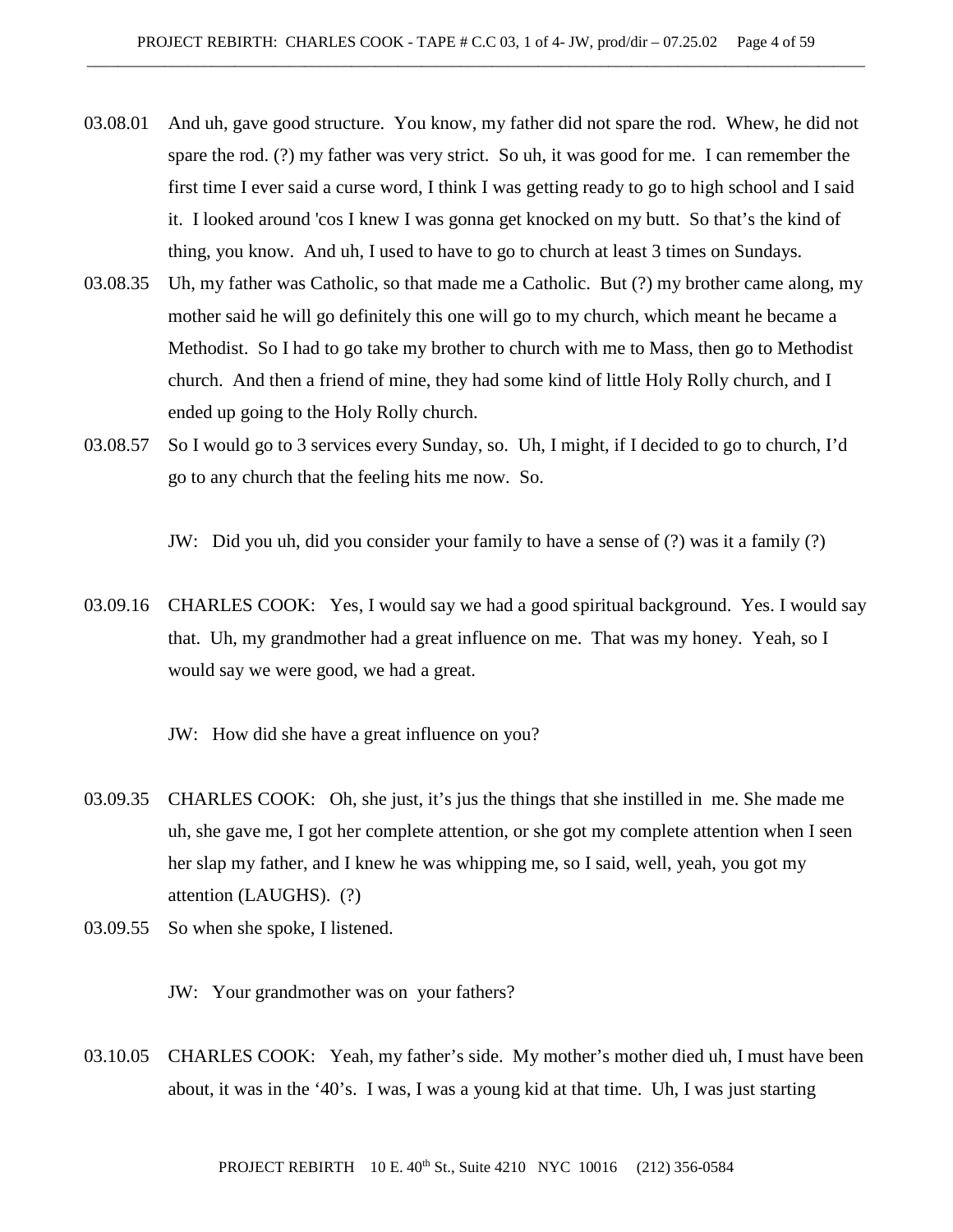school, and when she passed, so I never really got to know her too well. (?) but my on my father's side, my grandmother lived to about to be 94.

- 03.10.37 And uh, so I you know, I spent a great deal of time, plus she played pinochle, and played well. And spanked me in a couple of games (LAUGHS).
	- JW: Great. So it runs in the family?
- 03.10.53 CHARLES COOK: Yes, it does. I, unbeknownst to me uh, I started, had the love of the game and didn't realize that was the game that they were playing when I was watching them as a kid, 'cos I used to be fascinated by all the picture cards. And ended up playing the same game that she liked to. And my grandfather uh, he was a railroad man. And one of the first jobs I got was I worked for the same railroad he worked for, Penn Railroad, and I ended up eventually going to work for the city at uh, for the New York City Transit, which I'm retired from now.
- 03.11.27 But uh, so I did fall in that line, and I went into the service the same way he did. So he and I had similar backgrounds.

JW: That's your grandfather?

CHARLES COOK: Yeah, that's my grandfather. (~JW~) on my father's side, on my father's side, yes.

JW: So your grandparents on your father's side really were quite, had quite an influence on you?

- 03.11.48 CHARLES COOK: Yes, they did. Unbeknownst to me, yes they did. My mother's people also. Yeah.
	- JW: And how about your brother?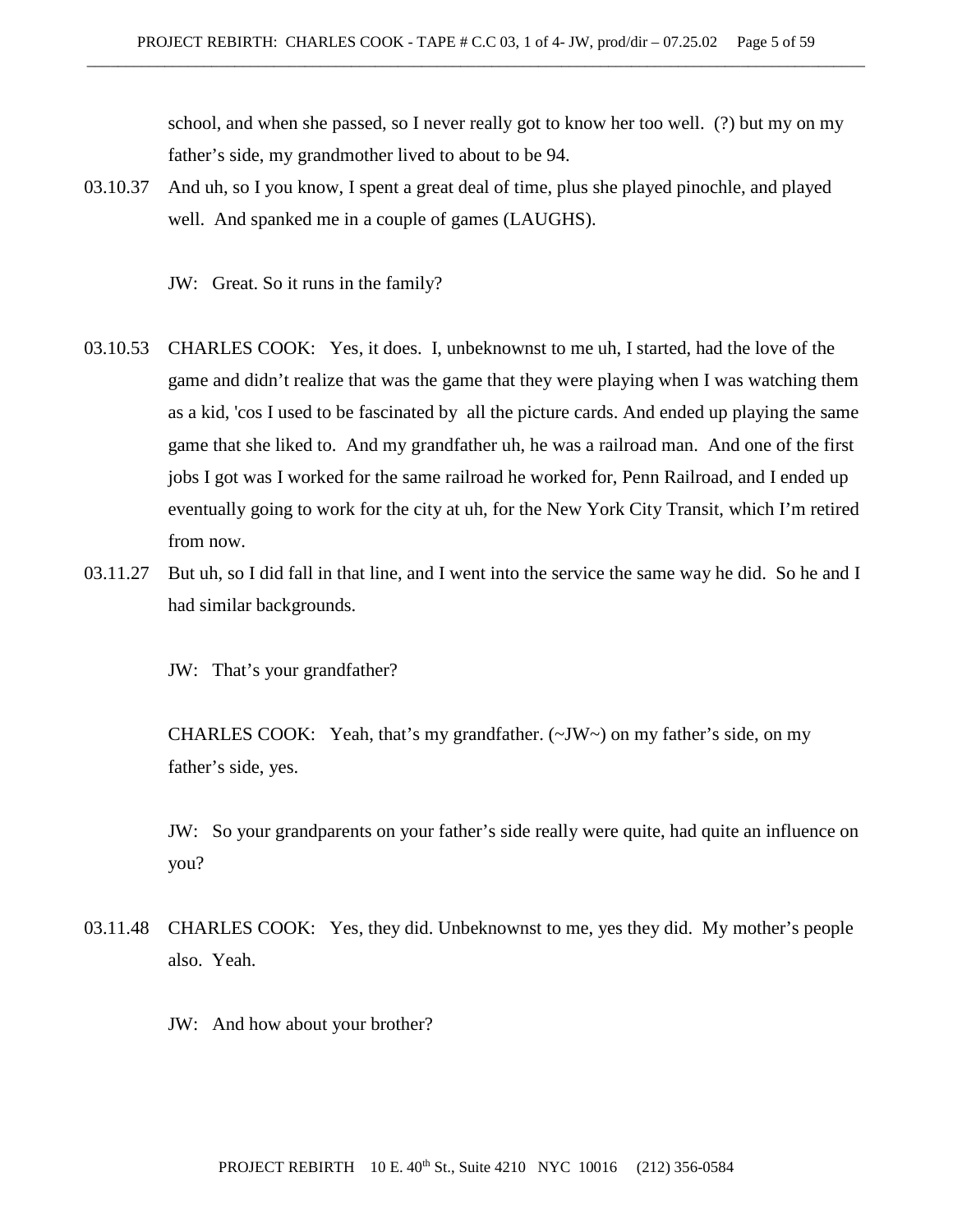- 03.12.04 CHARLES COOK: Oh, my brother? He's uh, married. He has uh, uh, let's see. He had 4 girls. One passed at an early age. Uh, one uh, and he has two sons. Uh, I have two sons and a daughter myself. Uh, by marriage.
- 03.12.31 And uh, he's into computers and he's very, very smart. He's very, he's designed a, a software that's, if it comes out, a lot of people gonna lose jobs 'cos it does everything. And so. But uh, my brother and I get along well, I just spoke with him uh, yesterday. 'Cos he left his mouse at the house, so he has to come back and pick it up.
- 03.12.57 Uh, like I said, he's four years younger than I am, but he's a great-grandfather. So he's the one that's old, I'm not.

JW: Now uh, we just go back a little bit. Uh, you know, growing up, tell me if you would what it was like growing up with uh, with your brother in Harlem. What was the kind of spirit at the time and just give me a flavor for it, like a memory that you have that just is in your head. One you know, obviously you're thinking (?) you're playing pinochle and.

- 03.13.38 CHARLES COOK: Oh, back then uh, I went to Catholic school. And uh, I used to uh, be in a lot of fights 'cos uh, my father refused to put me in anything other than short pants, and I wore short pants in the wintertime. They had a snow in '47 and I wore short pants.
- 03.14.59 So I was always wanting to get a pair of knickers. The knickers were the long and, shoot. So finally we, we go down to Cower's to get some shoes and I go into Barney's, 'cos that's where my parents always shopped. And we go down to the store and I just knew I'm gonna get my knickers, I'm just as happy as I can be. Shoot, I ran out, when I came out the store, you couldn't tell me nothing. I had long pants. I (?) graduated from short pants to long pant. Oh, yeah. So I had a good childhood uh, I really did.
- 03.14.29 Just that I used to fight all the time, but I had a good childhood (LAUGHS).

JW: Why'd you fight all the time?

03.14.37 CHARLES COOK: Well, my father encouraged it. He, he just, he just encouraged it. He said, I want to make sure that when you get older, you don't fear nobody. And it came to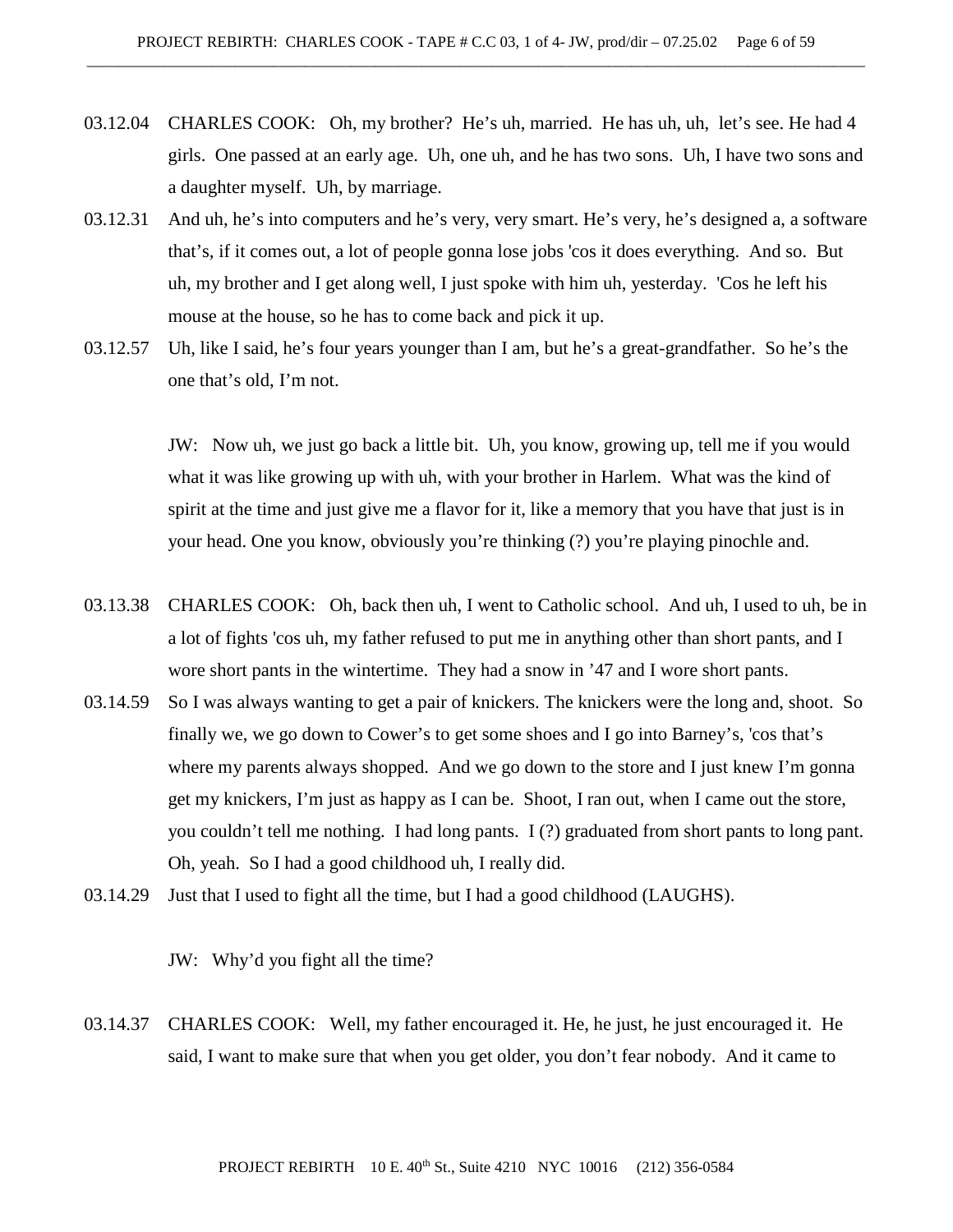pass that I don't (?) I fear no man. Because uh, (?) he used to box so he taught me. So I did the same. When I went in the service I boxed amateur, stuff like that.

03.14.59 But I don't fear nobody. No. No.

JW: So would you describe yourself as a fighter?

03.15.05 CHARLES COOK: No, no. I back away. I back away from fights, no. When you're confident you (?) not to fight. It's not necessary.

> JW: That's true. So the power of your uh, (place?) kind of makes people not want to mess with you (in a way?)

03.15.25 CHARLES COOK: I wouldn't say that. I'm not no world beater or nothing, but I, you know, people respect you if you get respect yourself. That's all that's about. (~JW~) If you carry yourself in a way, you know, they know, people know what you'll do and what you won't do.

> JW: And how is, how has uh, how have things changed in Harlem? How do you (?) seem great, I mean, it's just.

- 03.15.46 CHARLES COOK: Well, Harlem has, is going through a renaissance. It's uh, when I was coming up it was really, really nice and excuse me. And then in the '60's, '70's, it went down.
- 03.16.04 But now that they're (?) now that it's come back, they haven't brought back the night life that they had at one time. But it's getting to be more family oriented again, and uh, they refixing the buildings. It's just coming up back much better but then now with Ground Zero, uh, people where everybody wants to move to Harlem because it's the fastest and cheapest transportation you can get. You can get anywhere in the city within a few minutes.
- 03.16.31 (?) if you go out to Long Island then you have to take the Long Island train in, and then take a subway to get to work, and you, you're commuting maybe 3 hours every day. You can go back and forth to work and be in your house within 45 to an hour uh, from Harlem.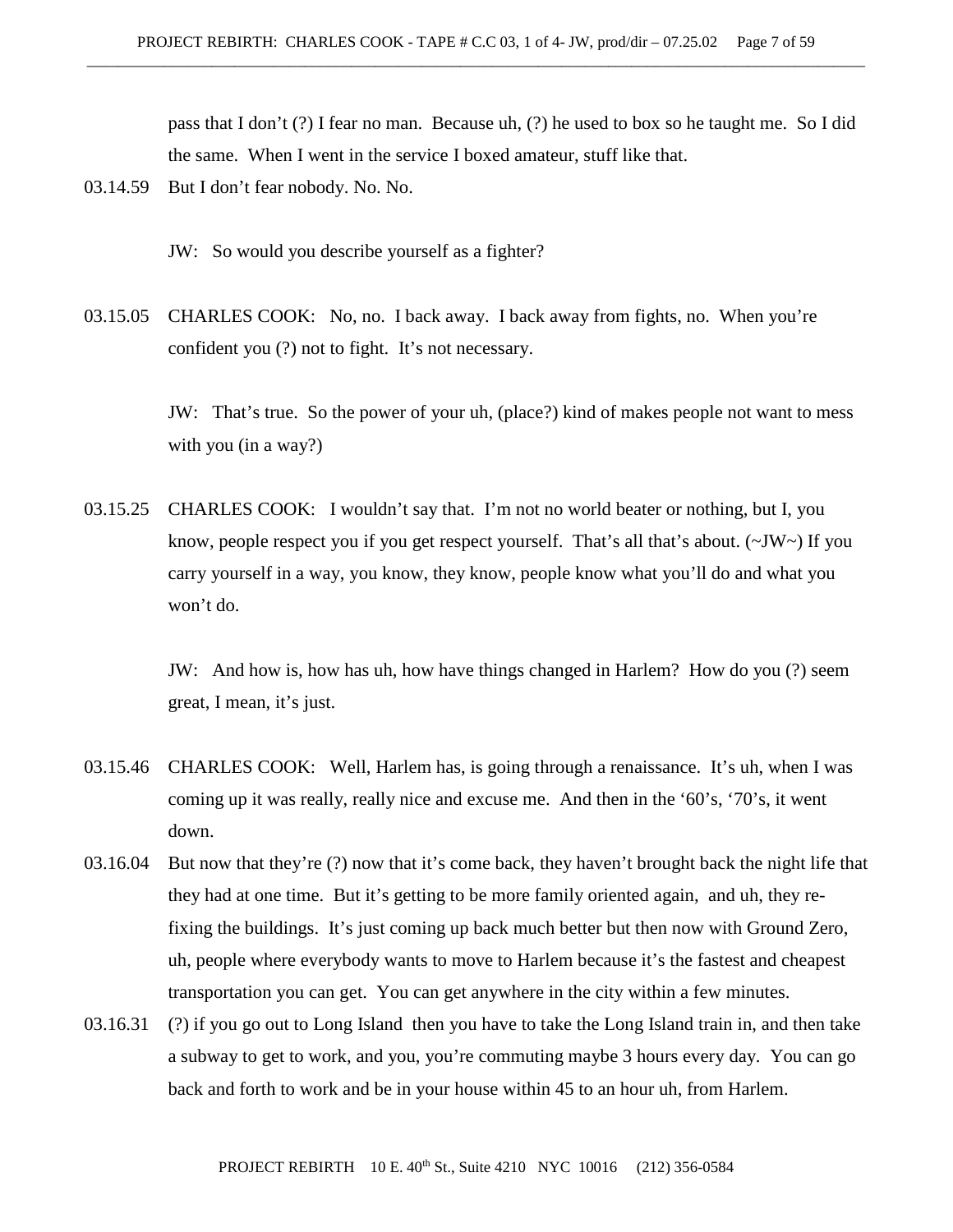Anyplace from the top of it to the bottom of it. So it's not like uh, you know, killing a lot of time. So they're bringing it back.

03.16.57 They had uh, in the '60's they had (like uh?) uprooted all the trees out of Harlem, and uh, the police uh, encouraged it because they said, well, we can't really see crime because all the trees hanging over. Now they starting to replace those trees again, because in doing that, they uh, destroyed the community because uh, the trees gave shade and stuff and so it makes it more homey and so now they're bringing that back. So that's, it's a good thing

.03.17.29

JW: I noticed, I noticed actually there were uh, they (?) cut the trees down because so they could see more?

03.17.39 CHARLES COOK: Yes. (~JW~) they could see. They'd say well, we can't see the streets as well. That was one of the reasons they did it. First they said, well, it's the trees are no good or whatever, they getting old. But it wasn't that. They wanted uh, visibility.

JW: Tell me about your family. Your children.

- 03.18.01 CHARLES COOK: Uh, I have uh, a daughter who's an (ephrodemologist?) and I have two sons. One just completed college. The other one is, I think he's graduating this in a coupe of weeks or a couple of months he's (?) supposed to be graduating. Uh, my wife is a nurse. Uh, at Wyckoff Hospital. Uh, she's the uh, staff nurse there.
- 03.18.28 Uh, let's see uh, I don't have any grandkids so I keep trying to get one of them to give me some grandkids but that's not happening, so I don't know what's going on there. But uh, that's uh, extent of. So (that cuts in?) my family (?) and I have uh, my niece in Detroit, Taz. Uh, her kids are like my grandkids (LAUGHS). Yeah, 'cos uh, it's strange. My brother, my brother and my daughter look like they could be father and daughter.
- 03.19.02 My niece, Taz, looks like she could be my daughter. And it's just strange to know. If you look at her and you say, oh, that's Charles' daughter or you know, not Dan's. My brother's name is Dan. But uh, and she's an engineer. She's doing quite well.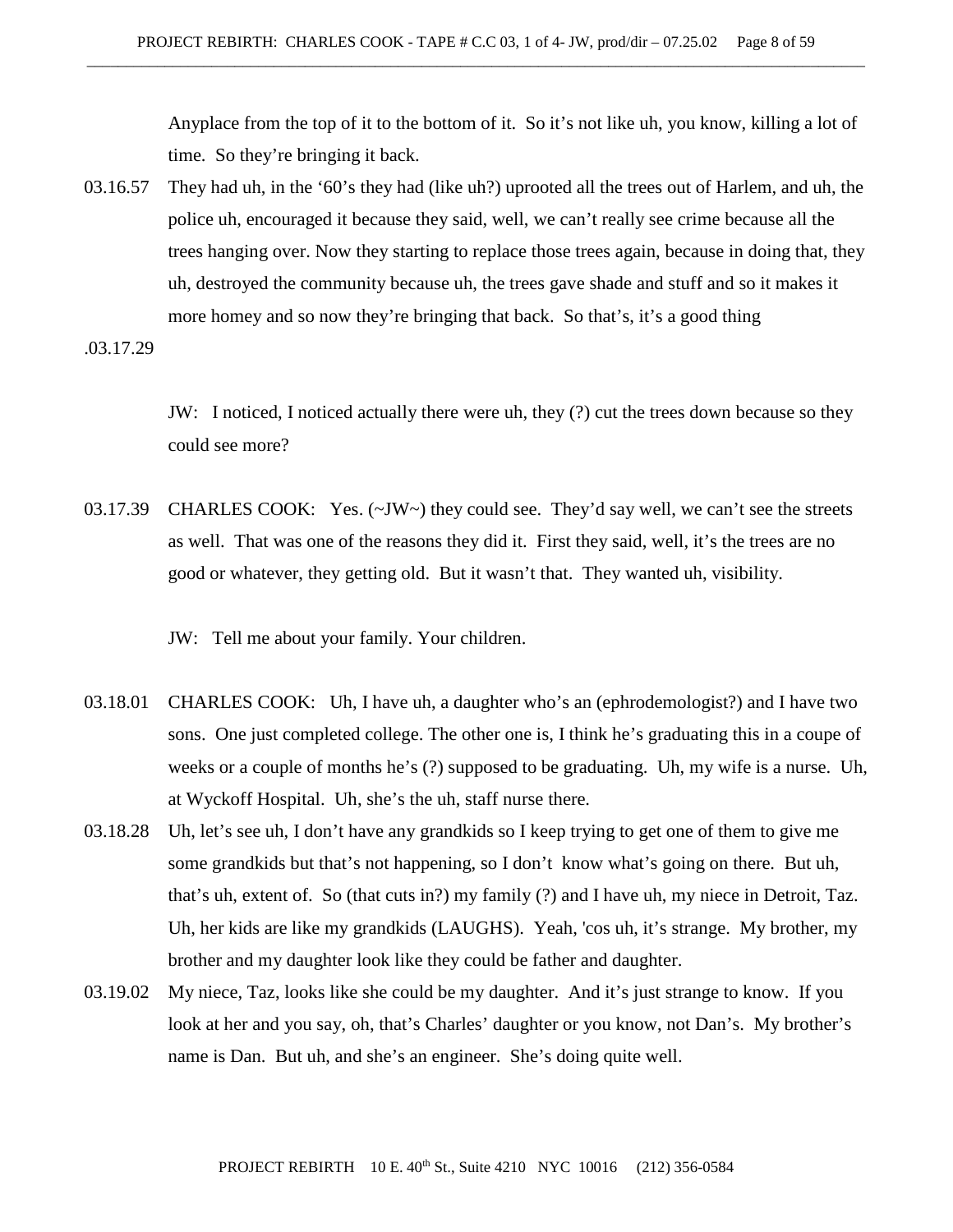JW: Is she really close?

CHARLES COOK: With my brother?

JW: Are you really close to (?)

CHARLES COOK: Yes.

JW: Do you go to Detroit?

- 03.19.29 CHARLES COOK: Oh, yeah, I just uh, I was in Detroit, I was in her house uh, with her family uh, less than, February. Uh, during Valentine's Day, I just came back. Uh, at the end of February, March, beginning of March I came back. I stayed out there about two or three weeks. I ended up baby sitting and cooking. (LAUGHS) But (?) it was fun. Yeah, I kept saying, I got to leave. But I enjoyed it (LAUGHS). I don't want them to know how good a time I had (LAUGHS).
- 03.20.01 I kept uh, got me watching these three (LAUGHS) mud rats. But I was having a ball, so. You know, it really was nice. Yeah, but uh, I really enjoyed it. But (?) don't tell them I enjoyed it.

JW: Tell me if you would about the day of September  $11<sup>th</sup>$ , and if you could uh, tell me about it from the perspective of the kind of feeling of the day for you and as best you can remember, and uh, in your mind.

- 03.20.39 CHARLES COOK: Uh, unbeknownst to me, I was looking at, at found out since then, that I was looking at a documentary. Uh, this uh, particular fellow, was filming rookie firefighters on their first assignments. And this one particular firefighter had not yet been to a fire.
- 03.21.00 He still was in a rookie stage. So I'm watching it, the TV and as I watched the TV, in the background I could see the plane hit the building. And they said, oh, it's an accident. And I said, soon as I seen it, I did not believe it was an accident. I said, that's no accident. I said, it's too clear, the building's too large for them, that to be an accident. I just didn't feel it was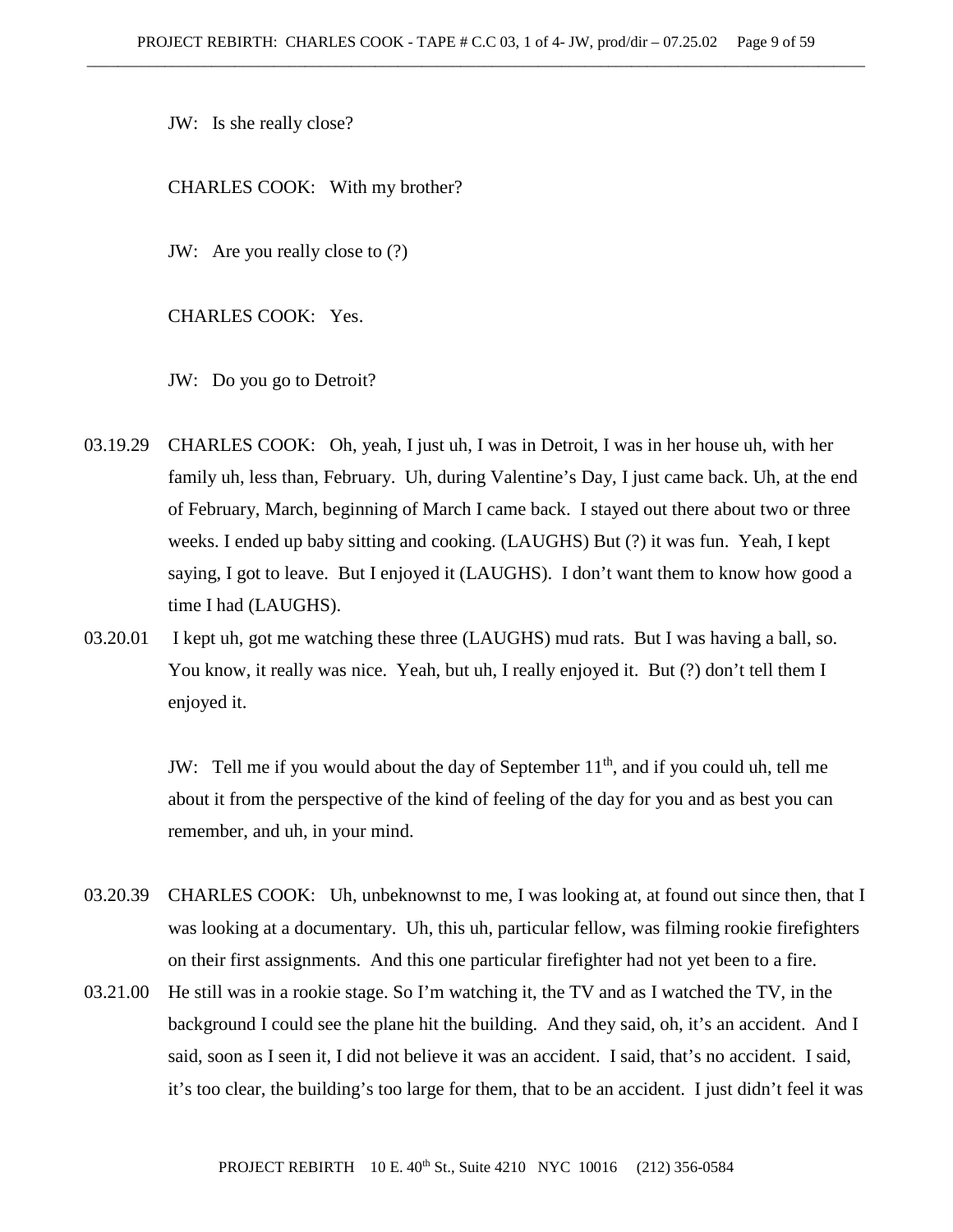an accident. And so I watched it for a while. I wasn't concerned about the building falling or anything like that, but I just said, oh, that's no accident.

- 03.21.34 I kept saying that's no accident. And then I saw the second plane hit. And I felt a lot of rage. I said, we're at war. Which I don't think we've really declared war yet because I always thought you, the president's supposed to go before the Congress and they can ask for a declaration of war and he hasn't done that yet. That's, I don't know why he's holding back on that, but he needs to really do it.
- 03.21.57 But uh, I saw this and I said, oh, I said, oh, gosh. I said uh, and they were hurt, I put on a scanner and I kept hearing them, they said they need people to uh, you know, for, they was calling all the firefighters to get in and stuff like that. So I sat there. I had no intention of going no place at that time. So I waited a while. And then I heard the building coming down.
- 03.22.29 I just got up and started looking around and uh, I put on something. I found some old pants, 'cos I knew I was gonna have to do something. And I walked down. Now all the transportation was out. And I was in Harlem at the time. So I walked from  $147<sup>th</sup>$  down through the park of the girl walking down also. And she was going to a hospital.
- 03.22.58 To check in a hospital. So we got into the park and a police officer said, (?) everybody's coming uptown. I said, yes, I know, I said, I'm going downtown . He said, what you going to do? I said, I'm going to work. He says, you going to work? I said, yeah, I'm going to that hole. Then he said, I'm going to the Trade Center. He said Ok, and now that second building (come by this time?) Uh, so I was able to give her a ride with a police car to her hospital. And I got a ride with some people in the park gave me a ride partway down.
- 03.23.32 So I stopped at a bank, I said, I better get some money 'cos I don't know I know I'm gonna have to buy some uh, boots and some stuff. And I proceeded and I went downtown . And uh, I got down there and it was chaotic. So I just pitched in. I never did, hadn't gotten the clothes I needed. So I stayed down there most of the night and was down there when they uh, the second, the third building,  $7<sup>th</sup>$  came down.
- 03.24.00 I stayed there 'til the next day. And I said, let me just come up and get something. So I went uptown and I stopped and got my (?) self a pair of boots. But uh, I got a pair of boots, that was early in the morning, about 9, 10 o'clock. Got right back down, I'm glad I got those boots. And sure enough, when picking up something. I didn't got that far, got, went up to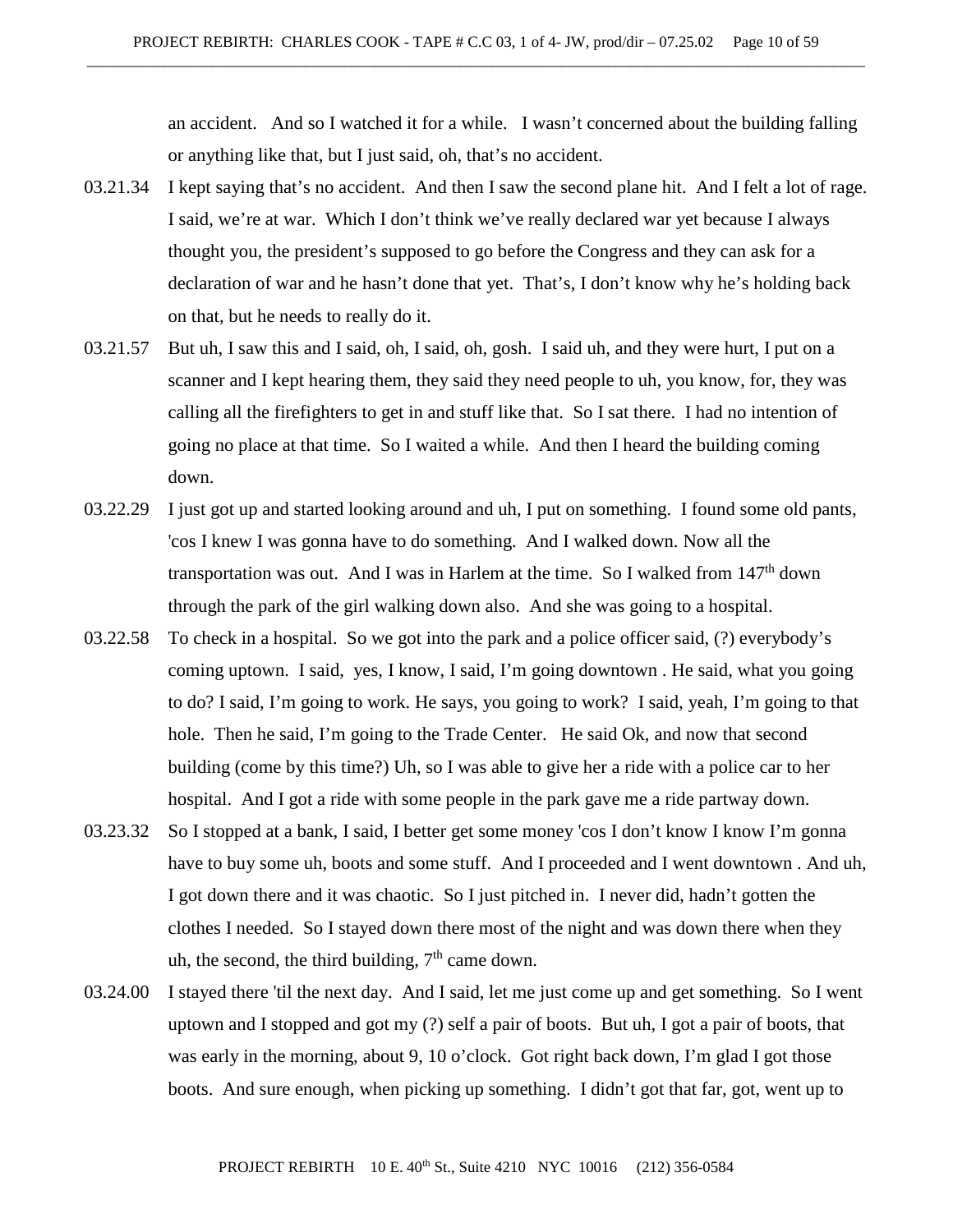about  $14<sup>th</sup>$  street,  $15<sup>th</sup>$  street. Came right back in, and a beam fell across my toe (LAUGHS). And I broke my toe at that point.

- 03.24.32 So uh, but I continued to work because uh, it was uh, with all the carnage and the loss of life and limb, I wasn't thinking about a toe, 'cos I knew it had broke, (?) it did happen when one of the EM guys said, oh, there's nothing you can do with a toe but wrap it, I say I know. So I worked. It was (?) painful at first, but you know, you (?) endure.
- 03.24.56 And uh, I stayed down there. I uh, one of the first things I did was I worked on the buckets. First thing, though, first thing I did was I when, I came in there but some it was somebody was carrying some water and I walked it into the pile. And when I walked it into the pile, I never got out of the pile. And that's when we was digging and looking for people. And of course, with that you've seen a lot of stuff that you didn't really want to see, but I looked at it and I just kept saying, I, I looked at men and I say, men I don't, I'm not just talking about men, I'm talking about female, everybody who was on scene were men as far as I was concerned.
- 03.25.33 Uh, I looked at it and I kept saying, if they can endure, I can endure. Now I'm claustrophobic, I've always been, all my friends know that. But I looked at it and I said, well, if they're going in that hole, they're no more man than I am. And (?) if they can go down there and endure to do what they have to do, I can do that. And they were men going down there.
- 03.25.57 They was, it's a strange. This is on like the first day. It was a strange sight to see people with, the street first of all, walking down into it, the street looked like you were at Coney Island, but only thing paper all over the street. Sand and paper. That was, that's the first thing that struck me when I went down. But to see men uh, dusty-looking and in the dusty face you can see the streaks of the tears, you know, dried up tears, but what a determination on their look the face of, that I can do this. And uh, it just give you, those are what I call heroes.
- 03.26.40 Because you know, that a lot of people say well, they weren't real heroes 'cos they ran up in the building to save the lives of some people. They didn't know the building was gonna come down. I believe this to my heart. And they know the building was still coming down, and they thought they could save somebody, they would have still ran up in there.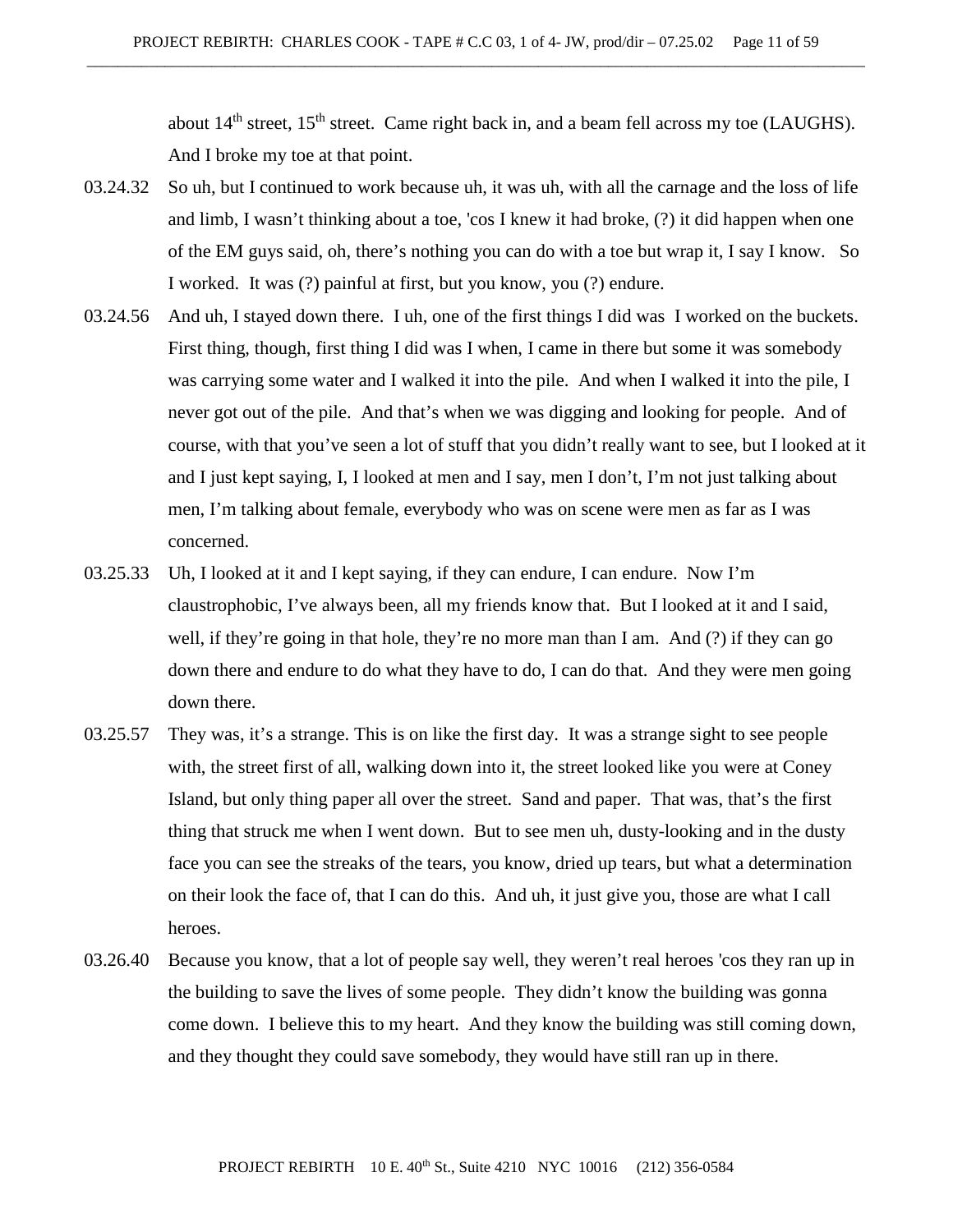- 03.26.59 Because uh, we had like uh, scares uh, where they thought the building was gonna fall (?) and I spoke to one guy, and he spoke to me, he said, regardless the building's coming down if you were be here, I'll come look for you (?) And that's the kind of bonds that were formed down there. It was, it's something that you don't want to ever see again.
- 03.27.29 But there were bonds made that you would never, no amount of money could trade for. I mean, uh, it was uh, I don't know it's just. The things I've seen I wouldn't even want to talk about there, but there's when you, when you see parts of people all over the uh, I've seen a soda machine so smashed it looks like this, was no thicker than this thing like here. That's because the weight of all that weight, the weight of the building on it.
- 03.28.03 I mean, the whole soda machine, you know, that normally would disperse uh, Pepsis and stuff like that. But uh, you gain strength from other people's strength. And you endure what you don't think you can endure. I am, I have a herniated disc in three places, and I was hurting. But I just said, no, pain is good. That means I'm alive.
- 03.28.28 And I continue to do things that I would never thought I could do. And I uh, but I did it. When I got, the pain got too bad, I worked up stairs with the uh, there was a Burger King, I dispensed clothing and stuff. And when it wasn't I'd go back down in the hole. But I, I continued to do it, and you got caught up in it. When I say caught up in it, you could not leave, because when you, you made friendships.
- 03.28.58 If you left and you heard of somebody getting hurt, you would feel responsible (LAUGHS) maybe I could have helped them. So I, that's how I ended up doing 400 days. I just, and then it all of a sudden I just said, I knew it was time to leave when I started crying over the National Anthem and getting angry. I just said, well, this is getting, it's finally gonna come to me. Uh, 'cos I ended up volunteering with the Red Cross at the end. And signing checks for uh, uh, at Pier 94 for some of the victims' families and stuff.
- 03.29.28 So I just, I had to weed it out. But uh, it's an experience that I'm sorry I had to have, but I am, I'm glad I did respond. That's all I can say.

JW: Can I, can we go through a little bit of, so you can get a little bit more clear of an understanding. When you said you went into the hole, you're claustrophobic?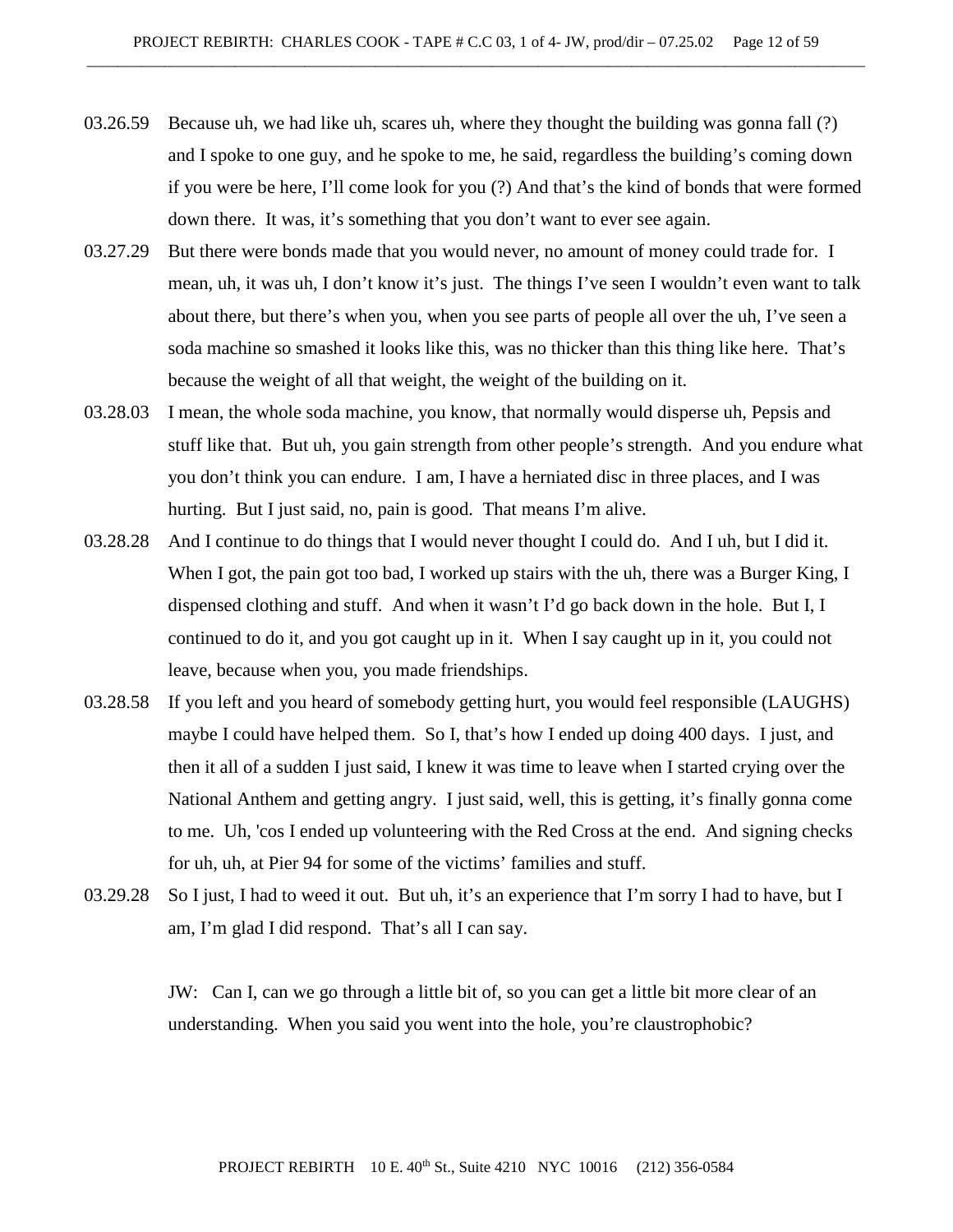03.29.53 CHARLES COOK: Yes, I went into the buildings, yes, I'm claustrophobic. Yeah. But uh, like I said, uh, I, I had to uh, I just had to do it. I just had to do it. I could not uh, my body, if I wanted to run, my feet would not take me in the running position. You know. I used to always say, I run towards the sound of the gun. That's (?) and that's what I was doing.

JW: Had you always done that in the past?

CHARLES COOK: What's that?

JW: Run towards the sound of the gun.

- 03.30.32 CHARLES COOK: I've always accepted a challenge, yes. I've never run from a fight, or from something I thought was dangerous. I've never done that. That's (?) because my father what he instilled in me. God rest his soul that was his, that was him. And uh, he told me there's nothing to fear. You know, he said the biggest fear is overcoming your fear.
- 03.30.58 And so I just put that aside.

JW: But you walked a hundred and forty blocks?

- 03.31.08 CHARLES COOK: Yes. And I came back and most of the time when I like came out, when I changed, I came, I stayed down a couple of days straight, and then I came back out, and then I got down to  $14<sup>th</sup>$  street, that's the furtherest you could go (?) uh, to a point, then I walked back in. And then I would stay days. I mean, literally days. Sleeping down in the (LAUGHS) Sleeping on the street at first.
- 03.31.33 When we first get there, we slept on the street. Uh, the first couple of days, it was literally sleeping on the streets. And I ended up sleeping in uh, what's called uh, it was uh, Brooks Brothers (?) uh, they had a rug, so we slept on this, a lot of us slept on (?) and then Brooks Brothers uh, allowed us to, we had to change clothes on (?) a Thursday it rained so hard. I mean, to a man, everybody was soaked. And uh, by that time they had brought clothes and so we was able to change clothes right there.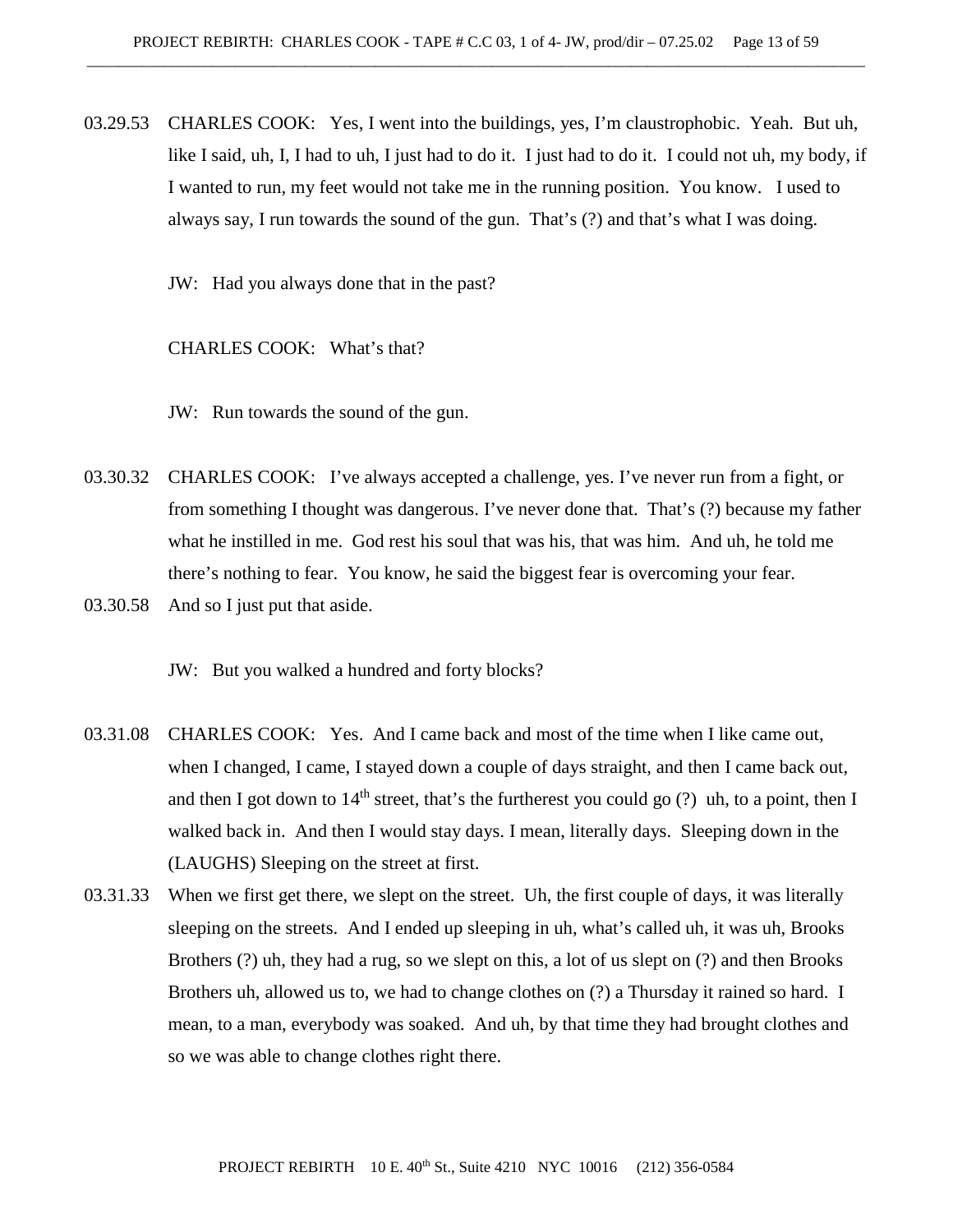- 03.32.03 And but we still weren't able to bathe and then they still hadn't set up those kind of facilities. But uh, I, I really forget when I came out, because it was so brief. But I, within that 100 days, I think I literally slept in my own bed maybe 15 days, if that. 'Cos most of my time was spent down there.
- 03.32.29 You know, (~JW~)

JW: What did people say when you came out?

- 03.32.34 CHARLES COOK: Uh, when I came out, it was a feeling of I was embarrassed. Uh, I was embarrassed because people were hugging me. And, and I was trying to get them to stay away because I had the smell of death on me, and the smoke.
- 03.32.58 And one lady told me, she says, uh, don't feel that way. And I was dog tired. I'd been up like 28 hours, something like that. I hadn't you know, really slept. (?) but I just, I have (?) tinitis, which is a ringing in the ear, so it was bothering me anyway. So uh, she says, don't feel that way. I said, no, but I, she said, no, no, no. be proud that you're there. And you know, and other people were saying the same thing. And they said, well, let the man sit down, 'cos I was really tired, so I sat down and went to sleep, 'til I got home.
- 03.33.31 But it was a nice feeling, a strange feeling. And then uh, when I was going back in that particular morning, 'cos I only stayed out maybe 6 hours 'cos I wanted to really wash and really wash, wash,. It's not the same thing as washing in some place and you don't have the change like you want to change. So I just washed up, and I came back in and when I'm walking back in, I get a big bag of people that's telling me, please take this in with you. Let it be used. Gloves, stuff like that.
- 03.33.58 And uh, the outpouring of love that was shown and exhibited made you proud to be an American. It really did. It was really, I've never seen so much love in my life as I saw on those streets on the West Side highway and all the other streets. You know? They had groups of people just standing there. They didn't do anything else but just stand there and clap or say thank you. It meant so much to so many people.
	- JW: Did you feel different from them when you came out?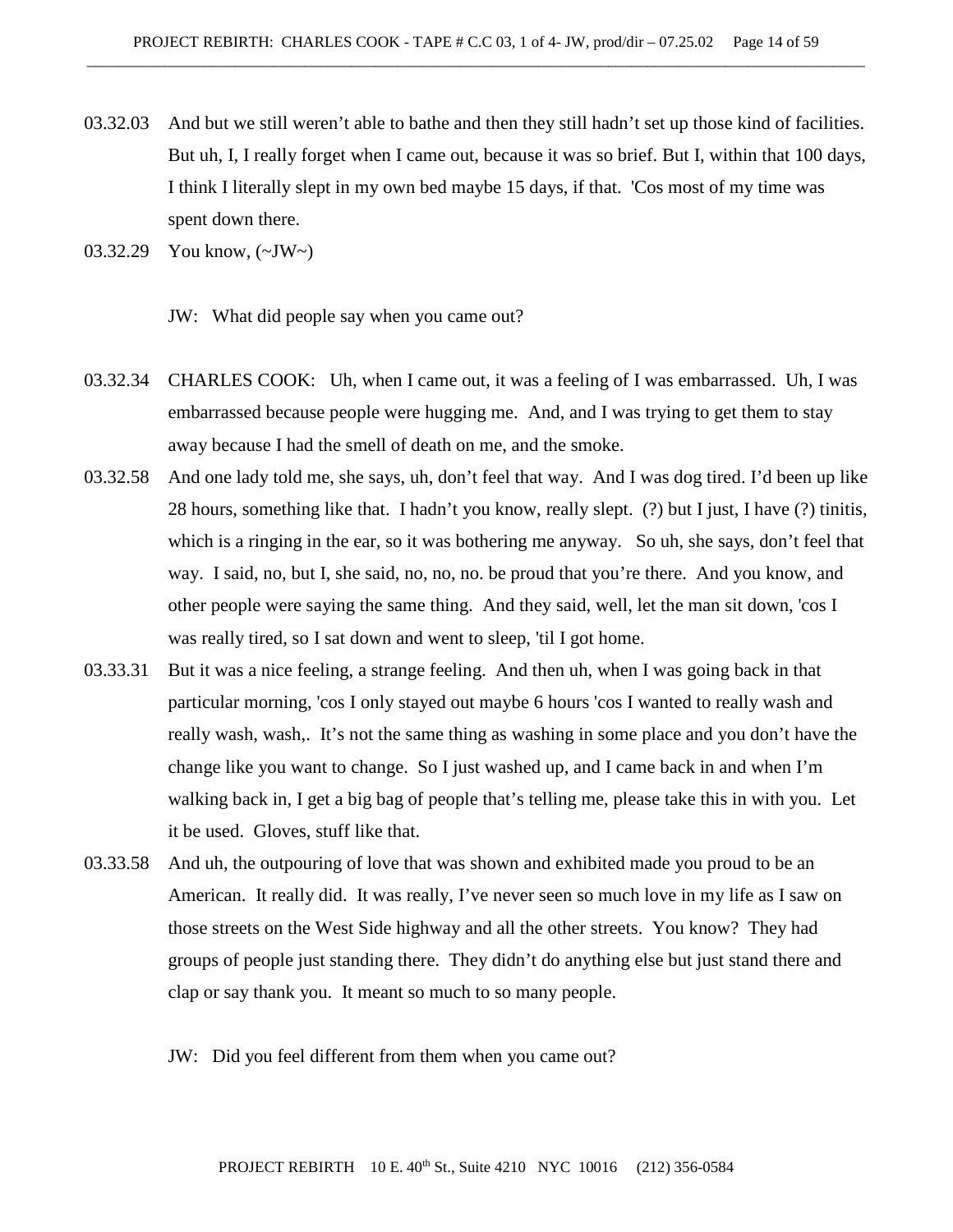- 03.34.33 CHARLES COOK: No, I didn't feel different. No I don't think I felt different. I felt tired (LAUGHS). I was tired. I was too tired, I was too tired to think about feeling different. No, I felt tired. Uh, there was no difference. No. No, I just you know, I uh, I didn't tell a lot of people what I was doing.
- 03.35.01 I didn't tell, I wouldn't tell uh, my immediate family or anything. I didn't want nobody worrying about me. I just uh, and uh, my daughter found out. I had uh, gone up to uh,  $14<sup>th</sup>$ street or something like that, and one of the guys had asked me, go up and pick up some film 'cos I said I was gonna go up and pick up some film for myself, 'cos he wanted to take a picture.
- 03.35.31 And I'm coming back and I'm writing my name on some clothing. A jacket. And I hear somebody say why are you writing your name on a jacket? She said (?) I'm not, I said, oh, they're thinking that the water's gonna break. This was well into it uh, in the hole. And it's my daughter. And she started, well, why do you have to go back there, Daddy? I looked at her, I said, oh, Vicki, I'm so sorry. I didn't know it was her. And uh, I said, well, I have to go in there, it was the reason I explained before, you know.
- 03.36.00 You can't leave. You just couldn't leave. I couldn't leave, because uh.

JW: When my mom passed away about a year and a half ago, and there was a period of time which I was involved in that uh, kind of discovery of her having cancer and then her death in (?) six weeks, very immediate period of time. And there was a great sense of immediacy to everything that I did at that time, even though it was very small things. Getting breakfast, picking up things at the store, doing whatever, you know, the details of which I didn't think. I wouldn't think now, meant a lot. But at the time (?) meant a great deal. And so, and it took me a while to get after beyond that to get sort of through it. So when I was outside of it, I often felt like I was in a bit of a haze, and I wasn't in Maryland? I felt (like I was in a?) bit of a haze. People didn't understand what I was (?) going through. Is there a (?)

03.37.13 CHARLES COOK: I, there is a parallel there. I, I've looked at people who were there, and people who weren't there. Those that, like I said, I was in Detroit. They understand what happened, but they don't understand what happened.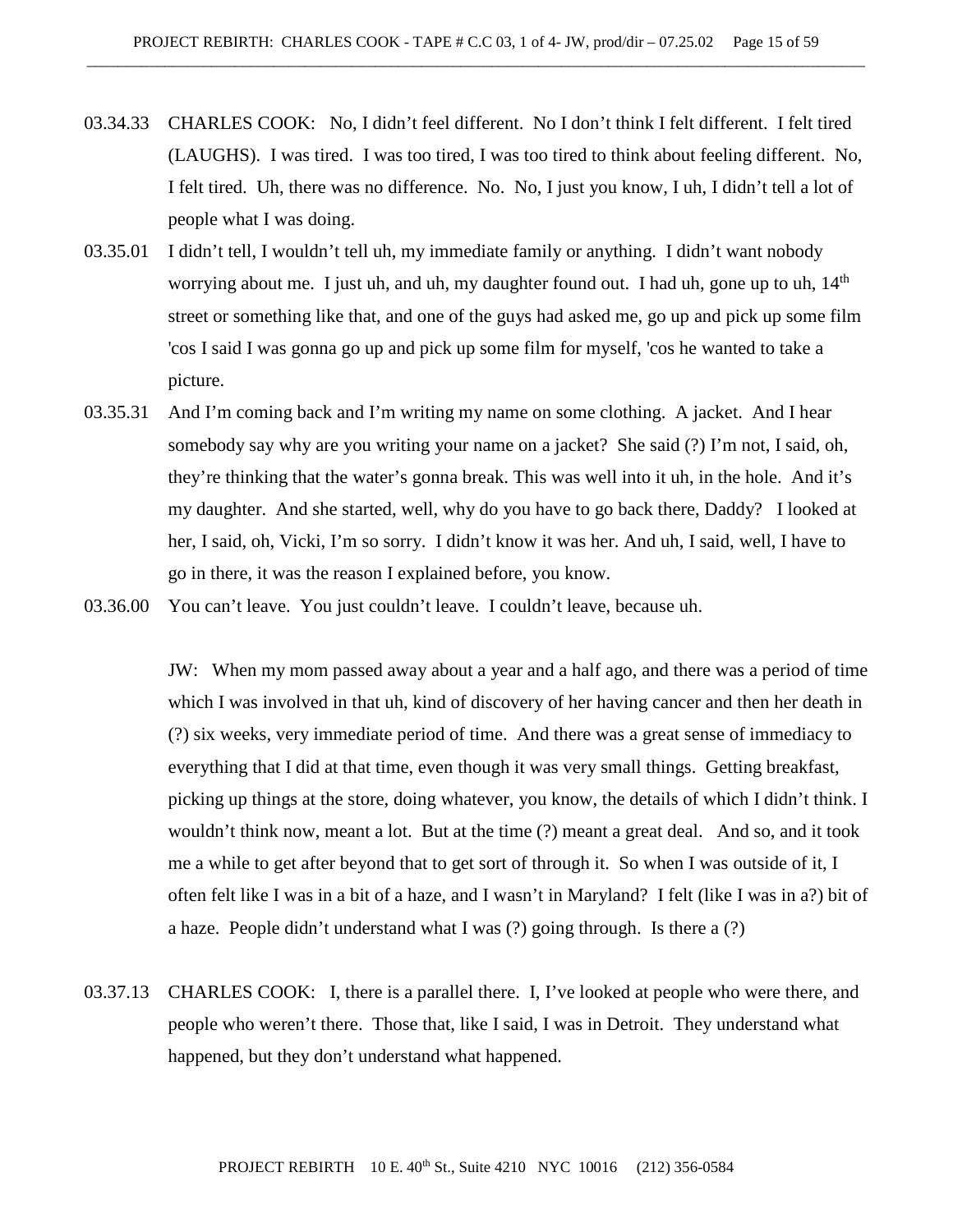- 03.37.34 There was a change here in this country that we can never go back to. And the people that were over here that walked these streets understand it. And those, they understand it on a different level for those who are in it from out in the country. And those that were in that pit, or in that hole, or whatever you wish to call it, they understand it on another level.
- 03.38.01 And for me to express it to you, I cannot. But it's a bond (?) it's a something that we dread that we have. Because it meant nothing but death. But uh, I don't know. You know, like I don't even know why I'm sitting here, you know, to be honest. Uh, there's so many more people I feel more deserving to be sitting here than me.
- 03.38.30 And sure I spent some time there, but other people spent more time. Uh, but uh, and uh. I don't know. I look back at it and I wish I was 20 years old so I can have a rifle so I can go some where and put and look through the crosshairs at somebody (that are?) in all this. But I can't do that now. You know, it's, they need a change.
- 03.39.01 They need to change the laws that they have in this country. I don't know if you wish this on here, but they need to go back 10 years. And if I was the president, I'd go to the Supreme Court and say, I want to go, I want you to start and take everybody who's in this country illegally and go back 10 years from this date. If they had any kids up until that point, they're here illegally, too. (Regardless?) you know, if you're born here you're a resident. I would change that.
- 03.39.35 If you came here (?) illegally, regardless of what you spawned off, that's illegal. So all of that just goes back. I would send everybody back. Because see, this country, in 10 years, if you haven't had a chance to go and get your papers legally, you don't want to do the right thing in the first place. It's not like you didn't have chances to straighten your stuff up. If you hadn't done that in all that period of time, out of here. Get out of here.
- 03.39.59 I would just ship them all right back. Wherever they came from. I wouldn't care where it is. It could be from the Ivory Coast, it could be from (LAUGHS) Jamaica, wherever. I would just, just ship them back. Because it just makes no sense. And I'm not just talking about Iran or someplace like that. Just anybody who's not here and hasn't done the right thing correctly ,just ship them back because they don't do. I don't think they even intend to do the right thing. That's what I would do. Maybe a little harsh, but that's what I would really do.

03.40.32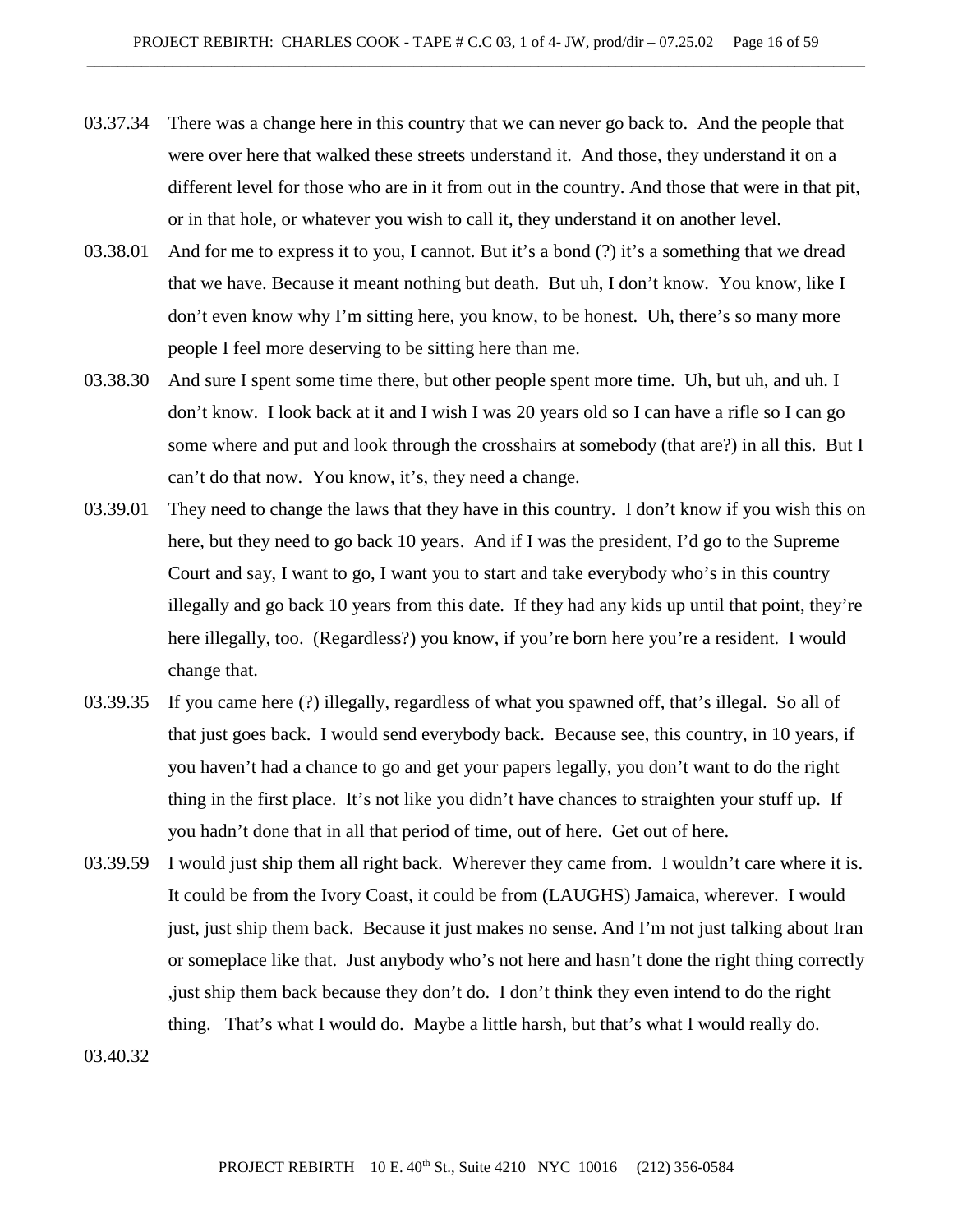JW: When you say if you were 20 years old, you mean you would be able to fight?

- 03.40.38 CHARLES COOK: Yes. Uh, uh, yes. Well, I told you I'm (?) 6 years older than that now (LAUGHS).
	- JW: I understand. Why did you go down that day?
- 03.40.58 CHARLES COOK: I don't know. Uh, my, my (?)my father must have been pushing me, 'cos I sure went (LAUGHS) but I don't know. (LAUGHS) I was compelled to go, I had to go. I knew there were things that I could do to help. Because everybody's I knew I could look at a body part and not be (?) bothered by it. I knew that. I've seen uh, working for the city subways, I've seen dismembered bodies and trains where people have been killed on the trains.
- 03.41.37 So that part of it I knew I could handle. And then I was in uh, combat engineers in service, so I knew there were skills that I had that I could apply down there. I knew what to do with a jackhammer or I knew how to use a power saw. (?) Those kinds of things, and cut and uh, and I did all those things while I was there. Down there.
- 03.42.02 I did some cutting uh, steel which I had done once in service, but I had gotten away from all that. But uh, you know, but uh, you know, I just came back to me. I had somebody push me through it again, you know, crash course I mean. PSI (LAUGHS) so much oxygen and hydrogen and stuff, but uh, you know, I just did what I was able to do, 'cos I knew there was not enough manpower here, and not enough people with uh, knowledge.
- 03.42.37 I (?) was there and it was, it was uh, like the second day, third day, I saw guys coming in where you from? I'm from Alabama. How you get here? Hitch hike. The outpouring of people coming in this city to get into that place uh, was really something, really something. I felt that was New Yorker's finest moment.
- 03.42.59 America's finest moment, to be honest. You know, uh, what they did at Pearl Harbor was expected. That was a military base. Ain't nobody in there, no military personnel. Nobody was even thinking about nothing like that. So whatever, I don't know why they're waiting, I would have put the bomb on them so long ago it's a shame. Israel has the right idea.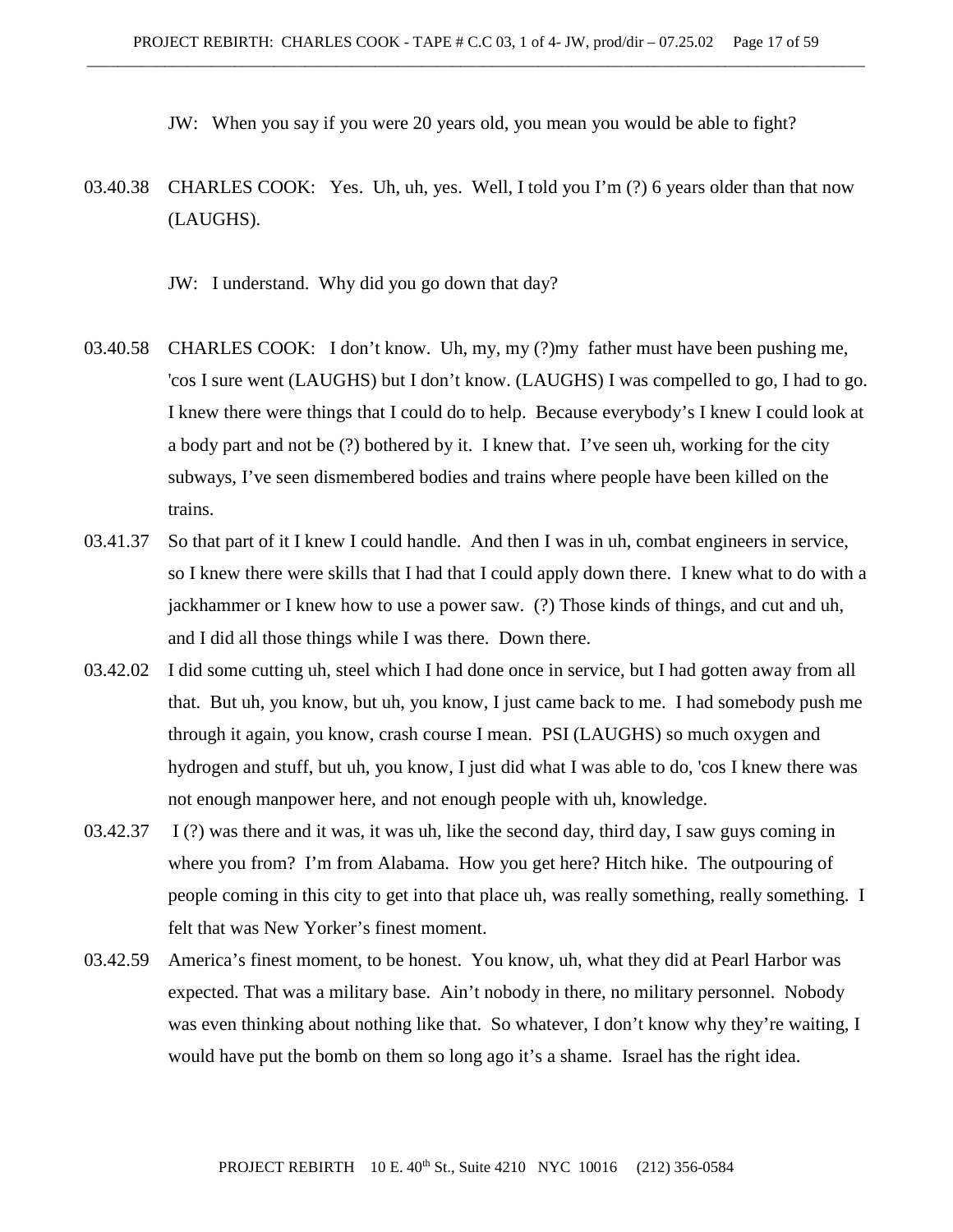- 03.43.29 You kill my son, I'm killing your family. That's the (?) role I would take. (?) it would quickly stop. But we are too civilized for our own good. That might make me sound full of hatred. Uh, but I am. To be honest. I didn't even want to admit it to myself, but I've got a lot of hate (?) for them people.
- 03.43.59 Not only hate but uh, a lot of disgust. That wasn't necessary.

JW: Is that why you left Ground Zero? You said that one moment you realized that it was time to leave.

- 03.44.15 CHARLES COOK: No, I realized that it was slowly getting to me. Like I told you uh, what really did it was I told you I started working with the Red Cross. And to be down there working in that pit and you could see a head or you could feel somebody's fingers or a hand or foot, which I've seen.
- 03.44.39 You saw it in the first days and stuff. That was, I could deal with that. But when I went up to the center uh, I mean, uh, the Family Center up here on 94, and walked and saw those people's faces on that wall, it hit me. In another way.
- 03.45.01 That it put more meaning to what I was doing, and (?) it caught me up emotionally. So then I had to, I just couldn't go, I didn't want it, I just couldn't deal too much with it then after that. I just, I weaned myself out, and so that's when I knew I had to walk away from it. Because I found myself uh, getting teary-eyed at, at like Ray Charles' getting ready to sing that song and I said, oh, lord, that's (LAUGHS) cut the TV off (?).
- 03.45.32 So I just knew that it was time, you know, uh, (?) emotionally caught up with me. So that's when  $I(\sim JW \sim)$

JW: That's because you realized that you were, it was kind of a job in a way and that you could handle. And then all the sudden you saw the faces and you connected it to people.

03.45.51 CHARLES COOK: Yes, yes. Up until it got personal like that, then it got real personal. And uh, 'cos I seen the people, you know. (?) I picked up somebody's wallet one day and I you know, vouched it, you know, turned it in to them. (?) in the pile and I'd pass it off. And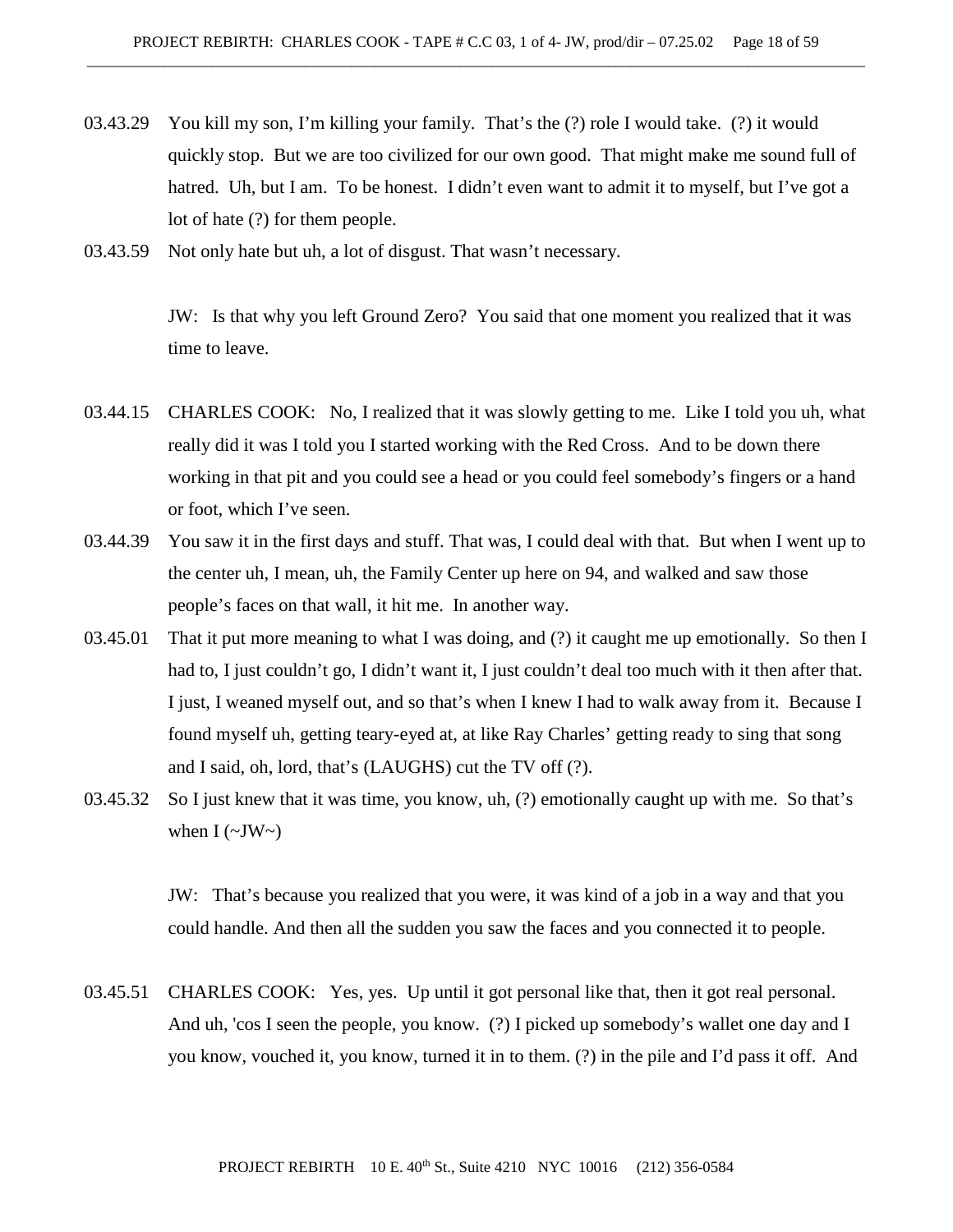I'm thinking about, I'm at the pier and I'm saying I wonder if this lady's pocketbook I picked up, you know, stuff like that. And it gets to you, well, it got to me. Can I stop for a moment?

(OFF CAMERA REMARKS)

03.46.29 END OF TAPE # C.C-03, 1 of 4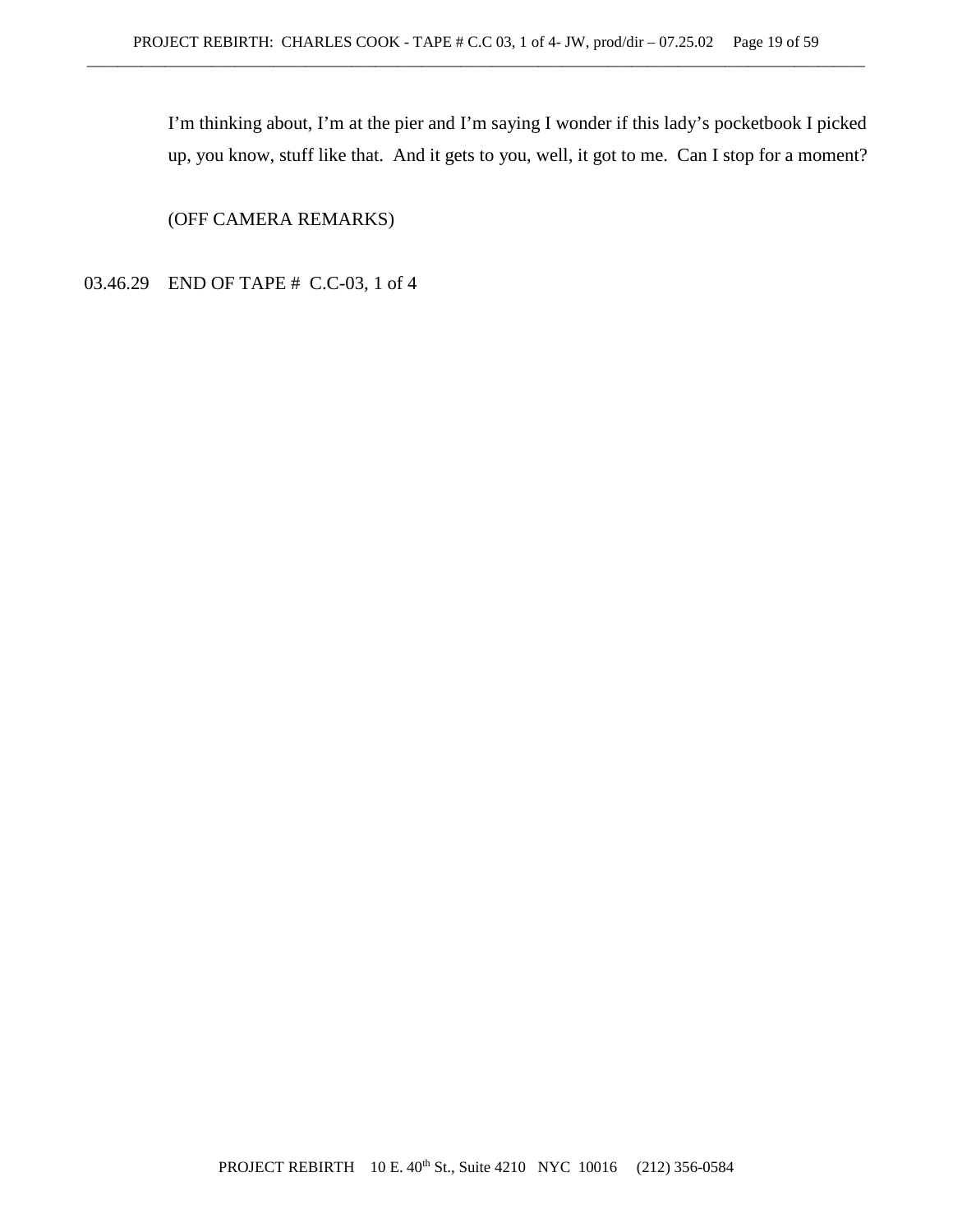# **TAPE # C.C 04, 2 of 4 CHARLES COOK 07.25.02 JIM WHITAKER, Producer/Director PROJECT REBIRTH**

#### 04.00.48 PICTURE UP

## (OFF CAMERA REMARKS)

- 04.01.33 CHARLES COOK: Like I said, when it stopped being a recovery of bodies, you know, for somebody alive, I should say uh, it must have been about 8:30 at night. (?) about 8:30 at night. Here we were literally on our knees, some of us with hands, some with rakes, some using (?) over there.
- 04.02.04 Uh, and they pull us out of the pile. Said, come on out. And you know, some of the (?) officers, you know, emergency people, we all, we're pulling out, because in most cases. That's who I work for, I work with the emergency people, I just kept working with them, uh, so we'd come on out. And uh, they went right away with a giant crane and just scooped, and I said that's the end of that.
- 04.02.34 That's when they had to put all the buckets, they lined the buckets up, 'cos normally we would have taken the buckets and sift into the buckets for uh, ID stuff, body parts, stuff like that. That's what we were doing. We were taking, take, scoop the, put the buckets in and then we'd sift it out. And when they did that, I just said that's the end of that.
- 04.02.57 I said they won't be finding no more bodies here 'cos uh, they were really concerned about the water coming in at that time and they had to shore that up, so they had, they had to do that. You know, I said, well, most of the bodies will be over in Freshkills, and that's when they said they found a couple of whole bodies over there later on. But that, that it was, it was either shore that up or the West Side Highway would have come in, because what would have happened is the water from the Hudson would have come in under the highway and would have done the backlash thing.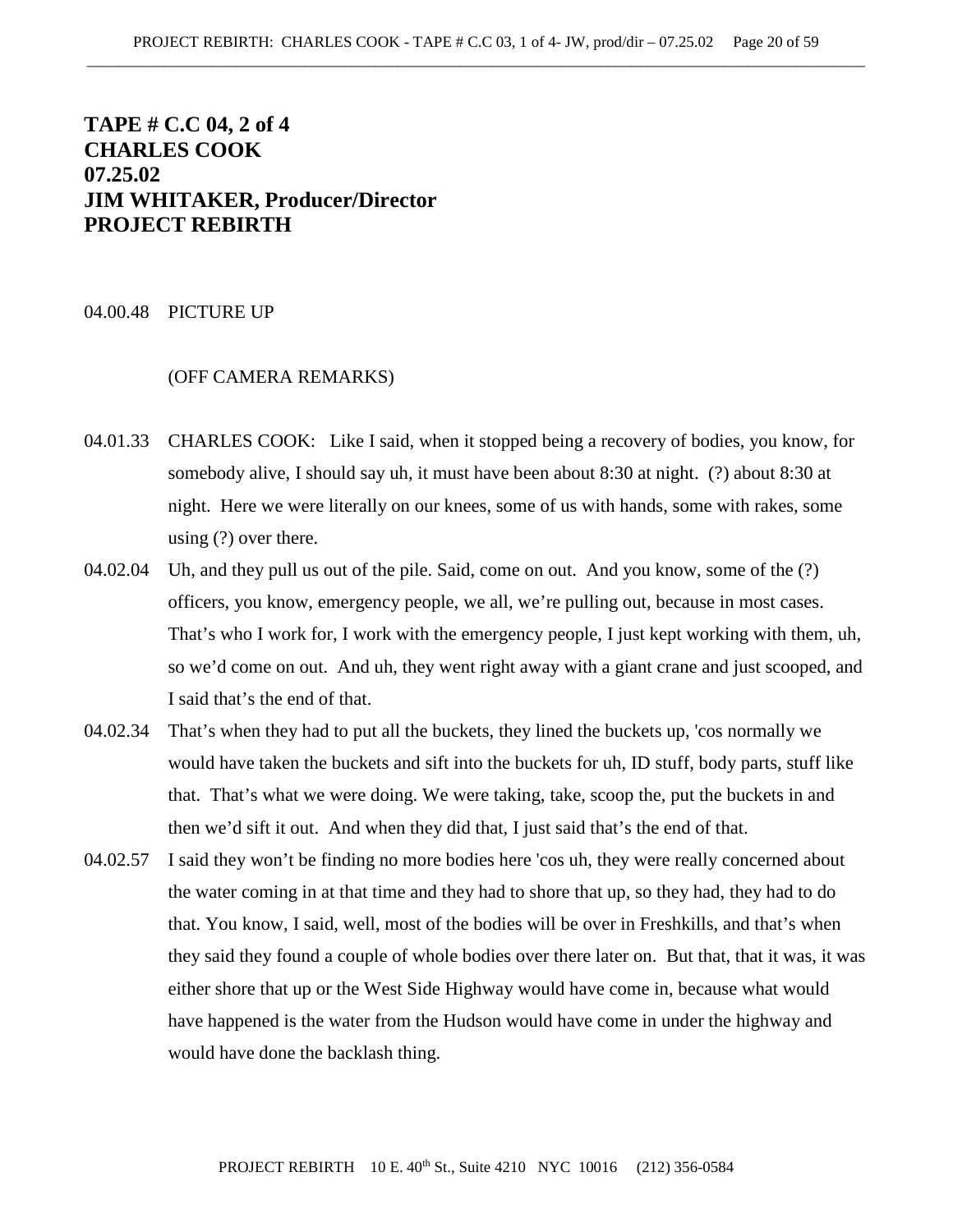- 04.03.32 It would have swooped up and swooped back out. And then going back out it would have dragged a lot of the landfill with it. And that would have destabilized the highway. And may have even uh, destabilized Battery Park city. So that was one of the reasons that they had to do what they did with it. You know.
- 04.03.59 If there was somebody alive it wasn't worth, it was worth, but wasn't worth trying to look for one more body when that was quite a while into it. And with all the fumes and (COUGHS) excuse me (COUGHS) with all the fumes that was burning, and the fire burnt was constantly burning all the time, the, they it was impossible for anybody to have been there. We knew it and what we were doing, so. They did the right thing, you know.
- 04.04.30 So it was the right move. But that's the day I knew this all over. There was no more sense looking for anything else. You know. It never became a job, I never received no pay, 'cos I didn't go down there with that intention. But it's just that uh, just became more or less uh, what's the correct word? You know, like everything's hasty because you've got to do the right way because maybe there's a chance of somebody, but then that was the day of that's it.
- 04.05.04 Then it's all over. There's nobody that you can possibly find here. You know, it was. It was something you had already accepted, but it was hard, too, because uh, you always want to hope for people. You know, uh, I(?) feel that a lot of those people that were above those floors, they, we'll never find them because I think they were cremated.
- 04.05.30 'Cos they didn't jump. Anytime you can melt metal to make it liquefy, you know that's gonna do to human flesh. So they were, they will never be able to find those people.

JW: Were you ever scared?

- 04.05.46 CHARLES COOK: Never. Even when they said the building, they sounded the horn (LAUGHS). And I started running like everybody else.
- 04.05.58 I passed everybody (LAUGHS). I was in good shape. I was running really good. I was coming back up and I hear one of the guys, man (?) did you see that old man running? I said who y'all talking about? You. I said, what do you mean old man? I say yeah, man we seen you, little old man, you an old man compared to us. I said all right. But I'm, I'm, I've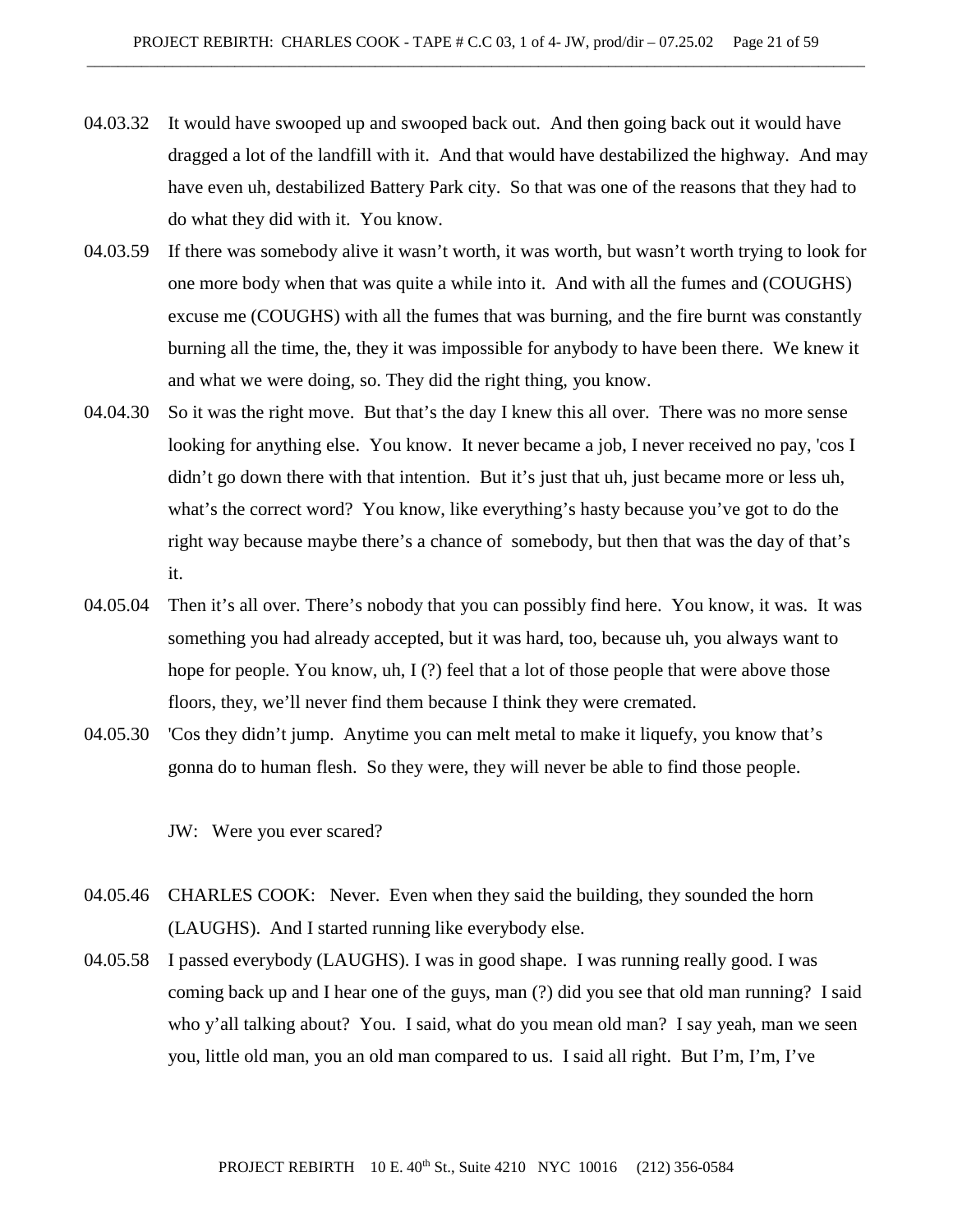always been in good shape. Uh, I normally walk upstairs or run stairs. Uh, so it keeps me in shape, so running's no problem.

JW: When did the horn sound? (?)

- 04.06.36 CHARLES COOK: Oh, it was in the afternoon on this particular day. It sounded a couple of times. It was they put it because they kept thinking that One Liberty was unstable. And you look up there and you see that 70 story building and you (?) your eyes will play tricks on you (LAUGHS) 'cos they're saying it's unstable. Yeah, it do look like it's waving, so you're trying to outrun the building (LAUGHS). But then they came a time when I was down in the pit and the horn sounded and I said, where in the world can I run?
- 04.07.05 I can't possibly get out of here fast enough, so if it's gonna come, let it come. Just whatever happens, it's gonna happen. And a lot of guys just felt that. We just said, we're not running, if it's gonna come, it's coming. You know. So. That's like when they had told us you should mark your (?) jackets or body parts in case the, when that water they thought that might, it was uh, (?) things were real unstable, so it would be easy to identify you and all that kind of stuff.
- 04.07.31 So you did that. And I saw men do that. Without any hesitation. And they'd go right down in that, into that danger, not knowing that they were gonna come back out. So, and I was there with them. So we, and I'm just, something you accept. So when I accepted that, that part, I just said, well, the building's coming down, let it come down. No, I was never afraid.

JW: Number 7. One of the buildings, were you there when (?)

- 04.08.02 CHARLES COOK: I was, 7 came down, yeah. That was uh, further up. That was up by the Post Office. It came down that evening. Yeah. I was down there at that time.
	- JW: What was that like?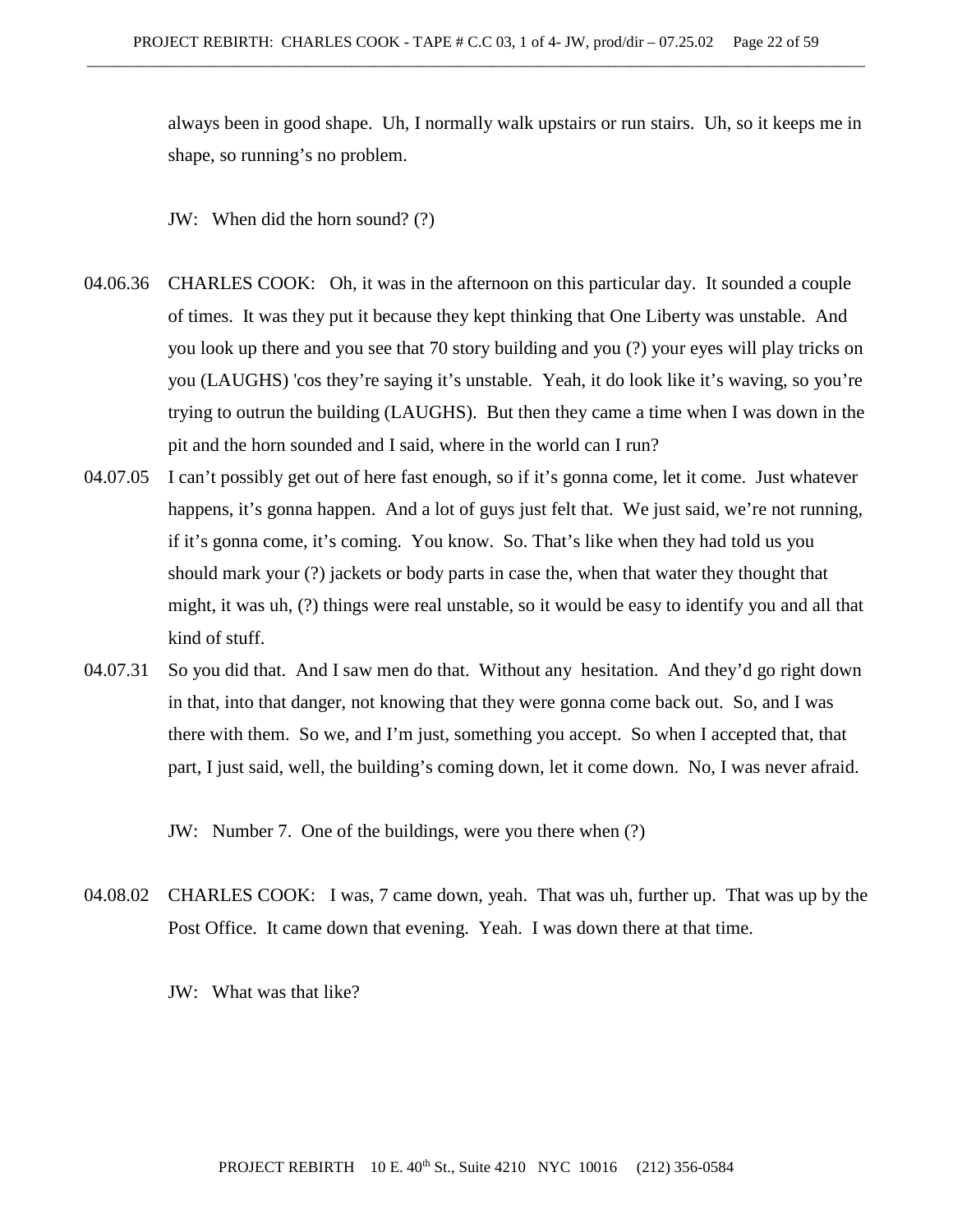- 04.08.16 CHARLES COOK: I was too busy where I was at. I heard the noise, but then they said, the other building went down. But in the meantime you're still over here (?) other spot. But they had said they had gotten everybody out the building, so nobody rushed to it.
- 04.08.32 You know, they were still looking for people in the other buildings. You know, so there was no, there was no need to rush to that. I was down there when the President came. He came, I didn't stop working for him (LAUGHS). Uh, that day. He went over to the West Side Highway, and cut in front of me in his motorcade. (?) All that stuff.
	- JW: What memories (?) thinking (?) just wondering (?)
- 04.09.11 CHARLES COOK: Oh, I was just thinking uh, the Corps of Engineers, they put the hurt to them uh, box. The uh, black box. And uh, we went up on the roof uh, upstairs 'cos uh, like I said, sometimes as I was working at Burger King giving out supplies.
- 04.09.30 So I took them upstairs to (?) you know, and they think they found it over, up closer up on Church Avenue in that area I mean, uh, Church Street in that particular part, up near the smaller towers. You know, it was up in there. I was just thinking about that. That's also where we found some body parts up there. That's what I was thinking about.

JW: When you were underground (?) when you say you went into the Hole, you mean you were going underground (?) deep down inside. Uh, you know, for someone like myself who only saw it from (?) what was that like? Especially for someone who is claustrophobic.

- 04.10.14 CHARLES COOK: Very intense. Very intense, you know, very, very intense. You know, some guys went further than I did. Uh, they went all the way up in there and (?) walked around in the mall and all that kind of stuff, and came back out.
- 04.10.32 And at that point then they were trying to shield some of us who weren't firefighters, you know, so or police officers. But uh, it was, it was nice. I uh, it was real nice. I got to uh, uh, I got to make a lot of friends there. It was, it was strange.
- 04.10.59 I met a lot of guys that were fire department and a lot of guys on the service the emergency police. I mainly worked in that area with them. Uh, it was interesting. So I told them, I kept telling the police officers, remember uh, next time you see me, don't give me that ticket now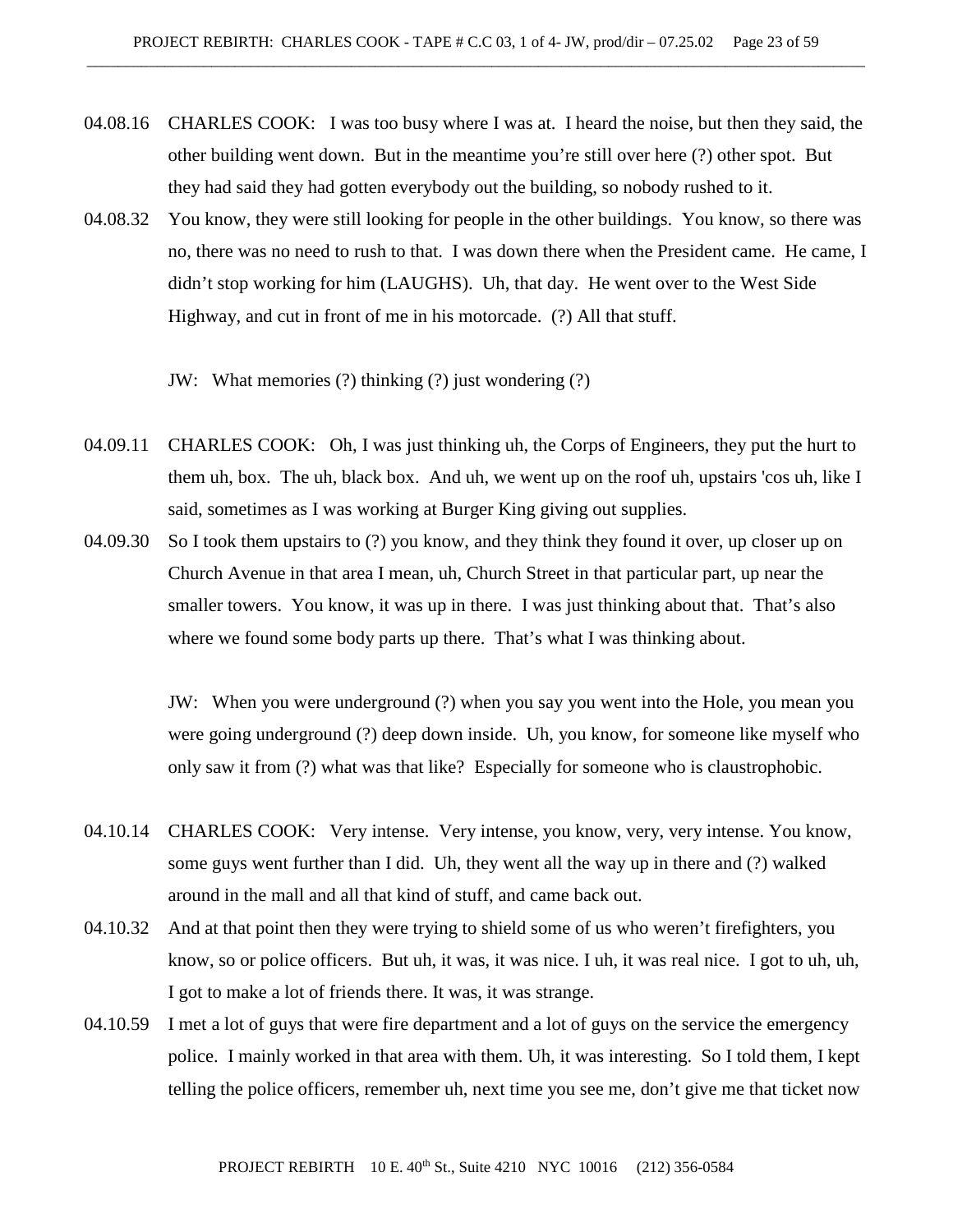(LAUGHS). You know, every once in a while we had something, some little uh, something we could laugh about.

- 04.11.30 Uh, so. And I got (?) I picked up a nickname, 44 Long while I was working down there. And that was uh, I was, like I said, the first couple of days I was sleeping at Brooks Brothers. And so I kept telling them oh, yeah, I'm over there in Brooks Brothers. So one guy kept, one of the firefighters kept saying, I take a 44 Long, bring me a suit, bring me a suit. So I said, so I go into eat (?) and we actually eating right there on Liberty Street.
- 04.l2.03 And it's full of everybody, FBI people and the CCI, everybody has a uh, markers on them FEMA people, everybody, police officers. And he hollers in the middle of the camp, there he is, that's my man. I told you he gonna get me a suit. I remember, there was a man that just got arrested for stealing watches down there (LAUGHS). So I'm (?) trying to shake my head, said, why is he trying to embarrass me like this.
- 04.12.30 So the place got real quiet. And he, another firefighter said, oh, yeah, he can get you. Yeah, get him to get us something. And I hadn't taken nothing out of there, right. But they, they're teasing me, kept saying. FBI guy stood up next to me saying, I take a 46 and everybody started putting order (LAUGHS). So when they see me, they would call me 44 Long. (LAUGHS) So that's how that came about. But uh.
- 04.12.55 So there was times for a little break and that was like something to break the stress and other stuff that was going down there. You know, but it was stressful. I uh, ended up marching in the Columbus Day parade, too. Uh, it was something. Uh, I don't know.

JW: Why the Columbus Day parade (?)

- 04.13.23 CHARLES COOK: How did it happen? Uh, I was, I really went to observe. I was in the gear uh, 'cos I wanted to see the parade, and some of the guys they said, come up and see the parade, we're marching. The fire department. So I was standing up (?) I didn't, I (?) was walking along and I stood up by uh, the almost before you get to Central Park. And uh, the parade stopped. And I was up there at the front of the parade, and a couple of guys hollered, 44 Long, 44 Long. And one of the cops said, hey, he's talking to you. Going out there.
- 04.14.00 But I'm wearing the helmet and that suit and coveralls, and I'm all ready to go work. Back to work down there. So I go out there and we hugging it for  $5<sup>th</sup>$  Avenue. He says come on,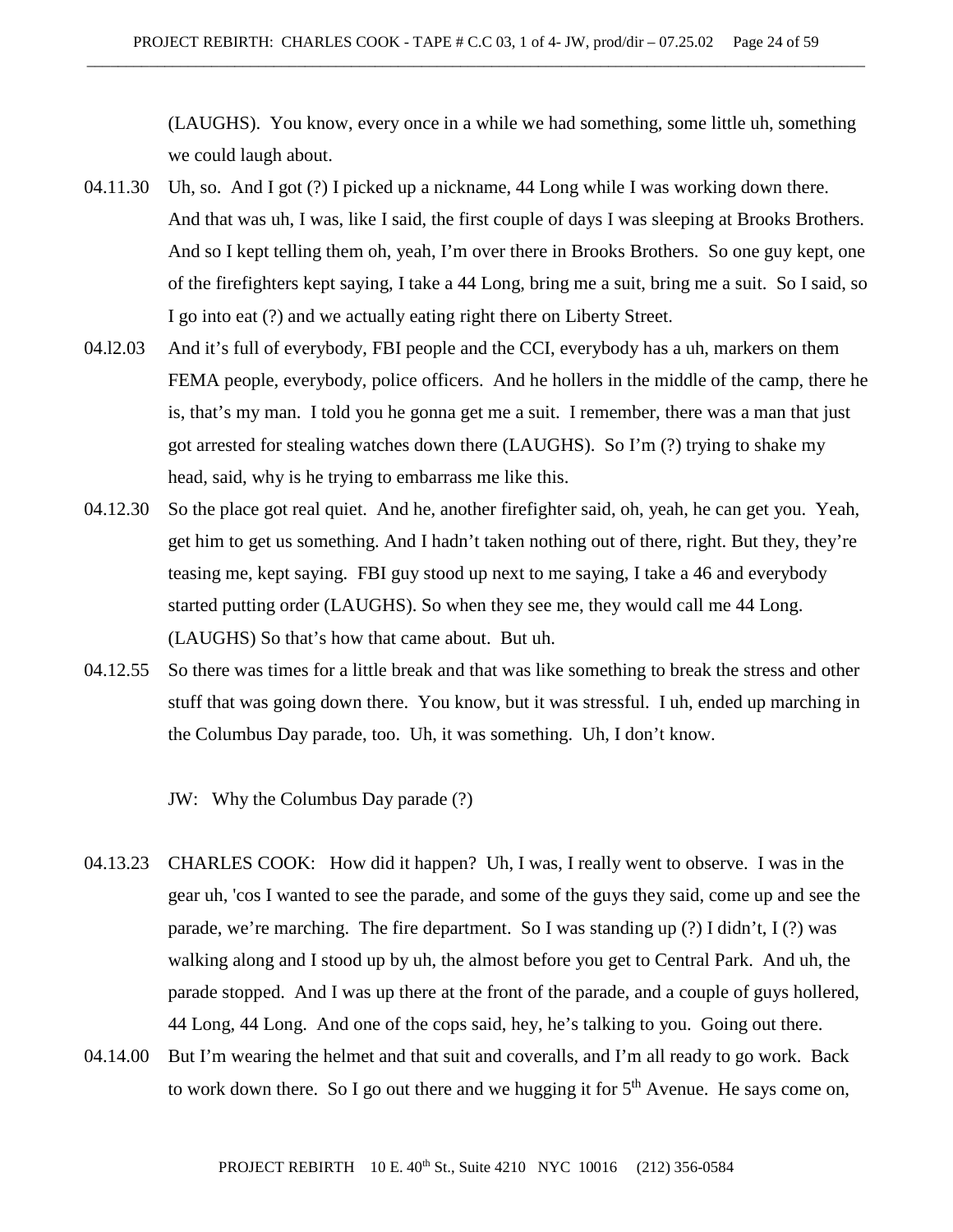march with us. I said no, no. (?) so I ended up, his captain says, yeah, march, you're gonna march. He said, you've been with us all this time. So I marched in front of the fire truck and behind the uniform firefighters. We marched a little about (?) a half a block, and they stopped again, 'cos they're doing a picture, photo, photo ops.

- 04.14.28 And the head of the uniform fire department had somebody come back and grab me. He says, 'cos you've been down there with us, we want you to march up front with us. So I marched up front which was very, quite an honor. So I marched the rest of the parade out with them. Uh, that was my pay. That was a good payday. Put a big smile on my face and a big tear in my eye. (LAUGHS) That was my payday. You know, that was an honor. I told them so, it was an honor. He said, no the honor is ours.
- 04.15.00 I said no, that's my honor. And that was my payday. Somebody ask me, did you receive anything? I said, I got paid good time. That was my payday. Really was my payday.

JW: So you made some good friendships there?

CHARLES COOK: Oh, yes. Lasting. Very much so.

JW: Firefighters?

CHARLES COOK: Uh, uh. Policemen.

JW: (?) (LAUGHS)

04.15.30 CHARLES COOK: No, I have no preference. I, I have no preference with people. The race or color. People. You know? Just people. It doesn't matter uh, their religious belief or whatever. It's just people. You know?

JW: Can you tell me about some of the people you met down there?

04.15.54 CHARLES COOK: Uh, like I said, I met one guy walked in from all the way, hitchhiked from Alabama. I met another fellow, he used to do mountain climbing. He put his repelling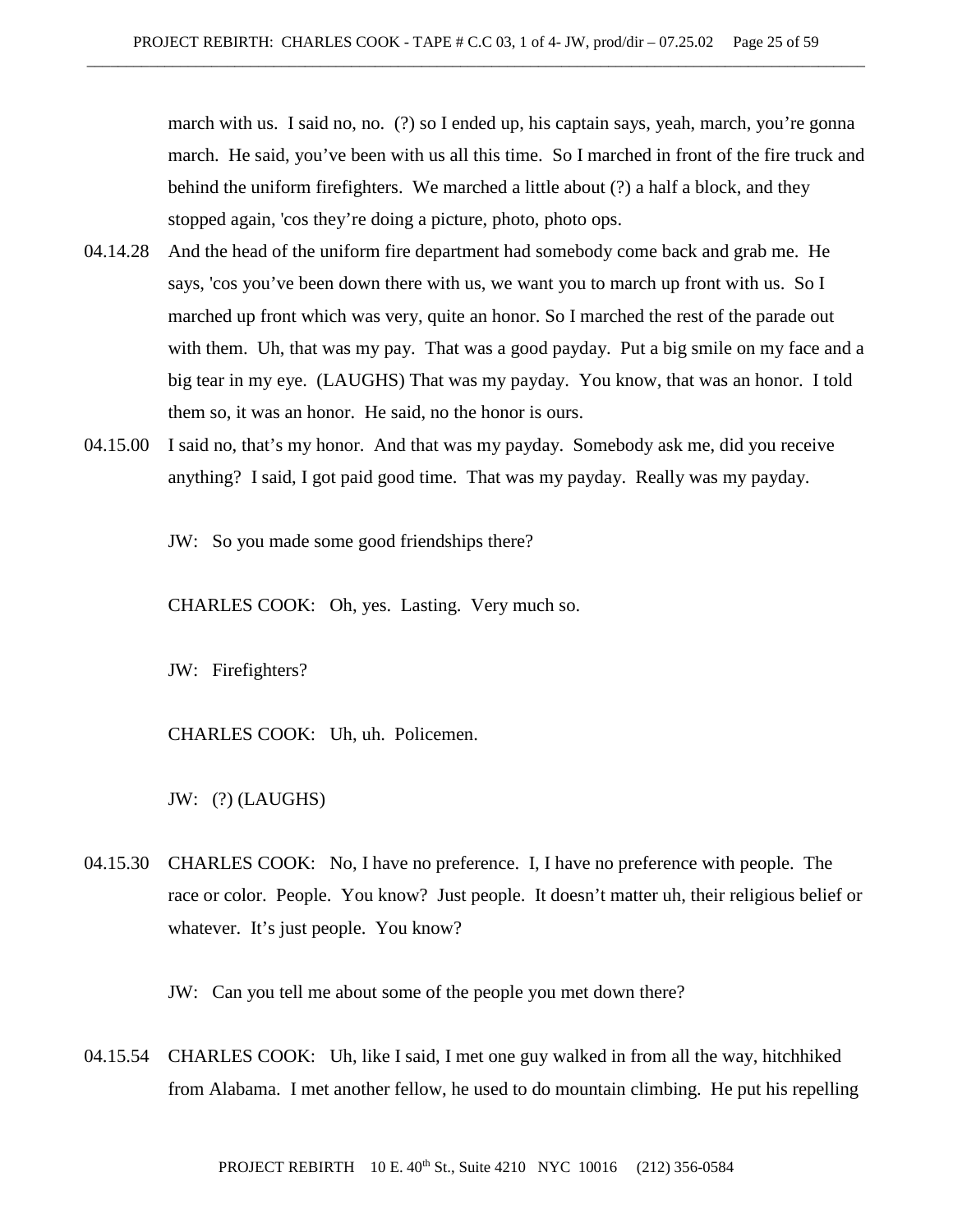equipment in there, and gave it up. His harness cost maybe 4 or 5 hundred dollars. Here, you'll need this. He gave me, gave, offered it to me, 'cos I was going down in the hole. Uh, 'cos (?) at one point they wasn't gonna let everybody, at that point, they just stopped letting certain people go down.

- 04.16.29 Uh, and do certain things. And they stopped backing it up. And it was just so many people. I mean, so many people you reached out. I met a lieutenant down there named Jay with the police department, a very nice person. Uh, Vinny, a volunteer firefighter who we, we became brothers like, well, we're not alike, but we became brothers (LAUGHS).
- 04.16.58 Uh, through him a met a young man named Mike Diaz. His, he my heart goes out to him. His brother died in the Trade Center. His sister, his brother was preparing his children for the death of their mother, who had cancer. Now he dies.
- 04.17.29 The firefighters, (?) took her into their arms and hold on to her. She died shortly after that with two boys. And uh, I happened to go to the wake and stuff like that, so. And uh, you know, you from it you meet people, you know, 'cos uh, I was going to one too many funerals. I've going to a few funerals. Guys that were in the hole there. So.
- 04.18.01 And I happened to go to hers. Hers was the last one. I said I couldn't go. I'm not going to any more funerals. Uh, so. But uh, this thing just touched you in ways that you never thought you would touch, touch you. I'm getting ready to learn how to ride a motorcycle now. I'm supposed to be doing a cross country ride with America's Ride trying to raise \$50 million for some of the kids.
- 04.18.30 Or not some of the kids, but the kids of, from the plane, their parents who were on the plane that went down in uh, Pennsylvania. And the Pentagon and the World Trade. And uh, it's my first time on (LAUGHS) gonna be on a motorcycle. So I'm just enrolled in the school. And we're supposed to leave on September  $2<sup>nd</sup>$  and go back into Ground Zero. It's already set up with for the Pentagon and Stratton Pennsylvania.
- 04.19.00 We seem to be getting a little opposition from uh, they don't want nobody coming to the site down at Ground Zero. But I think they're gonna have to do something because as many riders that are signing up. They might have 10,000, 20,000 riders coming. They're gonna have to open up something. So. I will be riding. I'm supposed to be one of the lead riders. They uh, chose five guys from down at Ground Zero to give a bike to. I don't know if I'm keeping the bike or not, but regardless, it's an honor just to have it, to do it.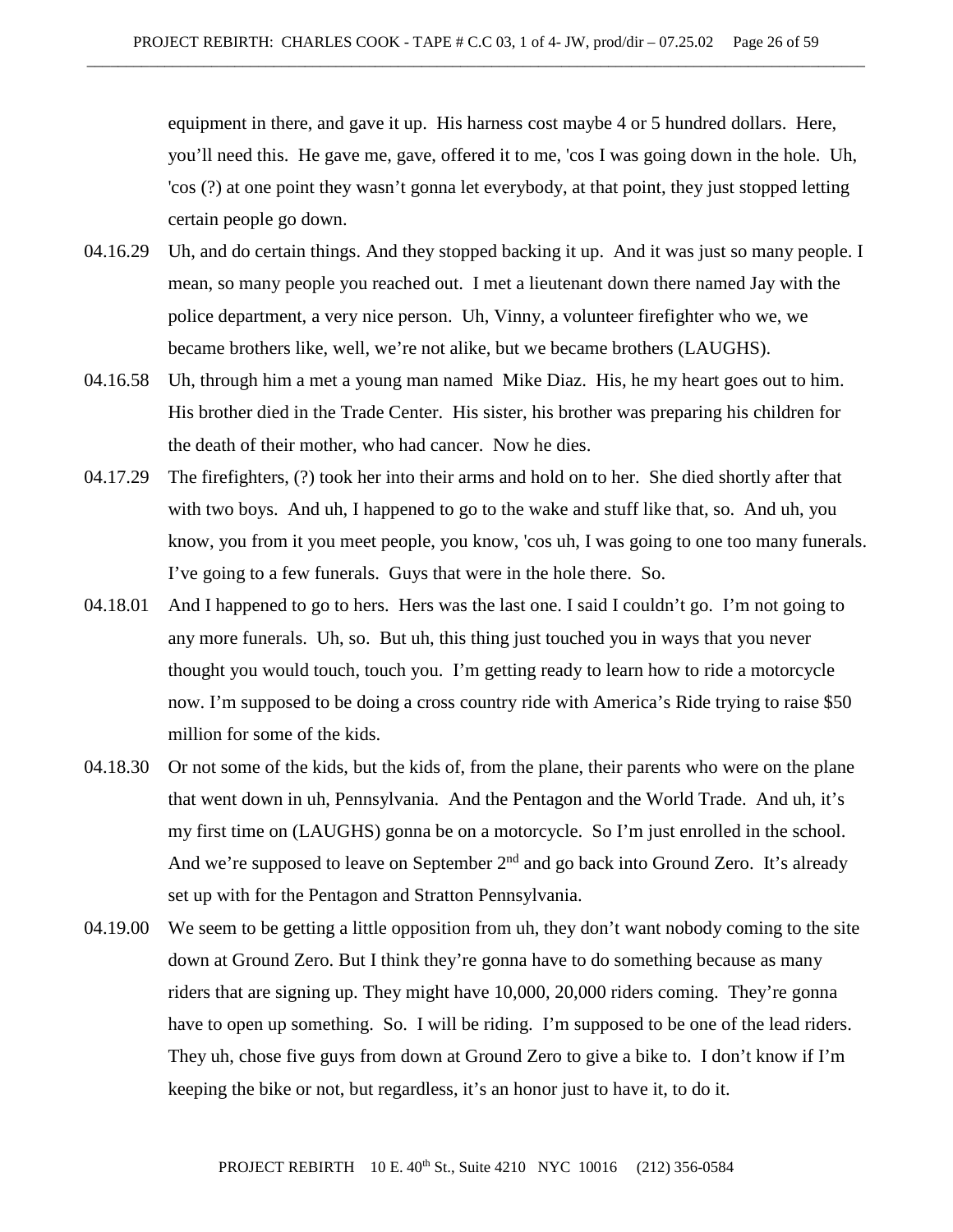- 04.19.30 So. Uh, so I'm doing it. My brother's teasing me. You know you're too old for that stuff. I said, yes, I can understand that. You know uh, I'm, I'm over that age of uh, sexy, dumb (LAUGHS) but uh, but I understand what he's saying. But I'll try and be careful. This would be uh, it would be more of a controlled ride, because we, we are gonna have, we're gonna have a fire engine leading the way.
- 04.20.04 And we're just gonna ride. I'm, I'm gonna stay behind the fire engine to buffer me from the wind (LAUGHS). I'll be up front anyway. That's where you put the novice riders, anyway, they say. Well, I'll be right close up front so I won't have to get hurt. I'll be all right. So I'm looking forward to doing that. Then I'm gonna come back and get involved in my pinochle game again.

JW: Was there a lot of people who were in your category down there? In other words, it seems like you're kind of unusual. You, I mean, in this (?) sense you, a lot of people were firefighters who were working down there regularly, or, or trained EM emergency specialists or policemen or what not. Yet, and then there were volunteers. But you, you seemed to be like right in the middle of it. Uh, and yet, while you had a background that (?) was working and you know, obviously was very beneficial, you sort of (?) tuned up your skills. Was it unusual for you to be?

### CHARLES COOK: No.

JW: No?

- 04.21.09 CHARLES COOK: No. It was not unusual. It was quite the norm. See that's why I said, I don't even know why I'm here. Uh, there were many Americans were like that in that hole that had never thought they would do anything like that. Uh, unskilled. Uh, that's why I said, I don't understand, you know, they didn't have no skills.
- 04.21.32 They, but they knew they had to do something, you know? It's like I, I could not sit and I understood when they said, I just had to be here. You just had to be there. You just, if I was in the hospital with a cast on, I would just have had to been there. It's just something you had to do. And I saw many people when I came out saying I just want to do something. I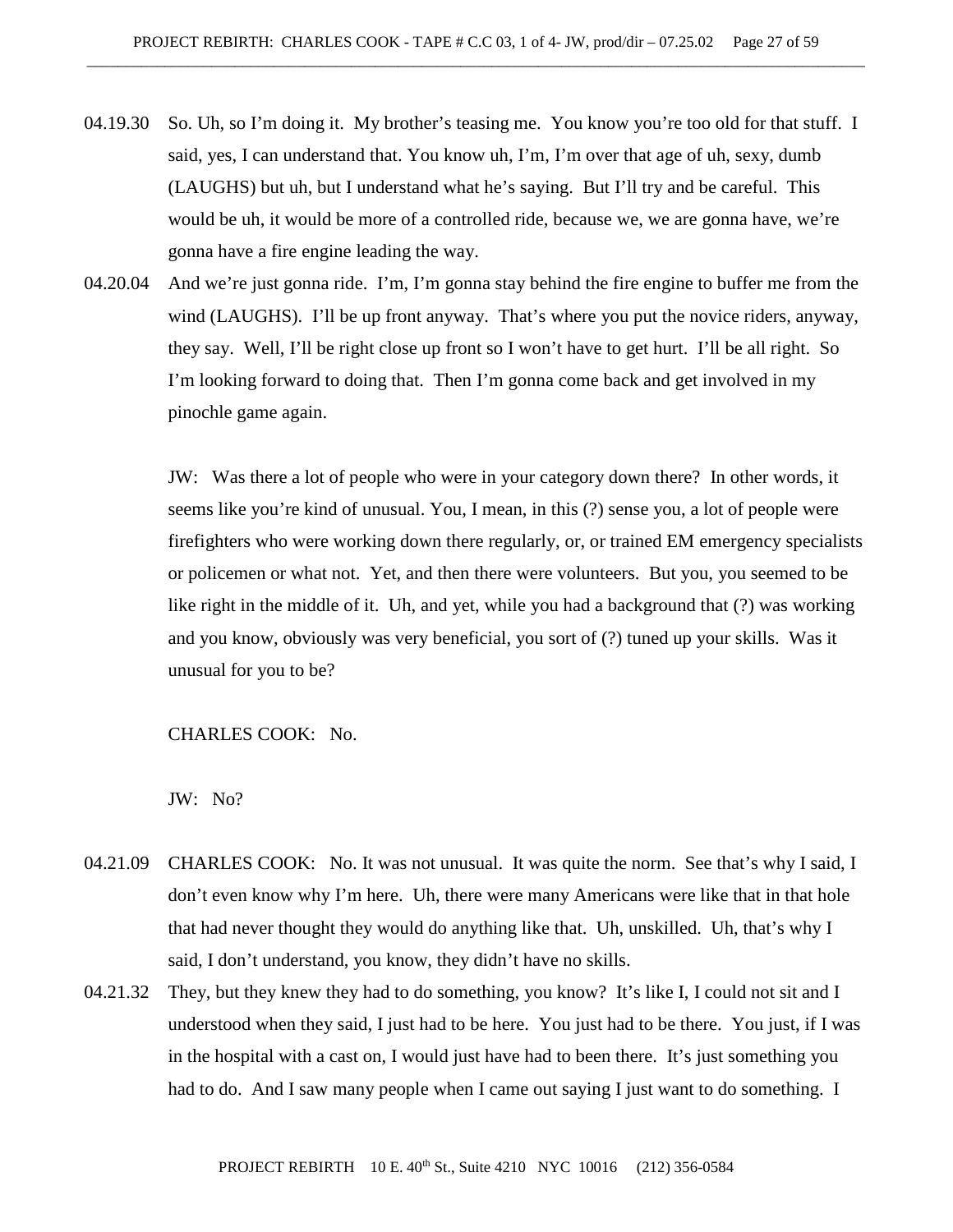understood what they meant. Just, it was a calling that you didn't ask for, but you couldn't refuse.

JW: Did you ever have a calling like that, not like that but have you had other callings in your life?

- 04.22.10 CHARLES COOK: Never. Never. Nothing close. And it was something I couldn't walk away from. You know? You know like uh, my daughter said, well, you've done enough. You've been there enough days. 'Cos she asked me when she finally seen me, how come you didn't tell me what (?) I said, I didn't want to worry you.
- 04.22.31 Well, you had enough, Daddy. And my, and she, her friend had just friend in the building and it was just (?) her best friend's house, her and her husband. She said, you don't' need to go back. I said, I have to go back. I said I don't, I said, if I know the building's gonna fall down and I won't make it out of here tonight, I said, I have to go back. I just have to go. Just can't walk away from it. It was that compelling. And I think if you asked to a man or a woman anybody that was there, they'll tell you the same thing.
- 04.23.00 It's not about no courage or anything else like that. It's uh, just something that you just had to do. And I have friends of mine saying, you silly going in there. And I said, call me what you want. I did what I could. So I didn't tell them, nobody, I went. I wasn't ashamed of it, but I didn't want to hear no criticism about it, either, 'cos it put me on a level that they didn't want to see me on.
- 04.23.31 Make me want to hurt them, and I don't want to be doing that. I just kept it to myself you know, 'cos some people had their uh, their political beliefs and I'm in the area where sometimes I run into a lot of people there, Arabs there. This one particular store that people in there cheering that the building went down. (?) Cheering the building went down. (?) I don't know. I could never go in that store again. Ever.

## (OFF CAMERA REMARKS)

JW: When people talk about a calling, it's just sometimes it's the connotation or they say it's like a religious thing, almost spiritual. Do you have any sense of that or not?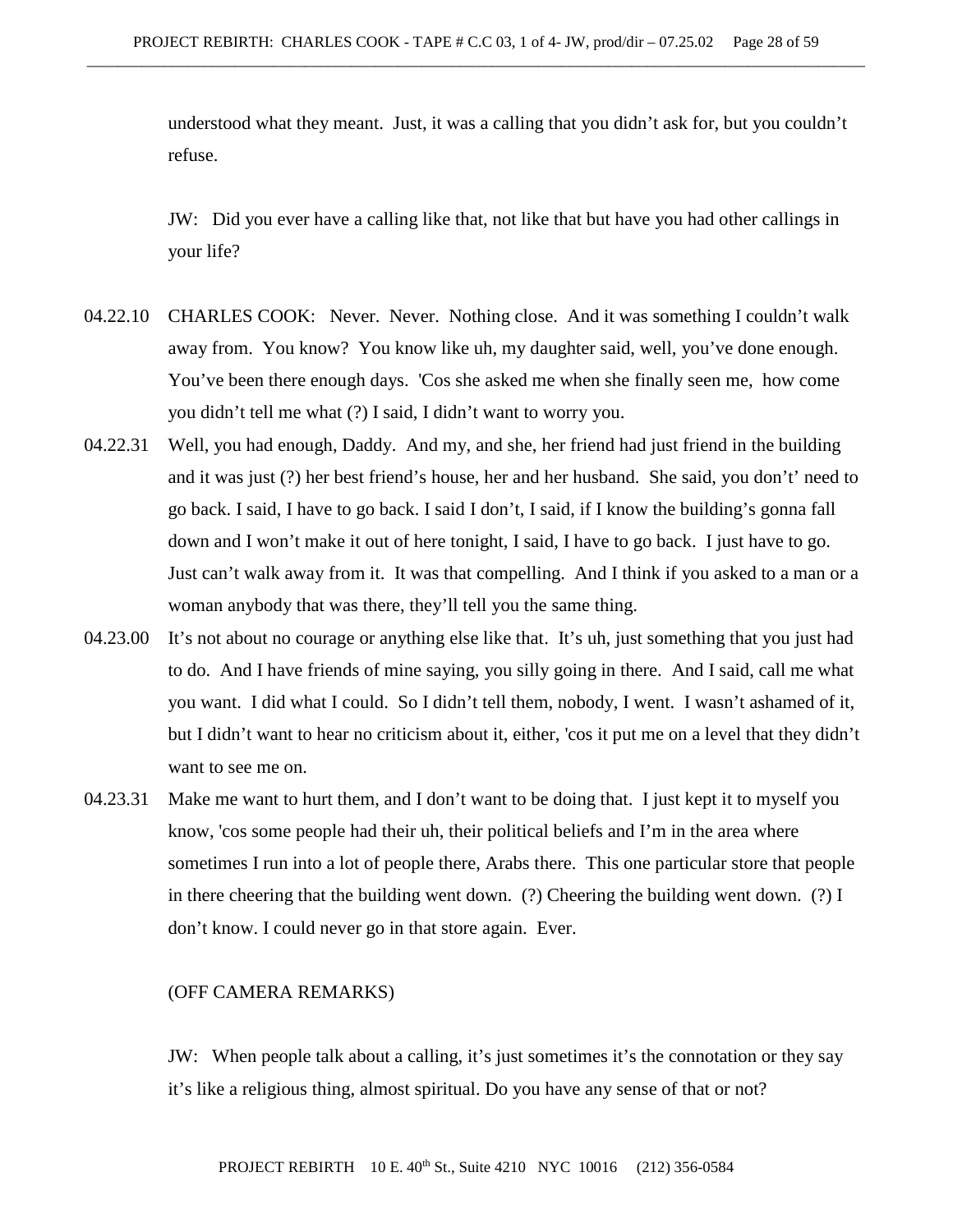- 04.24.30 CHARLES COOK: I'm not a spiritual person, I would say, but I believe in the Lord and stuff. I don't know if it was spiritual, but it was just something. I tell you (?) it was my daddy. He was pushing me down there (LAUGHS). You know, my nickname is (?) I hear him saying (?) I'd. there was no doubt in my mind, in my heart that regardless of what was gonna happen to me, that if I was gonna die that day, that I was going.
- 04.25.04 I just was going. I just (?) not that I didn't care. But I felt needed. I felt like I, there was something I could do to help somebody, or there was something I could do, even if it wasn't helping nobody. But I knew there was something (?) uh, some service that I could do and perform, and I was going regardless of the circumstances.
- 04.25.29 So it uh, if you call it religious or what. But I could not walk away from it. I knew I had to go, even though I was walking a lot of blocks (LAUGHS) I just had to go. And the more, the more the blocks I walked, the stronger my conviction. You know, so I don't know (?) if it's whatever it's calling, religious or whatever. But what made the man come from Mississippi and hitchhike?
- 04.26.00 And he wasn't the only one. There were guys hitchhiking from all over the country. How'd you get here? I hitchhiked. How'd you get here? I, I trucked on it, jumped on a train, they gave me a free ride, all kind of stuff like that. So I'm not unusual. I'm, they slapped me in my face when they put that building down. I'd lived in walking distance of the building, (?) come and spit in my face. That's what they did.
- 04.26.29 I don't want to get angry. Uh, that's exactly what they did. And like I said, I, listen, my time on Earth ain't that long, and it's shortened because of the event down at Ground Zero, 'cos I have asthma and bronchial and some other stuff. I got stuff up in my chest that I can never get rid of. I do not regret it. I only regret they won't give me a pistol or something I can go put, do some work. That's the only thing I regret. Knowing what I have, I would go back down there and do it again. Without hesitation.  $(\sim JW)$

JW: You say what you have?

04.27.08 CHARLES COOK: What's in my body. (?) My chest is hurting me, this is just about the  $4<sup>th</sup>$ or 5th day. It's like I have (?) inside of me. I have not been able to clear my throat. I have to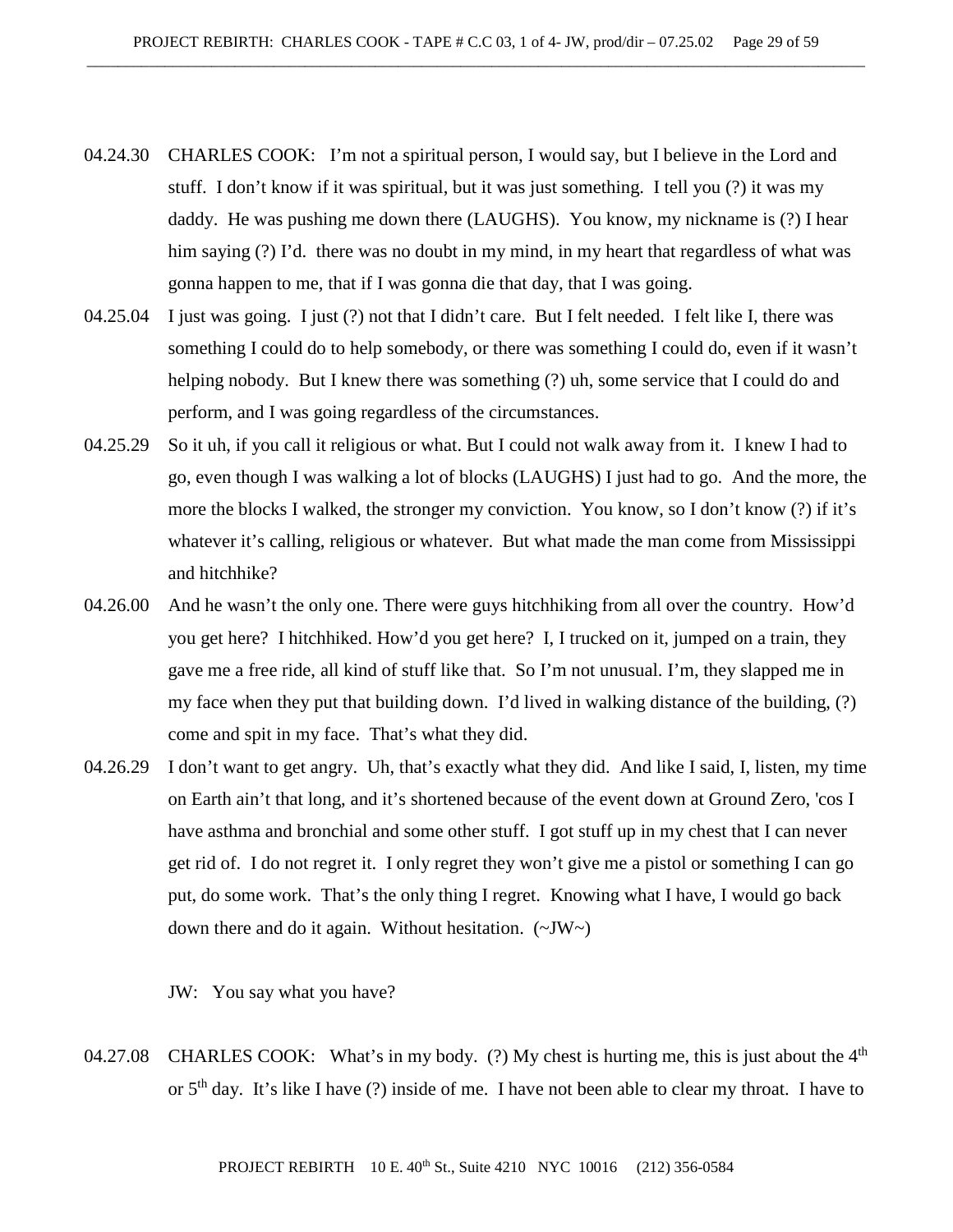use inhalers and all this other stuff that I never used. I'm taking about 4 or 5 different medications.

- 04.27.30 You don't have to put this on tape. This, that's what I'm taking. You know, I got it in that bag over t here. But I don't regret that. I really don't. I have no problem with that. You come to this world to go. It's (?) a matter of how you go. Do you make a difference? Was your life meaningful? I would like to think that I gave some meaning to my life at some time. I always knew I was (?) I always say, that, I tell friends of mine, I'm gonna be the conductor on the Hell-bound Express.
- 04.28.02 I feel I'm going to Purgatory now, I stepped from uh, Hell (?) going down to Ground Zero. You know, I'm not bragging on anything that I did 'cos there's nothing to brag about. Uh, it was just an act that I was, had no control over. I was not able to do anything else but go. That's the only way I could explain it.
- 04.28.30 So that's why I say to other people, I, see y'all have taken up interview with. But I I'm not sorry and I'm not ashamed of what I did.

JW: Well, some could argue that the reason (?) for the same (?) reason that you went down there (?) so I don't, I appreciate what you're saying, but I think, you believe in Fate?

04.28.54 CHARLES COOK: Yes. I, you know, I believe that, sometimes when you see people and you meet for the first time, there you have auras. And these auras have met. And they say oh, you look so familiar, you feel so familiar. These auras have met long before you met. So when y'all get to talking, it's just because these auras have met. I believe in that. But I (?) I had something I keep and carry with me, and I kept saying this little thing over. I would read it every day. And it kept me strong down there, you know, especially when I was ready to go down in that hole. It's about courage. If you stop a moment, I'll tell you want it is.

### (OFF CAMERA REMARKS)

04.30.18 CHARLES COOK: And that's what I would say every day, that and patience. It's not my original words, it's something that I picked up. Do you want me to say it aloud?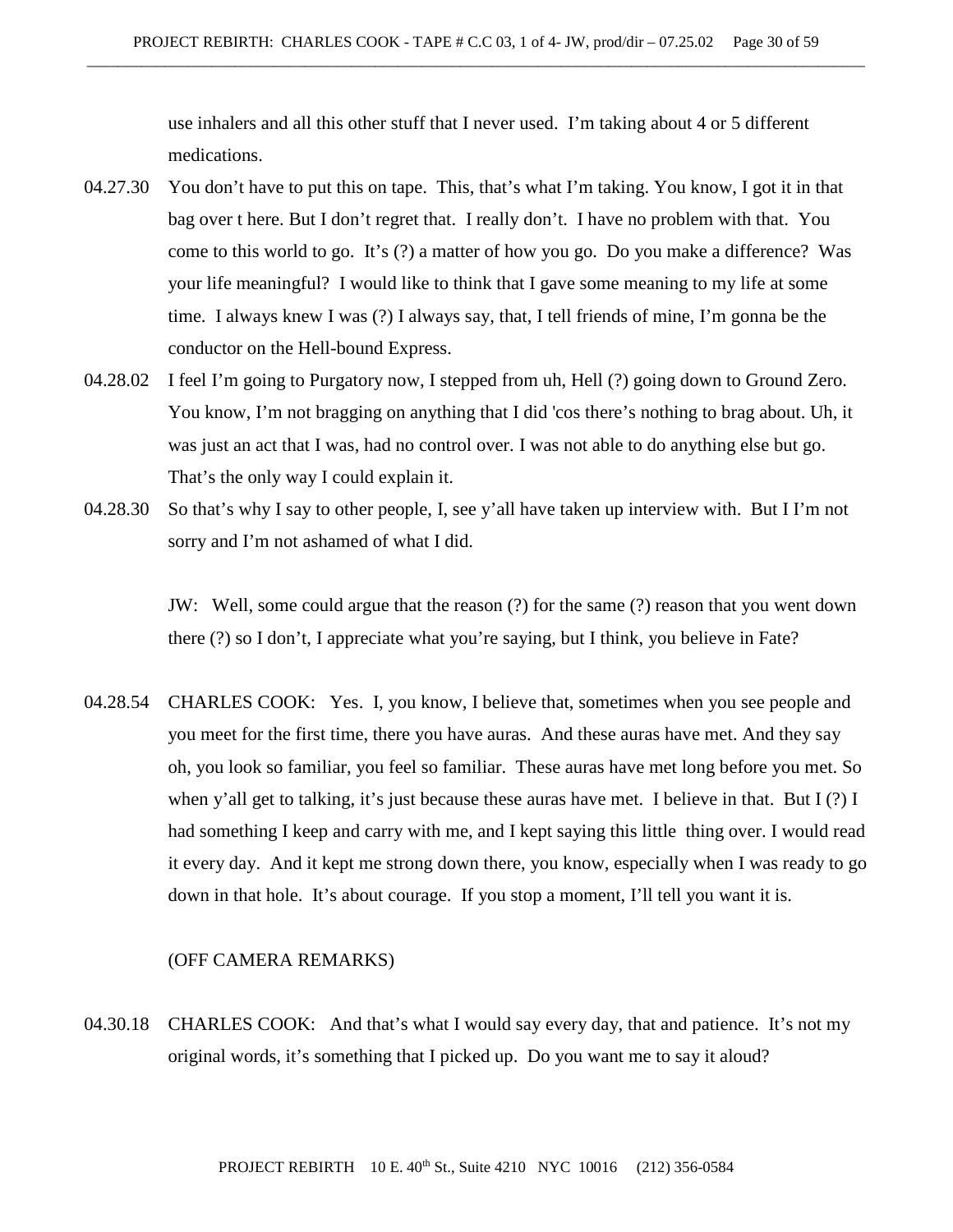JW: Yeah, I would love for you to.

- 04.30.29 CHARLES COOK: Ok. Uh, you know, before I did go into that Hole, I did read this thing here, and uh, I had really written this down and one of my kids' books when they graduated. And it says, it's not my words, it's somebody else's words. Courage is not the absence of fear, but taking action in face of it. In other words you're not, it doesn't mean that you courageous 'cos I beat you.
- 04.31.01 I might beat you because I know, I might challenge you 'cos I know I could beat you, so that's not courageous. But if I go and challenge you knowing that you could beat me, that's showing some, exhibiting some courage. That's what it takes. And the other one is, uh, what does patient mean? And uh, there are 7 emotions. Joy anger, anxiety, admiration, grief, fear and hate. If a man doesn't give way to these, he's patient.
- 04.31.29 And I would say this last one, 'cos I'm saying, if I get stuck down in this hole, I've got to be patient. I would kept saying that, so. Just be prepared that you might get stuck in the hole some place. So that's why I would read that, and (?) I'd read the one saying about the patience over and before I did anything. And it helped me do the things I was there.

JW: What else do you have in the bag?

04.31.58 CHARLES COOK: Uh, it's some of the equipment that I had to wear and work with. Uh, I didn't know what y'all wanted so I brought the equipment. Do you wish?

### (OFF CAMERA REMARKS)

- 04.32.21 CHARLES COOK: Well, I almost bringed up a pair of shoes which I did, when I had steel so I had to wear these. This is that jacket I was writing my name on. My daughter saw me. (LAUGHS) Was strange.
	- JW: What's it say on there?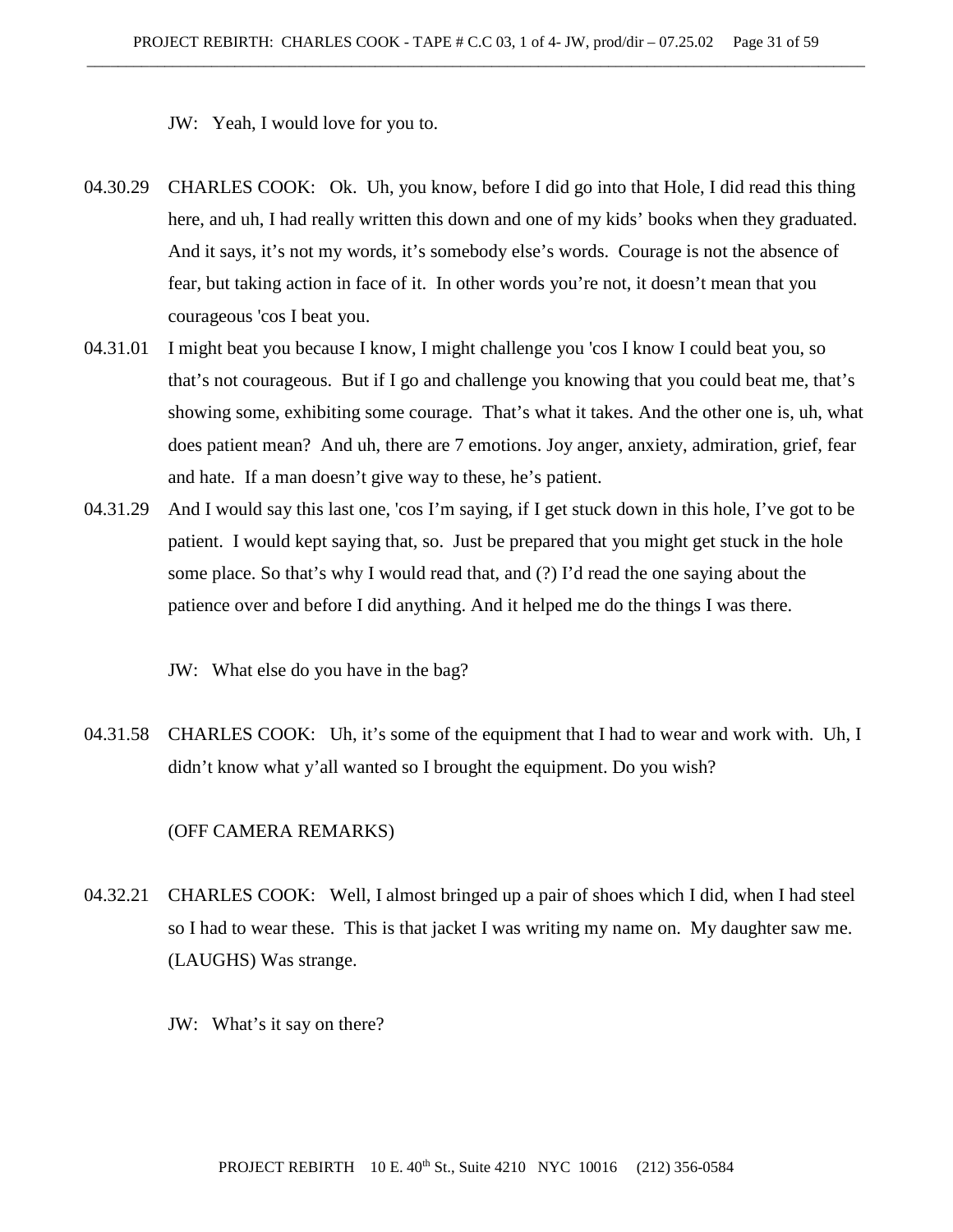- 04.32.44 CHARLES COOK: It was just a C.C. when I put my initials there. It was some other jacket I just picked up down there. This of course was (?) hole.
- 04.32.58 Uh, this is when I broke my toe. That's where the thing cracked on my foot. This (?) and I was given this, one of the first masks I was given by a firefighter (?) of course these are the knee patch you had to wear with the coveralls. Which are you know, since washed. Fearfully, uh, I have a feeling we're gonna need these things again. And you know, (?) That's about it.

JW: (?)

04.33.41 CHARLES COOK: Oh, you never saw the book?  $(\sim JW \sim)$  Would you like to see it?

# (UNINTELLIGIBLE CONVERSATION)

## (OFF CAMERA REMARKS)

- 04.34.01 CHARLES COOK: Courage is not the absence of fear, but taking action in face of it. And the other one I would look at before going in that hole was, what does patience mean? There are seven emotions: joy, anger, anxiety, admiration, grief, fear and hate. If a man doesn't give way to these, he's patient. And uh, these are what kept me going strong. While I was there.
- 04.34.31 So. (?) I just did what you would have done if you were there, or you. Anybody here in this room would have done the same thing. 'Cos for you to be involved in this project shows your humanity. You would have done the same thing. That's what it's all about.

(OFF CAMERA REMARKS)

04.35.02 END OF TAPE # C.C 04, 2 of 4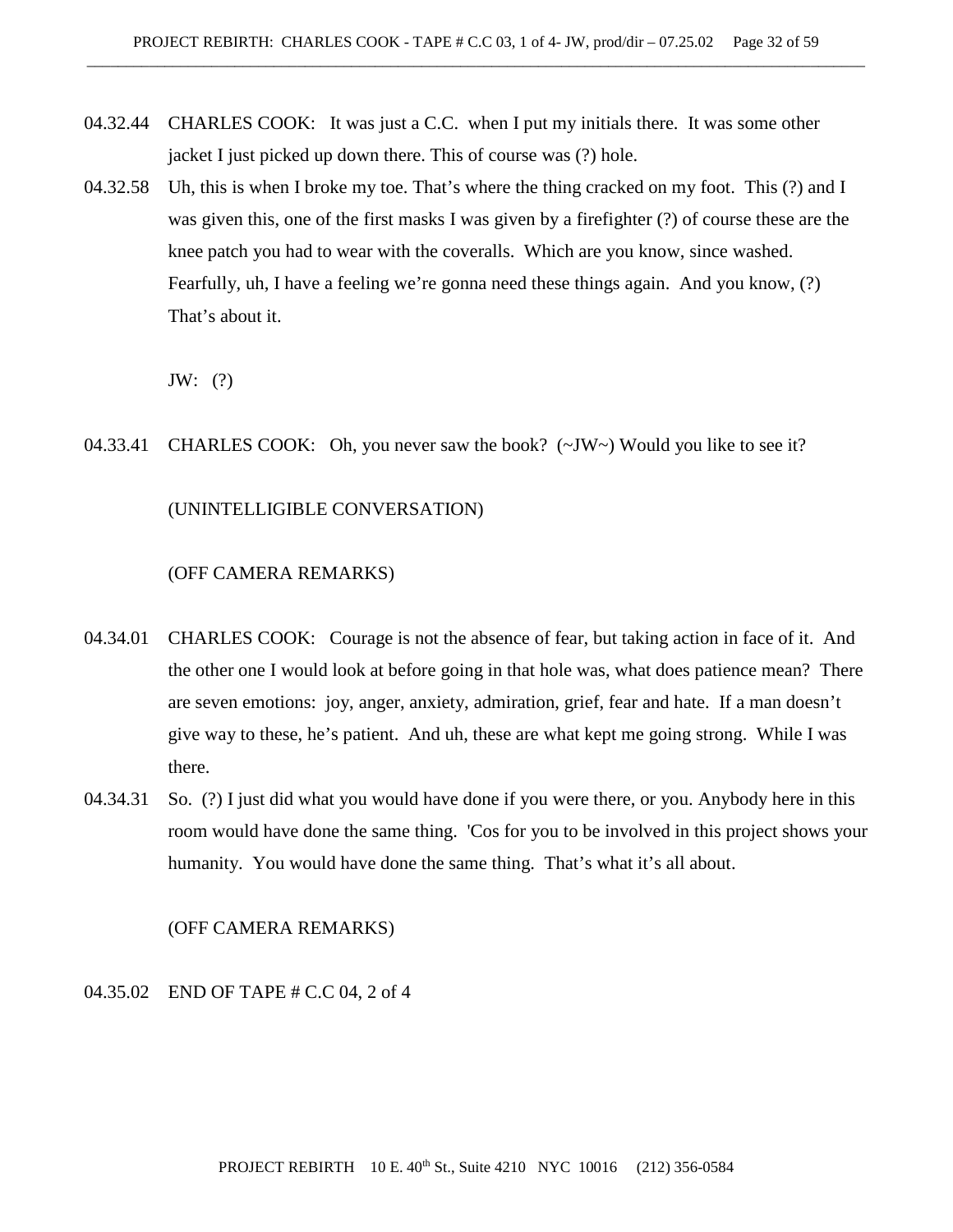# **TAPE # C.C 05, 3 of 4 CHARLES COOK / B ROLL 07.25.02 JIM WHITAKER, Producer/Director PROJECT REBIRTH**

#### 05.01.00 PICTURE UP

JW: What it was like to be down in that hole? And, and I think a lot of people (?) would be. I think you can textural, it gives people a sense. (?)

CHARLES COOK: Ok you want, uh, all right.

JW: I know that may be emotional (?)

CHARLES COOK: All right, I understand what you're saying.  $(\sim JW \sim)$ 

JW: And what's interesting to me, to be honest with you is I talked, I started talking a lot in the beginning about your family, talked a lot about your dad. But I'm really interested in your grandmother 'cos (?) I have a feeling (LAUGHS) she had a really big effect on you. And I can name the people, you know, my dad had a big effect, and my mom had a big effect on me. Uh, I have 4 older brothers (?)

- 05.01.42 CHARLES COOK: Well, my grandmother did have an effect on me because my grandfather died in Italy in World War II. And she never remarried after that. She, said uh, another man would never touch (?)
- 05.02.01 And she stayed celibate that way the rest of her life, and she lived to be 93? Ninety-four years old. She died on Thanksgiving Day. So I uh, I loved her and I respected her. Uh, she was my friend. You know, not just my grandmother, she was my friend. Uh, we used to go fishing together, stuff like that.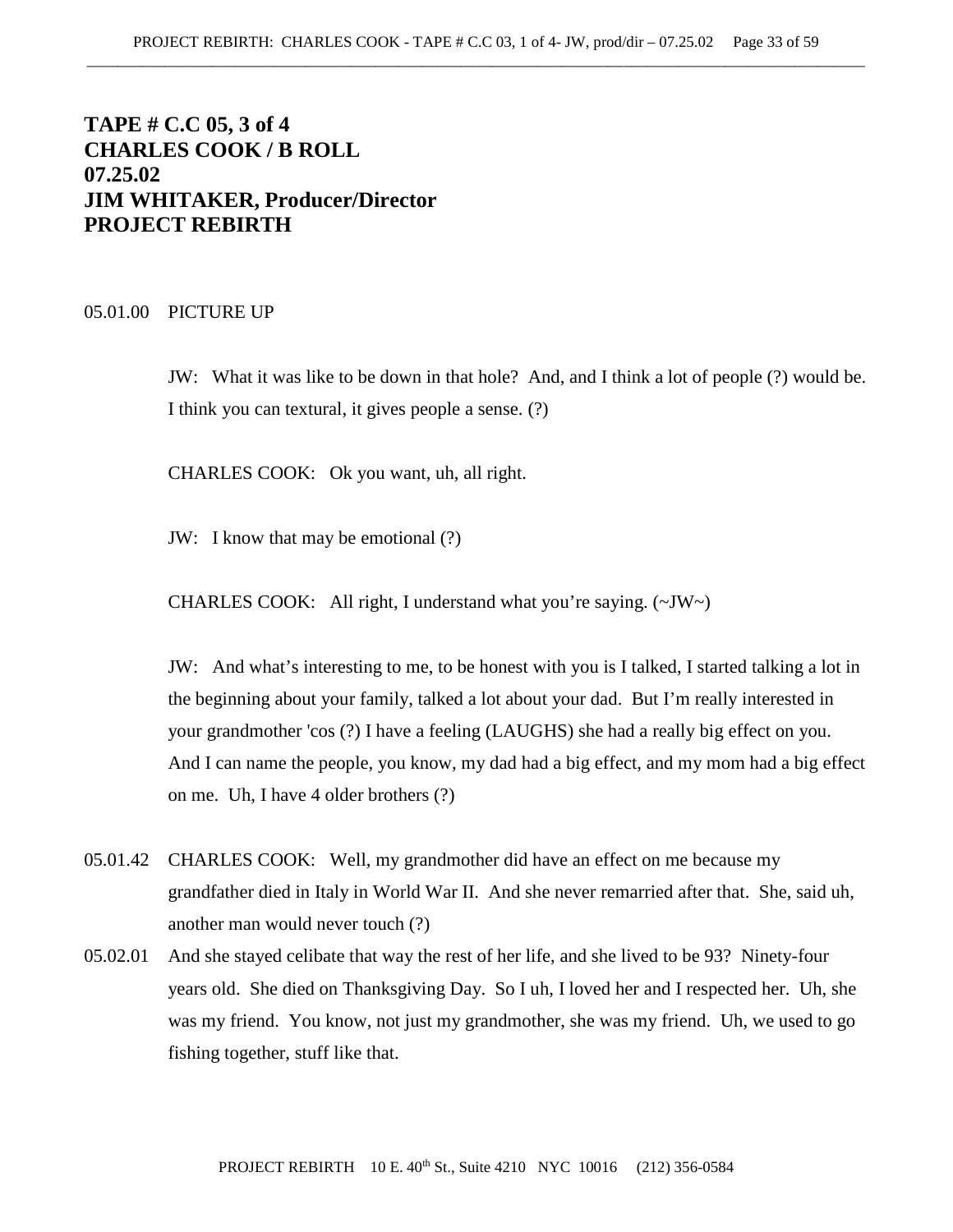JW: Tell me about that. You used to go fishing together?

CHARLES COOK: Yes.

JW: Where?

- 05.02.33 CHARLES COOK: Uh, we used to go out of Sheephead's Bay in Brooklyn. Take a boat out. Uh, the last time we went uh, I took my daughter and we went off uh, Lower Manhattan. We took a boat out. And for the first time in my life I got seasick 'cos I, I was up all night and I went to sleep down in the engine room, and the smell when I woke up I was upheaving all over the place.
- 05.03.00 And uh, they caught fish, I didn't catch nothing. But my grandmother was a great fisherman. She'd come in here, all her neighbors, and her name was Helen. Helen done caught all these fish. Unbeknownst to them, if my grandmother had a bad day fishing, she'd buy all the fish that she wanted to give away (LAUGHS) and come in and say, see what I caught? (LAUGHS) so she was a great fisherman, you know?
- 05.03.31 And uh, I know one time, you know, you always have pools for the largest fish and all that kind of stuff, who catch the first fish? And I caught this big flounder once. And we used to put it, cigarettes in their mouth to make them smoke. Cigarettes (?) uh, you know, you'd see them puffing, you know? But I had great, fond memories of my grandmother. I can remember uh, during World War II riding to Baltimore 'cos we have uh, I have a house there now.
- 05.04.00 And riding on the train and she'd tell me, you can't move the curtains, 'cos they had the black out and all that kind of stuff. And she started me to saving the foil uh, tin foil from the cigarettes and stuff like that. 'Cos they were collecting foil and all that for the, for the cause. Yeah, she had a great influence on me.

JW: What would she have thought of you going down to Ground Zero and doing what you did?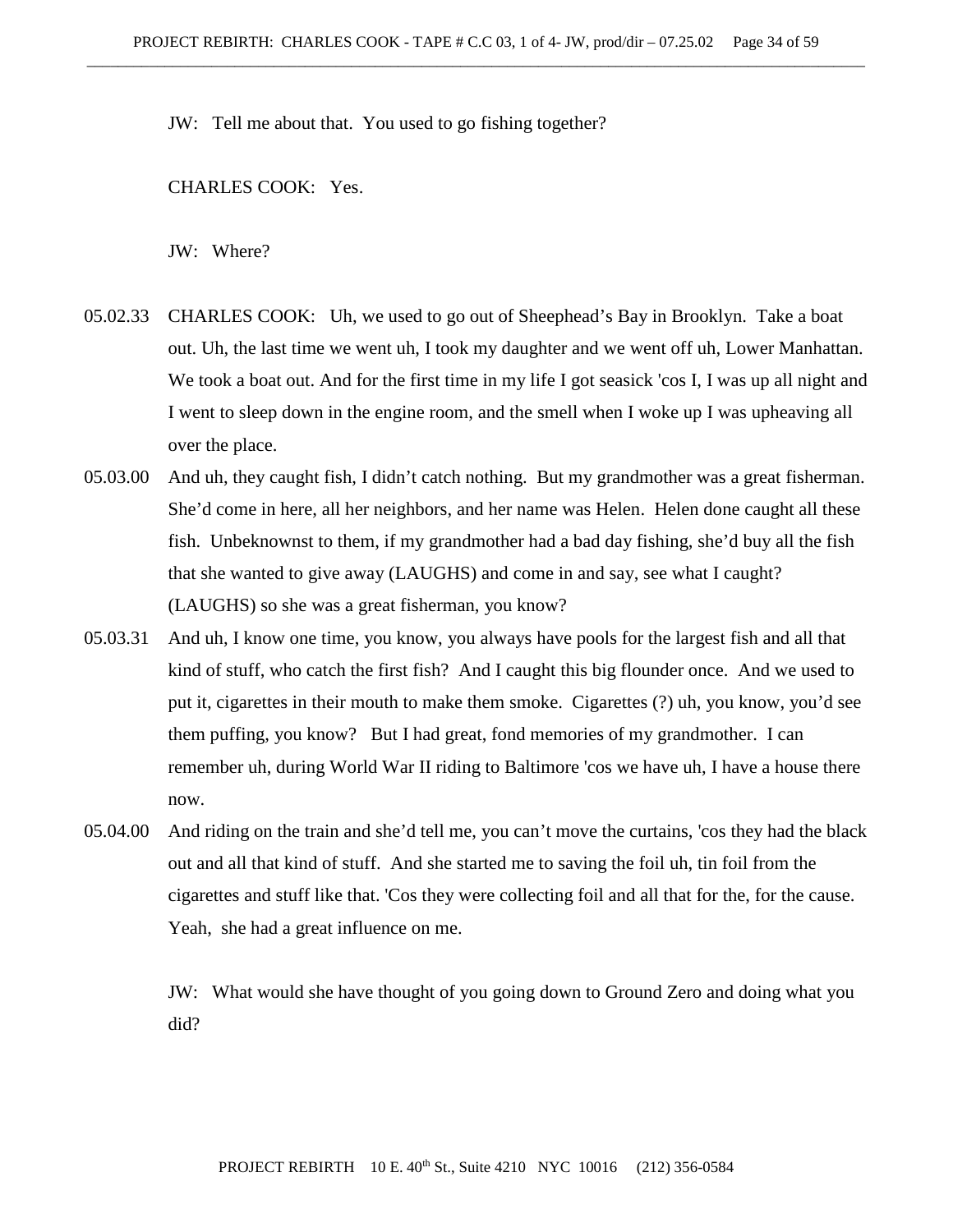05.04.26 CHARLES COOK: She would have expected it. I didn't think about that, but she would expect that. Yeah, I say, I believe she would have expected that of me. Yeah, yeah. She would.

JW: And what would your dad have thought?

- 05.04.46 CHARLES COOK: He would say, that's my son, that's what he would say. I can see him now, that's what he'd say. He died before my grandmother. Uh, so that's what he would have said. Yeah.
- 05.05.02 Yeah, that's what he would have said. (?) I was really blessed uh, that I had good nurturing when I was coming up. You know uh, so I could look back and even with the whippings (LAUGHS) that's what I used to get, (?) I deserved them, 'cos I was always into everything. Uh, I, you know, I can't say I had a bad childhood. That's, it'd be far from the truth.

05.05.33

JW: Was it, uh, was it, we were talking about it before, how would you describe it as carefree?

- 05.05.37 CHARLES COOK: No, I had my responsibilities. Uh, it wasn't carefree. I used to sell the Amsterdam News when I was about 6, 7 years old. Seventy-five papers (a day?) was carrying. I was standing in front of my friends uh, his father, one of my best friends, their family of 7, the Paullings. I'd stand in front of their father's news stand with my papers. And he said, Butch, don't sell your papers here.
- 05.06.01 I'd sell my papers right there. And all my papers'd go. (LAUGHS) 'Cos (?) instead of the people buying the Amsterdam from him, they'd buy my papers. I'd stand right there in front of him. (LAUGHS) So he started making me stand around the corner. He'd say, here's, here's ten cent. You stand around the corner (LAUGHS).
	- JW: Were you a good salesman?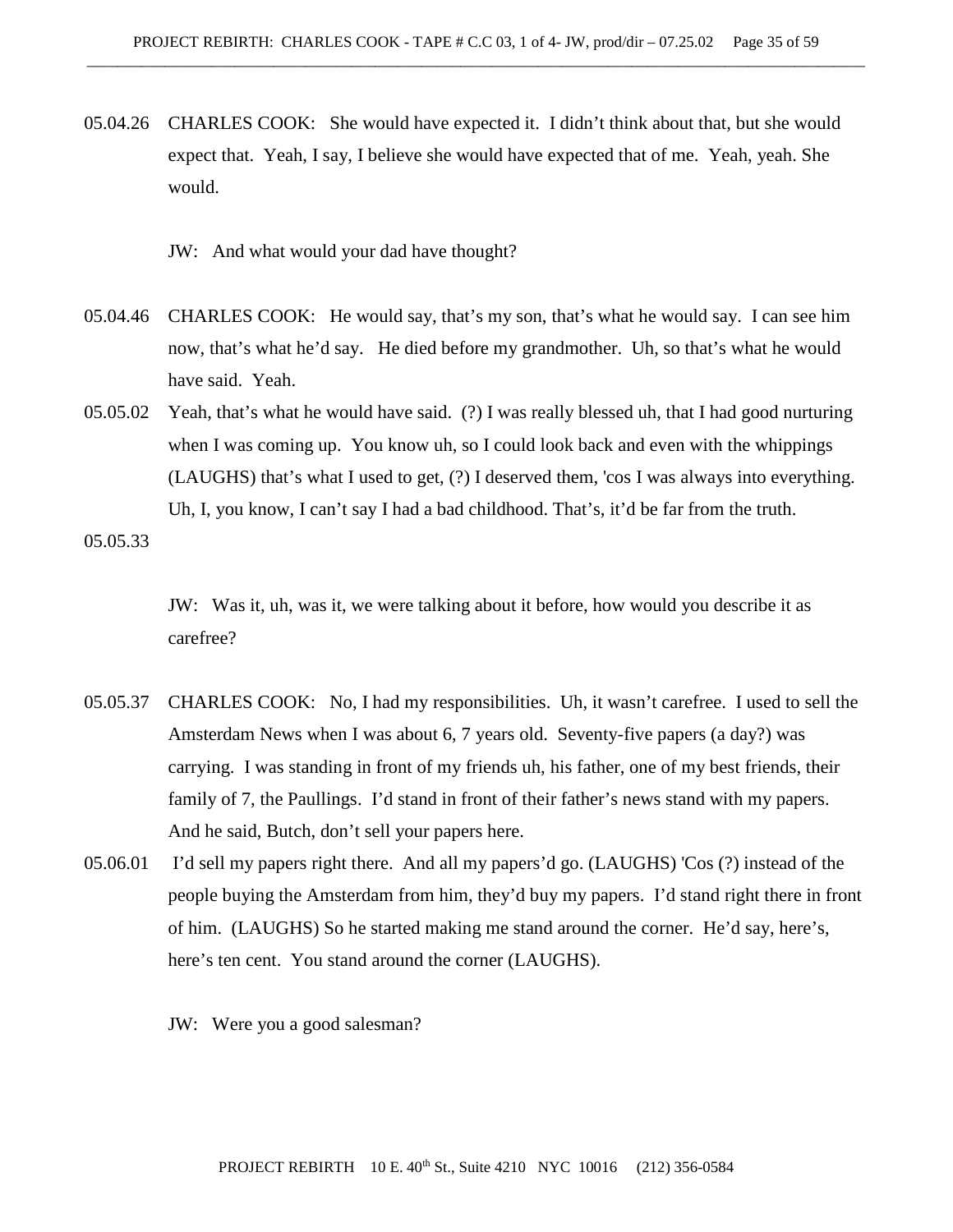- 05.06.31 CHARLES COOK: Oh, yeah. At that time, yeah. (?) Yes. I've always did some kind of work. My father encouraged that, that (?) work early. Uh, long before I went to high school, I was working, I would work every summer for, I'd make my own money. And after a while, they didn't have to buy me nothing. I'd buy my own, make my own money. So uh, that's when I say uh, I had a good upbringing.
- 05.07.01 Uh, it made you appreciate uh, what you received and what you had, you know, make you more responsible. You know, uh, I didn't have to be asked for no, not anything. I just went and got what I had to got.

JW: I was describing before about how film can allow you to see things and visualize things (?) people there. What was it like going down into the hole?

- 05.07.27 CHARLES COOK: Uh, to be honest, it was more graphic up the top than going down into the hole. Because the first couple of days, 'til they got all the body parts up that were around, 'cos they, people would, people have jumped, and those that from the plane and stuff like that. Some from the plane 'cos it was some parts further away from the building, so we knew they had to come from the plane.
- 05.08.00 Uh, that was more graphic than going in the hole, because after a point, in the hole you wasn't finding as much. Uh, to, to walk on something and think it's a matt and come to find out that was a human being, that's (?) that's kind of heavy. You know, it's, to see them have to cut a fireman out uh, who has a beam across him.
- 05.08.37 He's dead already, but the way they had to get him out, get his body out, couldn't move the beam because the beam was supporting up something. That was something to see. You know, stuff like that. Uh, there was, there was things.
- 05.09.01 It's, you don't want to remember. But, you know. But you have to remember. Because in remembering it, makes it so that you don't want it to ever happen again, and you would do anything, and I do mean anything, to make sure it don't happen again. I may not do it, but one of my sons may, or my daughter. But. 05.09.29
	- JW: Do you think you're an example for them?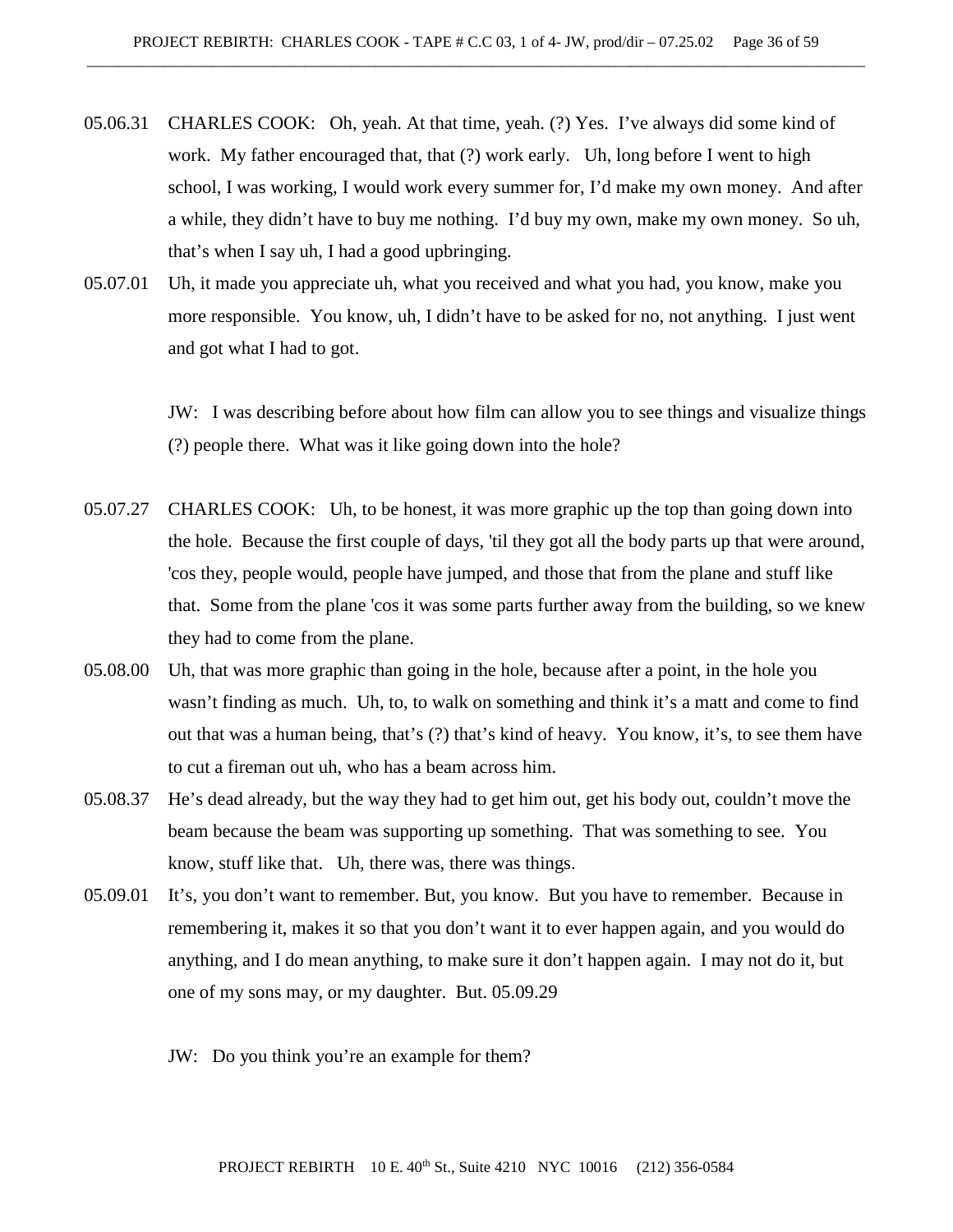- 05.09.36 CHARLES COOK: No. I have not been, I have a fault, too. I have a fault in my make-up. I have been a womanizer all my life, sad to say. I acknowledge it. I tell my kids.
- 05.10.00 Uh, well, one I believe a man should have as many woman (LAUGHS) as he can afford (LAUGHS). And if there's anything better than women, (JC took it with him?) (LAUGHS) So I don't know. But in some ways, yes. Other than that, yes. I (could say I?) have been a good example. 'Cos I am not one to curse, I've never used the B word on a woman, I've never, never done no drugs and no respect.
- 05.10.34 I'm not alcoholic, don't do none of that. I've, they've never heard me curse at their mother, say a bad word about their mother. I'm not disrespectful of anybody. So yes, in that sense (?). And I made sure that they are headed in the right direction. Yeah, so I could say that. Other than that one fault, yeah uh, I like myself.
- 05.11.02 You know?

JW: You sort of also just said just a second ago that you know, that the going down there and doing it in a way that they might do the same thing, do you think by going down there you set an example for them in that respect?

- 05.11.19 CHARLES COOK: Oh, my daughter it, yes, that way, yes. My daughter, I told her to stay up behind, away from there. She's a (efrodemologist?). And uh, that's the study of diseases. She works for the city. I told her, please stay away from there, and I gave her a mask at the time. I said you wear this 'cos the air's not that good. No, that's city's (?) I said, I would eventually like to hear that we're having a grandbaby sometime.
- 05.11.47 And uh, you know, but she's hardheaded. No, we don't want to do that. And she's, she didn't want to do that. But uh, and so I would rather myself be there than my kids. You know, like I said, mine, I've had a decent and fulfilling life.
- 05.12.07 I've met some real interesting (?) people in my life. Bono with U.2. I was around with him for, I spent like a 2 or 3 weeks with him and got to know him very well. And (?) I've met quite a few people that were nice. I've touched skills with people with money and I've touched skills with people like myself, you know? (LAUGHS)
- 05.12.30 And I've always could say I could look back and say I haven't hurt or offended anybody.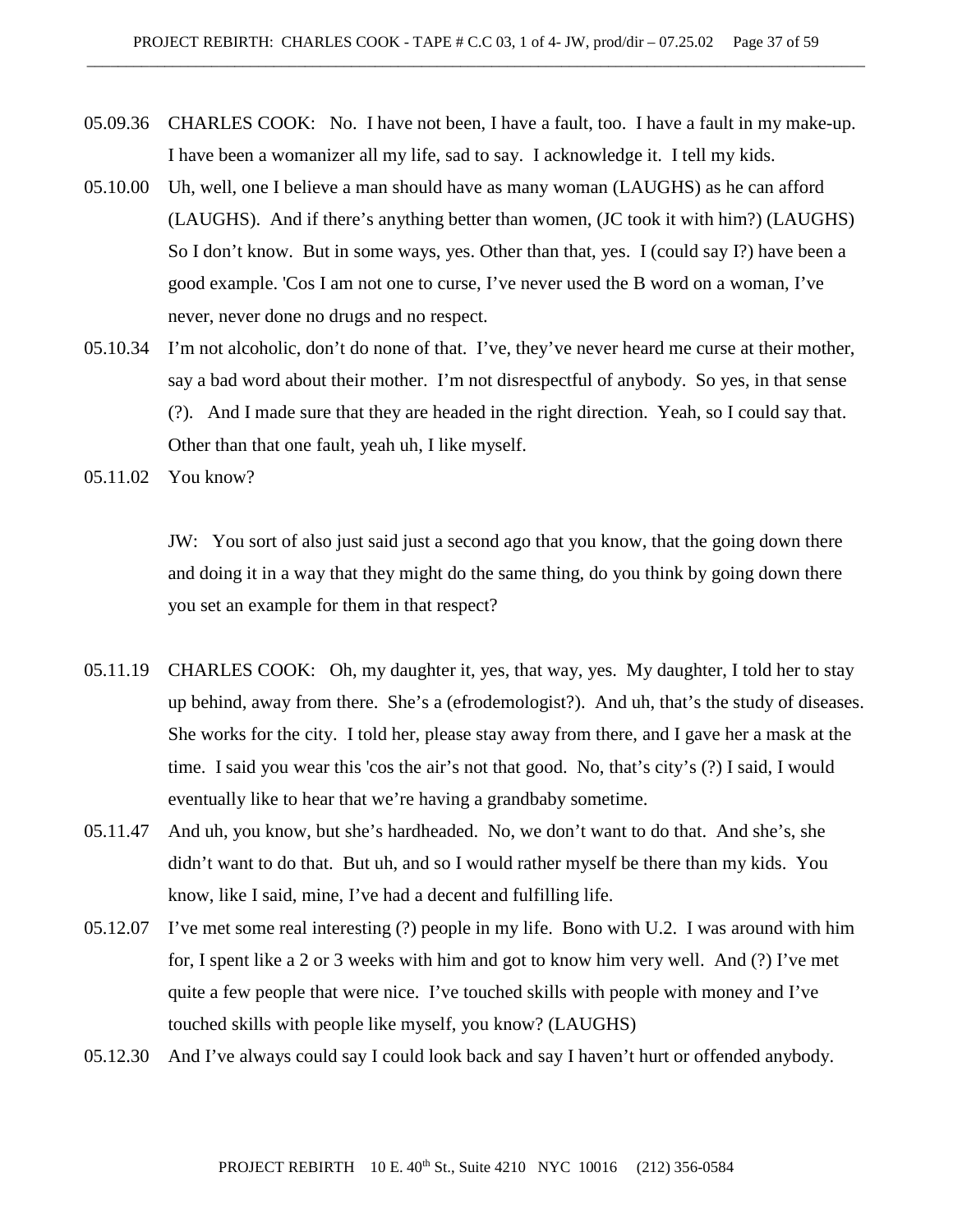JW: Do you think (?) you mentioned when you were pulling things out of the bag and you said, you said uh, if you were concerned you might have to use them again? Do you, are you?

CHARLES COOK: Yes, I really believe that that's gonna happen.

JW: What do you mean?

- 05.12.55 CHARLES COOK: I don't think this is the end of the terrorist stuff in the respect that uh, a major disaster such as Ground Zero, but I think something like this is gonna happen again. I may be wrong, I hope I am. But uh, that's why I haven't thrown it away. You know, that's just why I haven't thrown this stuff away. 'Cos it's nothing really to hold on to. It's all work clothes. You know, it's nothing that I want to pass on to anybody. 'Cos it's nothing but death.
- 05.13.32 But I haven't thrown it away. I've kept in a bag, thinking I might need it. Uh, I, sad to say I really feel that way. And uh, I really feel that way.

JW: In what ways did the experience change you?

- 05.14.05 CHARLES COOK: I'm more humble. I am more tolerant. Uh, more emotional. I'm more giving. And I try to be more understanding.
- 05.14.28 Uh, I try not to criticize people, and those I do have nothing good to say about, I say nothing about them at all. So. I (?) told my kids, uh, the spoken word is the most powerful thing in the world. I could tell you I hate you. If I think it, I can forgive myself for it. But once I've spoken the words, you feel the effects of the words, and it can never be taken back.
- 05.15.05 Because once said, it can never be taken back. Even if you forgive me for saying it. So I choose now to use only the words I feel I won't regret saying.
	- JW: You talked about your uh, womanizer tendencies.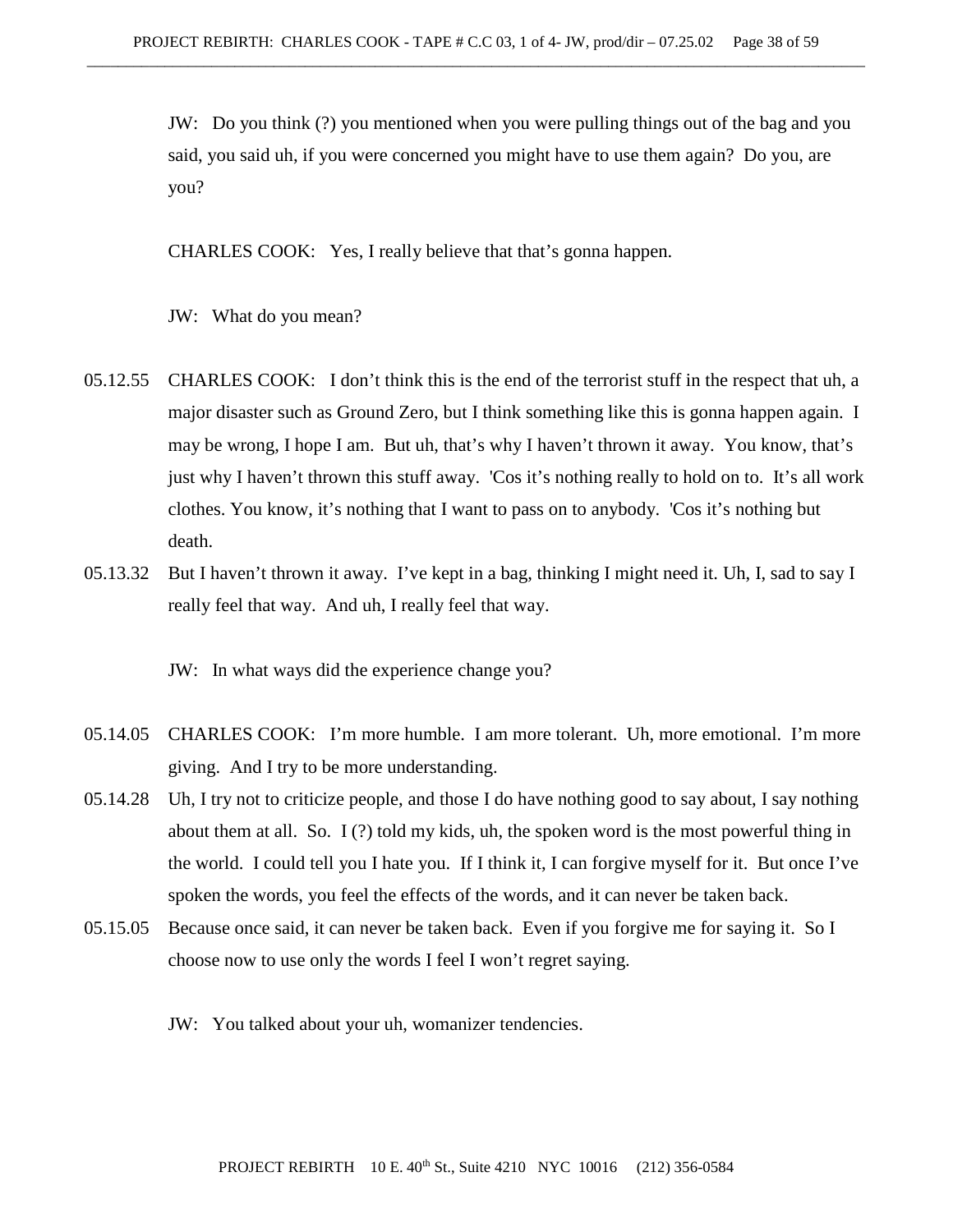CHARLES COOK: Yes. I know this isn't going on the film but ok, go ahead. (LAUGHS) I don't mind telling you.

JW: No, no.

CHARLES COOK: You can put it on there.

(SIMULTANEOUS CONVERSATION)

05.15.41 CHARLES COOK: But Wilt Chamberlain had nothing on me. Trust me. And that's, I do not kid.

> JW: I hear you. Do you feel like you've changed your perspective on how you live your life with respect to others, not respect to women, but respect to  $(?)$  in particular?

- 05.16.06 CHARLES COOK: Yes. That's what I'm saying. Yes. That has totally changed. Totally, totally changed. Uh, yes. I'm a, I'm a softie now (LAUGHS). (COUGHS)
- 05.16.28 I'm a softie now. Very much so. Yeah. I'm stronger of character, though. I turn my head and do more flirting, but I don't do more, as much chasing either. So it's changed me in a lot of ways. I value, but I've always really valued uh, what I have and what I have, but I put more emphasis on it, trying to show people more so that you know.

JW: Do other, have other people remarked that you've changed? Your friends, the guys you play pinochle with or?

05.17.14 CHARLES COOK: Yeah, some people have seen a change. Personal people have seen a change, yes. Yeah, yes they have. Said, should have been like this years ago (LAUGHS).

<sup>05.17.06</sup> All of that.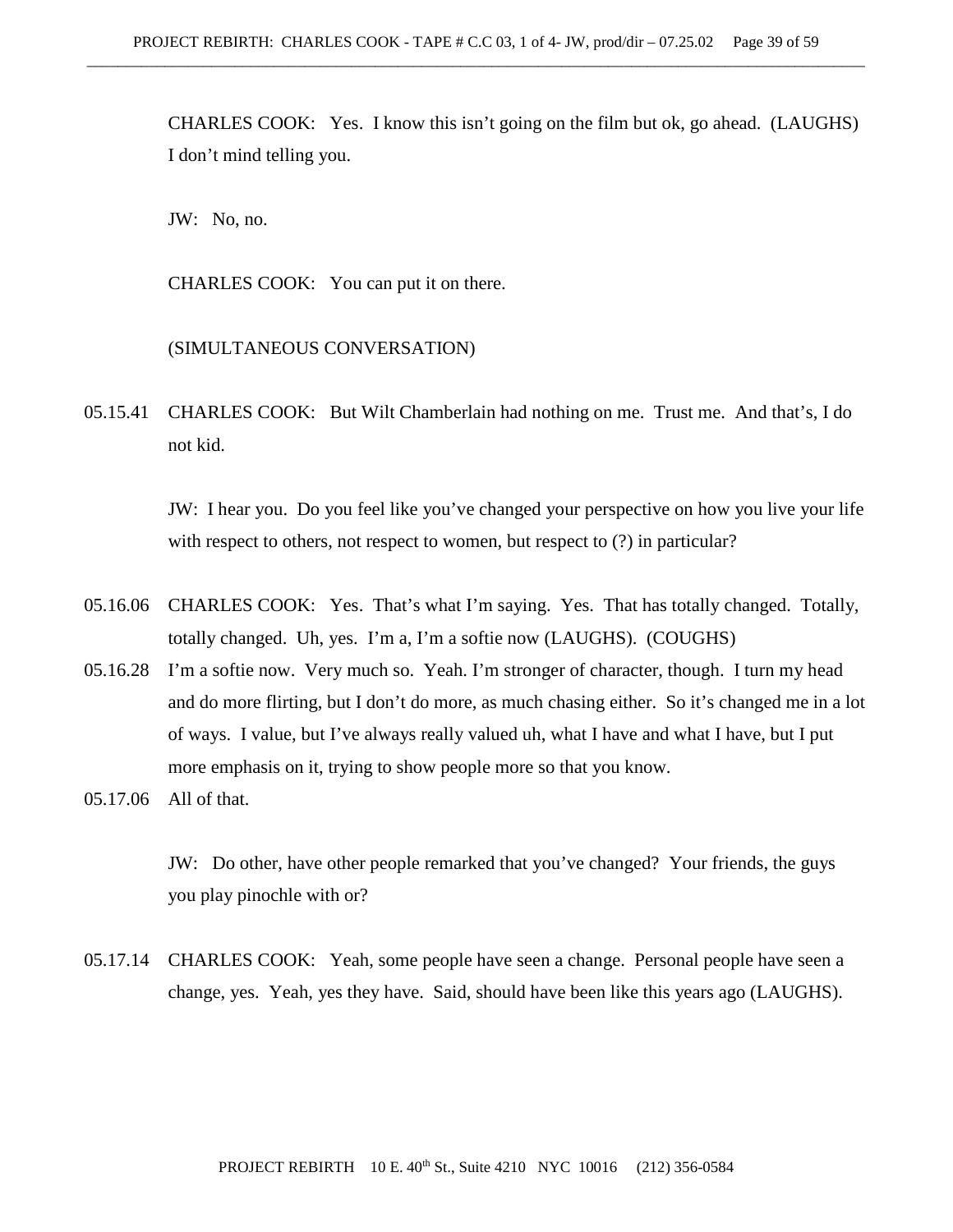JW: You spoke for a brief period of time about your chest and the coughing, and uh, I've heard that there're, they've, people have said that people like yourself that have worked down there as intensively as you did, you may have symptoms?

- 05.17.54 CHARLES COOK: No may about it. I have it. My doctor wanted me to take that lead test and some other stuff. I just have refused to take it, 'cos I already, he don't have to tell me what I have already know what I have. They were like 27 different things being burned off. There's asbestos uh, benzene, mercury, stuff like that. Uh, the way I feel and the way I feel worse each day. He don't have to tell me. (?) they said most of us, (?) that working down there, if you was down there the first two or three weeks, it's cut your life expectancy off about 5 to 15 years.
- 05.18.32 So I just say, you just might as well have told me that mine's all over (LAUGHS) (COUGHS) five to fifteen years. I ain't got much time. So I'm gonna enjoy these few days, whatever they are. You know, so. But you know, that's, that's. You know, I never, I, I always said to myself, I never worried about death. I wasn't scared to die. And I'm not. If it's coming, come on. I'm not gonna just give up.
- 05.19.00 You know, I'm gonna go fighting. You know, when death comes, he better bring about 7 more of his friends with him or something to help when he pull me down. But uh, it's no thing, and I embrace it. I really do. I haven't heard nobody come back and complain about it, so. You know what I'm saying? So it can't be all bad.

JW: Uh, thank you very much. For the interview I really appreciate it.

- 05.19.34 CHARLES COOK: My pleasure, really. I hope it helps somebody. That's what, that's the reason I'm here. Somebody asked me why I was gonna do it. They said, are you getting paid? I said, no. Why don't you make sure you get some pay? I said, I, none of this was about pay. The (?) World Trade Center, none of this was about pay. If it was about pay, I couldn't sit in this seat. So.
- 05.20.01 If like I said, if I had never done anything else, I want to do one unselfish act in life, and this, this time and period in my life. That's all. So I hope you know, it helps somebody. I hope it helps heal somebody. I hope a president somewhere hears that we need to tighten up these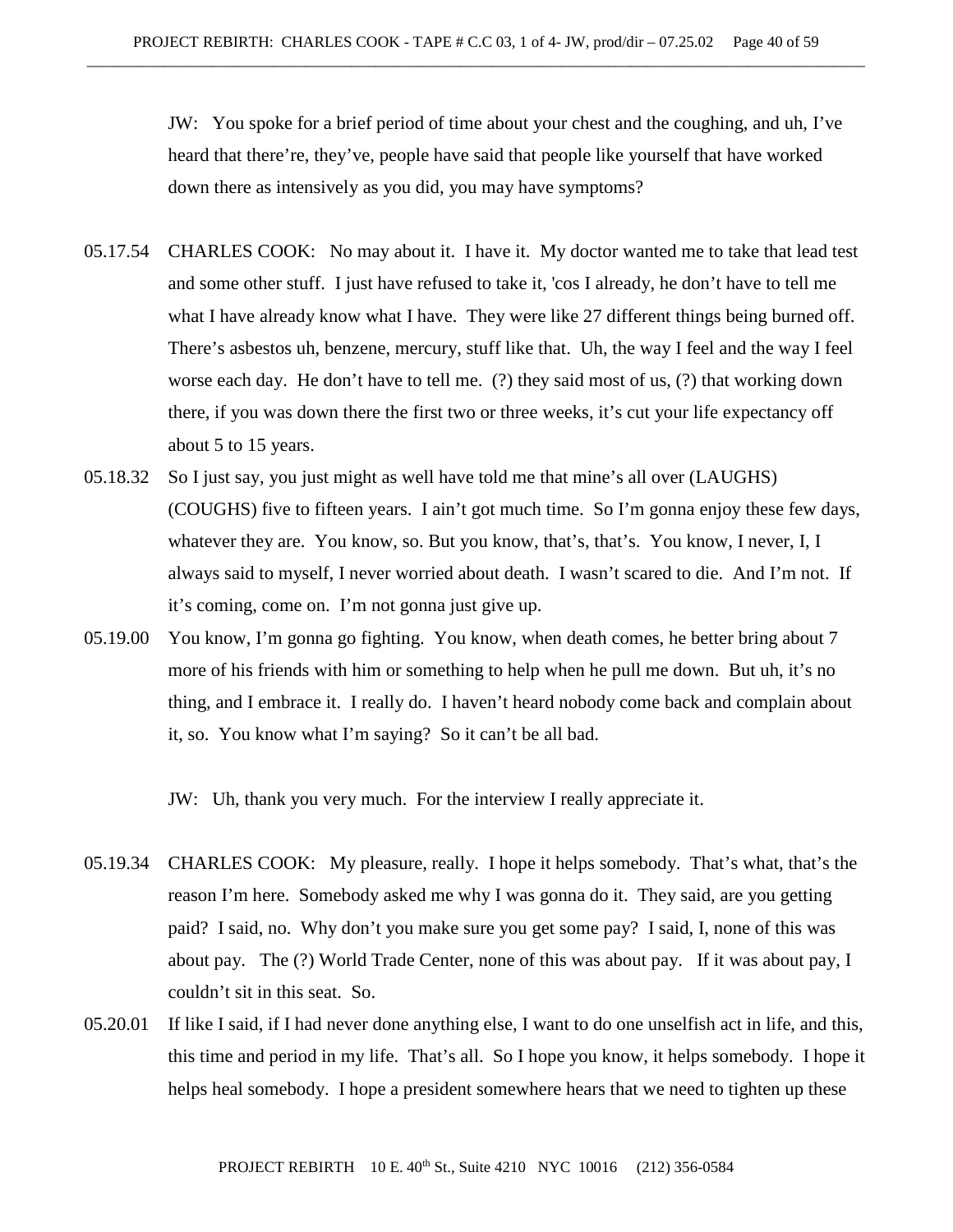borders. I hope it makes some of these people appreciate what they have here and the freedom they have. I would rather them take away some of my freedoms if it meant securing this country.

- 05.20.37 That's how I feel about it. I have no problem with them saying uh, you need to come down and get fingerprinted and an ID card. I'd be the first on the line. The first on the line. I have no problem with that. And I feel anybody that's a true American would not feel that's infringing on their rights. I only find those libertarians.
- 05.21.01 And I thought I was a libertarians or liberal at one time. I'm about equal rights and all that stuff, but you have to. To run a democracy, to run a country, you have to have something stricter than what we have right now. Canada, they allow people to come in there, as soon as they just land and jump on, regardless illegal or otherwise, they all right, they can be a citizen up there. And they coming right down, no check. No background check, they come straight through the country from up there.
- 05.21.31 What in the world is that? That needs to be tightened up. They need to take all these guys that are in jail, now that the interview's over, they need to take these guys that are in jail for smoking reefer, doing drugs, which I feel is a non uh, a crime that has only hurts one person, that's the person that is victimizing themselves, they need to take them people and decriminalize that drug and that stuff, take them and put them up on these borders and save money and say, listen.
- 05.22.01 We're not gonna hold you in these houses. We gonna give you community visits, you can have people come up here so you can live your life, but you will be a prisoner 'til your time is served. But you will make sure that nobody comes in this country. They, there's so much manpower that's being wasted. Wasted. They waste it, they talk about well, we have a water shortage. Why do we have a water shortage? It should never be a water shortage in New York. You need to take the Hudson River water or the water coming from the sea and take it and put in through the pipes and let that be for the hydrants to put out fires.
- 05.22.31 But they take the same drinking water and run it all day long. They take the same drinking water and run it through the toilets system. Where they can filter that water through something. There's so many things they can do. Don't get me started. Like I said, I could talk (?). But uh, these are the pictures that you wanted to see.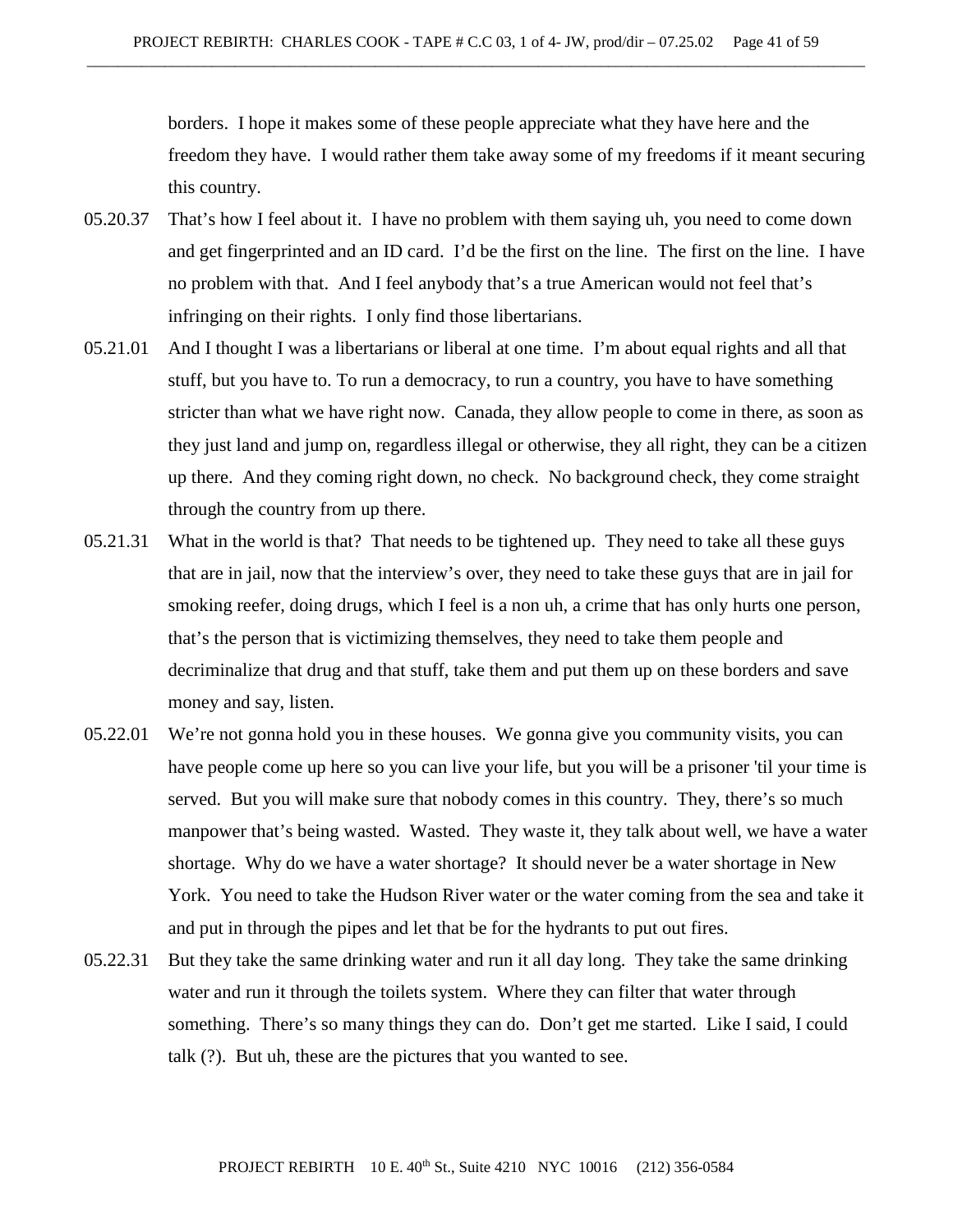### 05.22.54 (UNINTELLIGIBLE CONVERSATION)

05.23.35 CHARLES COOK: (MR. COOK USES INHALER) You know what I'm talking about. This is Ground Zero stuff. Never sick like this in my life, ever.

JW: You mean you've never, ever had?

- 05.24.06 CHARLES COOK: I've always been in excellent health, other than having (herniated disc?) Excellent health. (?) stuff like that? Never had no problem with (my body?) This is the time for me to get sick, so. (I guess?) I just got to deal with it. (COUGHS)
- 05.24.38 I mean that, none of my family would see me take my medicine or even use none of that stuff.

JW: Your family doesn't know you're sick?

- 05.24.48 CHARLES COOK: My wife does now. She's a nurse (like I told you?) My daughter knows. She's (?) but (?) wasn't telling anybody.
- 05.25.00 'Til the doctor called up and said he missed his appointment to take his test and (?) he started questioning (?)

JW: You didn't tell them?

CHARLES COOK: No.

JW: When did they find out?

05.25.18 CHARLES COOK: About 3 weeks ago (LAUGHS) (COUGHS)

JW: What was their reaction?

05.25.28 CHARLES COOK: Uh, (?) but I told them don't worry about it. I'm all right.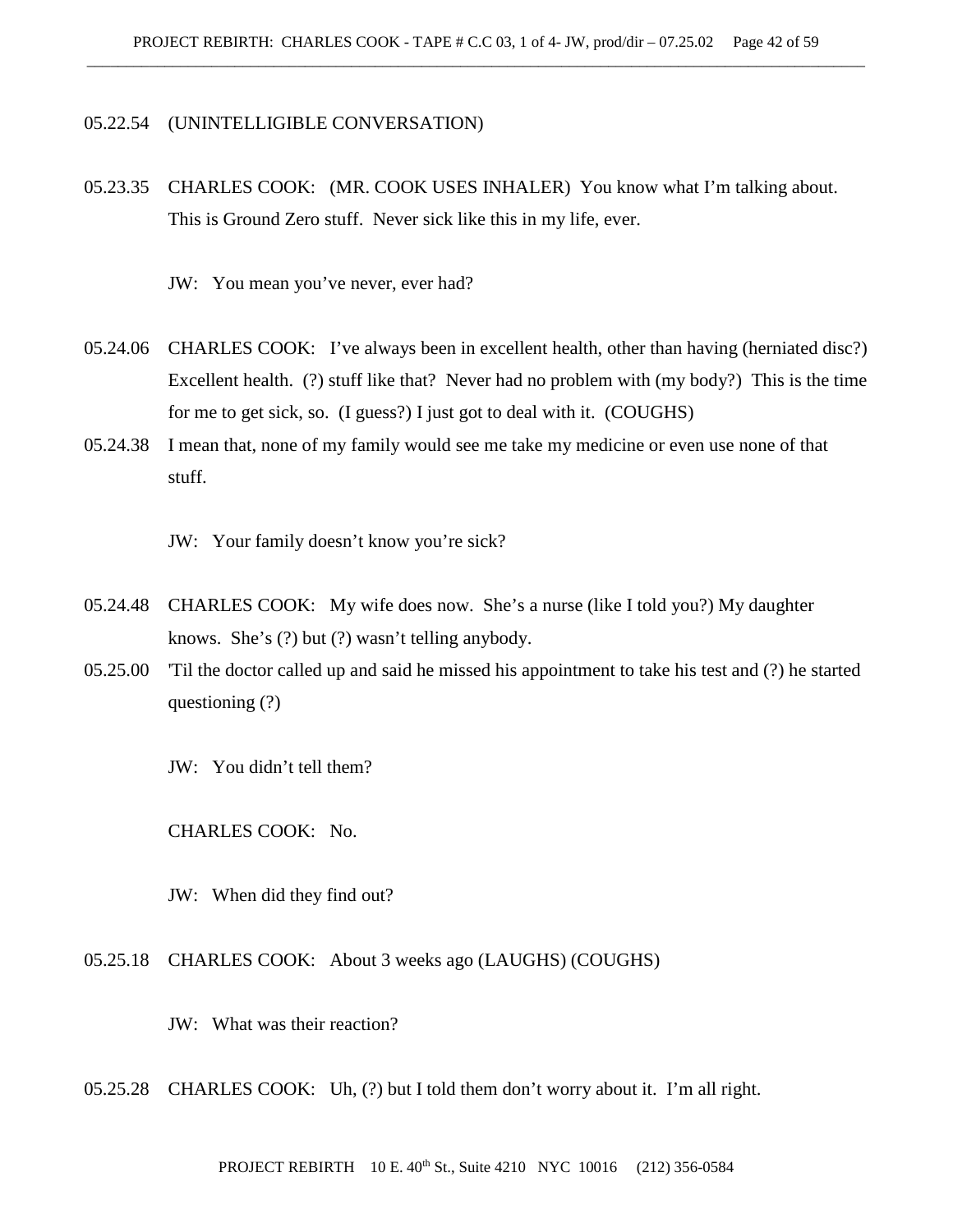JW: But you're not?

CHARLES COOK: No. But it's ok.

JW: I have another question to ask you. When you were sitting in the middle of all this, how did you, did you ever think to yourself, how am I ever gonna make a difference in cleaning all of this stuff up?

- 05.26.05 CHARLES COOK: (LAUGHS) It looked like it would never get cleaned up (LAUGHS). It's, it's uh, it's a tribute to every person that put hands on in that place, 'cos that was a lot of stuff. You, you had to physically see it. To see it from the air, see uh, you had to see it, to see buildings. There's a picture of me, we were cutting steel. I'm eight stories above the ground, we were cutting steel.
- 05.26.36 If you come to that picture there, you'll see it. You'll see two guys, and I'm in a  $(\sim JW)$ This is where we found a (?) box at. And we were sleeping under this, this thing. That's part of the World Trade and another building at Liberty.

05.26.58

JW: What do you mean, you were sleeping under what?

CHARLES COOK: That, where that thing is hanging out, that over hang?

JW: You were sleeping under that overhang?

- 05.27.06 CHARLES COOK: Yes. (?) we didn't realize it. We were just too tired to move. (LAUGHS) (?) you just do what you have to do. Like I said, if it's God's time to take you, it's God's time to take you. Not that you want to rush it, but.
- 05.27.32 This is the first day that it rained down there on that day. That was that Thursday. (CLEARS THROAT) Oh, we met this girl here, she came down to feed us. You know who that is? Sex and the City girl.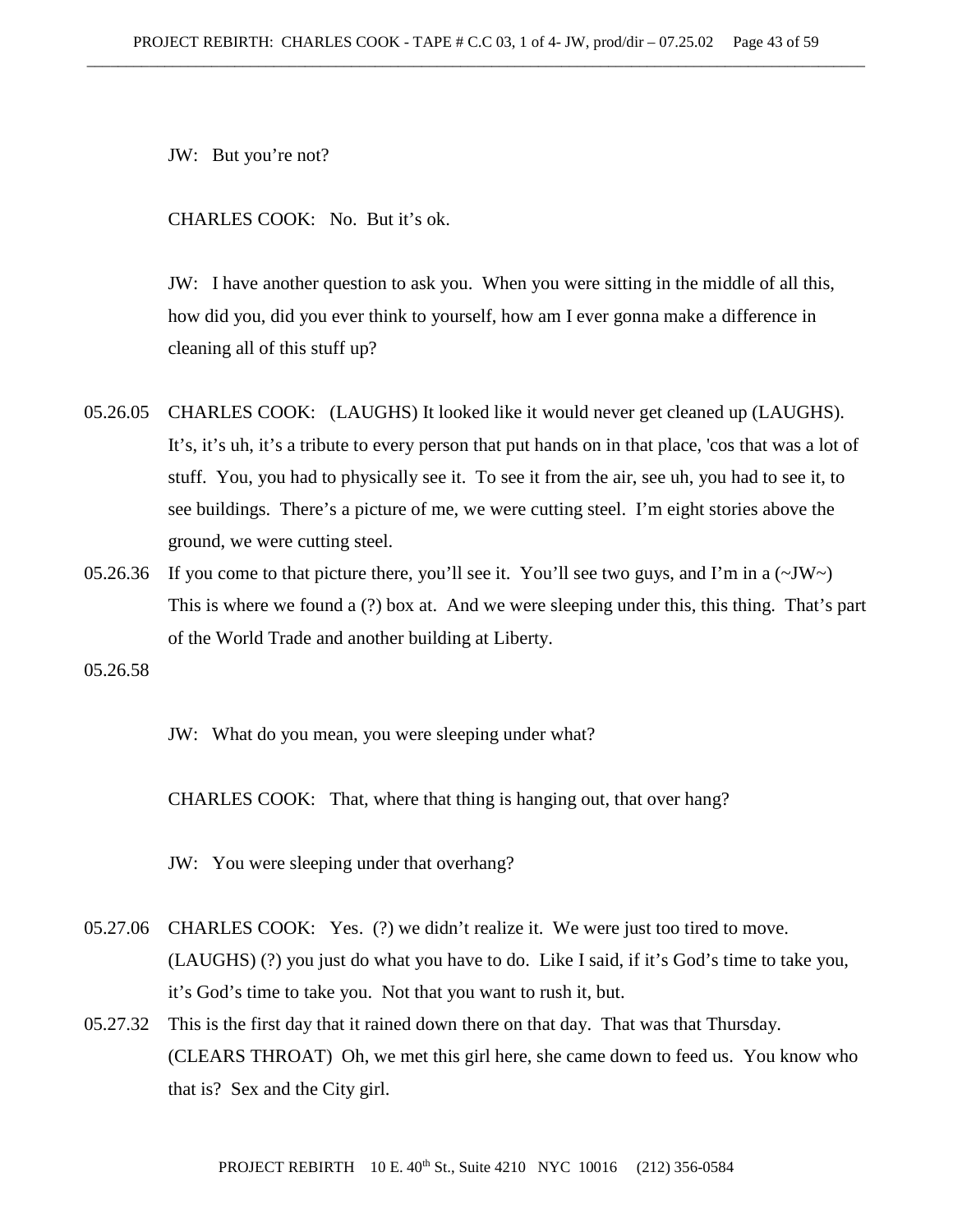JW: Oh, yeah, Sara Jessica Parker.

05.27.53 CHARLES COOK: See that's the night it was all over. I remember telling you (?) when they put all the buckets together, I knew that it was all over, there was no hope. Oh, I've got a picture of my mother and my brother. Here's a picture of Melvin Van Peeples here, too. (LAUGHS)

JW: Where's your mother and brother (?)

- 05.28.13 CHARLES COOK: That's my niece with the red hair. That's the youngest boy. There's my son. Uh, that's my mother with the gray hair. That's Melvin Van Peeples there. He's, he also plays pinochle with me. We play pinochle together also. And he's a marathoner, also.
- 05.28.32 His son, Mario does movies now. Mario Van Peeples. Do I have it here, or did I bring it? I thought I brought all of them. (?)
- 05.28.59 This is something the kids would give us when we was eating, so I kept that one. You can look at it. Oh, here. That's 8 stories up. There's a drop of 8 stories down. It's 8 stories in front, 8 stories behind. This is a picture of me at the last day ceremony when we marched out.

JW: The last load?

05.29.30 CHARLES COOK: The last, yeah. And that's a picture of me in the morgue (LAUGHS). Of all places. They gave those helmets with the red, white and blue to the guys who were the first volunteers down there. You know, (?) and then everybody else started buying them. That, and this is where I was telling you I was sleeping that time. Then they put it closed it off 'cos they were scared the building'd fall. (CLEARS THROAT)

> JW: (Interesting?) I didn't understand. When you were saying they piled all the buckets up. (?)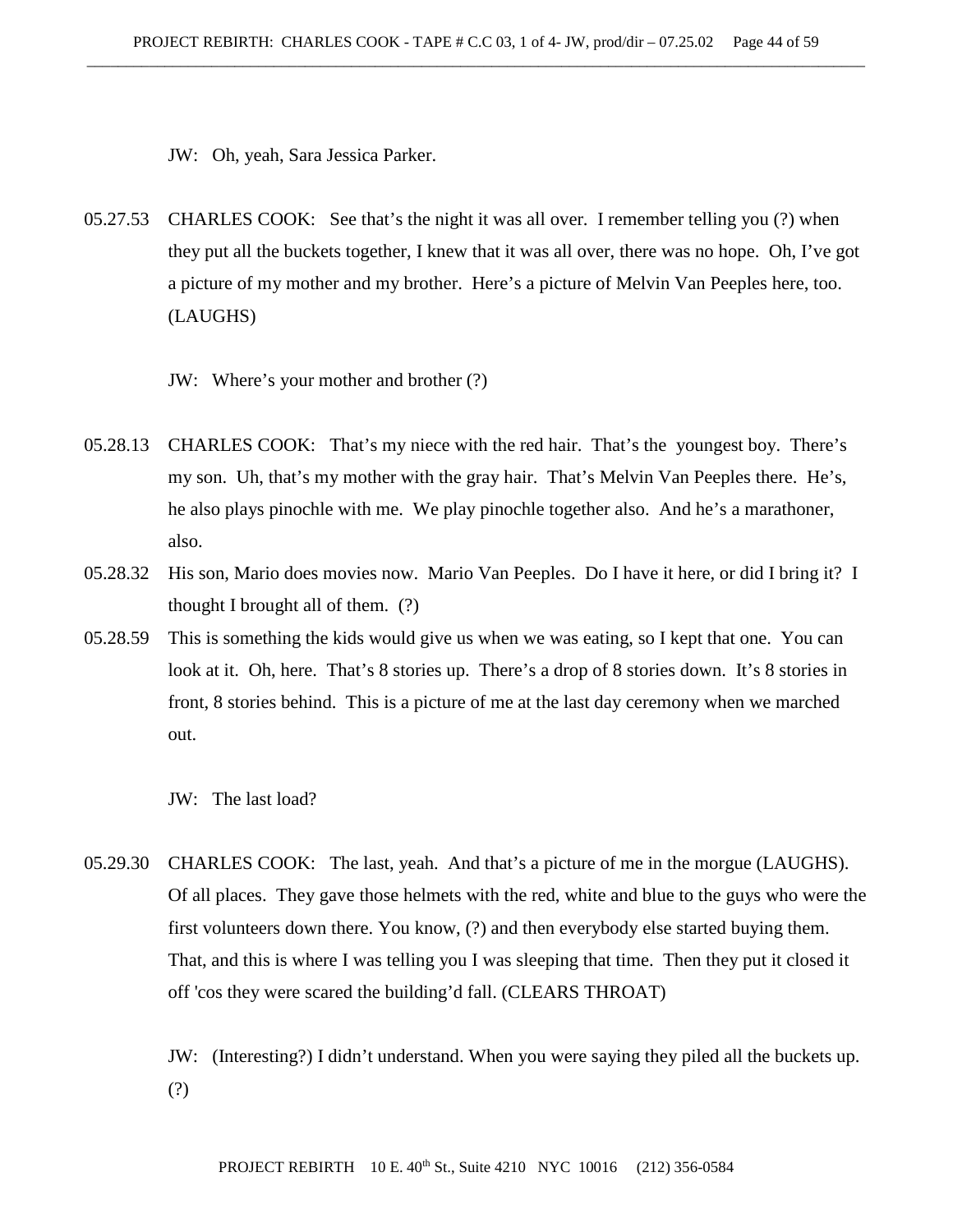- 05.30.16 CHARLES COOK: Uh, when they stopped searching for body parts, and uh, trying to find pieces of people, 'cos (?)we piled the buckets up and uh, like I said, the way I was literally working (?) on my knees digging, 3 minutes after that they had taken heavy cranes and went in there (?) where we were looking for people, so we knew it was all over at that point. That's when they pulled the buckets. They just piled them up and that was the end of that. 'Cos up until that time we were sifting, you know, loading the buckets and shifting and looking.
- 05.31.01 And finding and looking and finding. Finding. (?) I never took any pictures of any body uh, parts or nothing. I wouldn't do nothing like that. You know, some people asked me. I have, I was asked when I was there, somebody asked me, I'll give you a thousand dollars if you take my camera and take some pictures. I wouldn't do that, 'cos I knew they wanted to exploit the pictures. I threw away the negatives to these. I didn't want nobody else to take and exploit them.

JW: Thank you. Uh, it would be helpful for us to, if you were ok with it, use these pictures in order to help explain your story. But if you don't want to.

CHARLES COOK: Ok, yeah I can uh, go some place and make copies for you or something like that or would you want to do?

#### (OFF CAMERA REMARKS)

05.32.17 CHARLES COOK: Uh, there's a lot of them in here. There's lots of pictures in here. This is my ugliness, the last day of the parade, when we were getting ready to march. I was getting ready to march.

> JW: See this is what I keep, keeps coming back to me. I mean, you're gonna be (?) heading, one of five people that are gonna be leading this America, American's Ride. It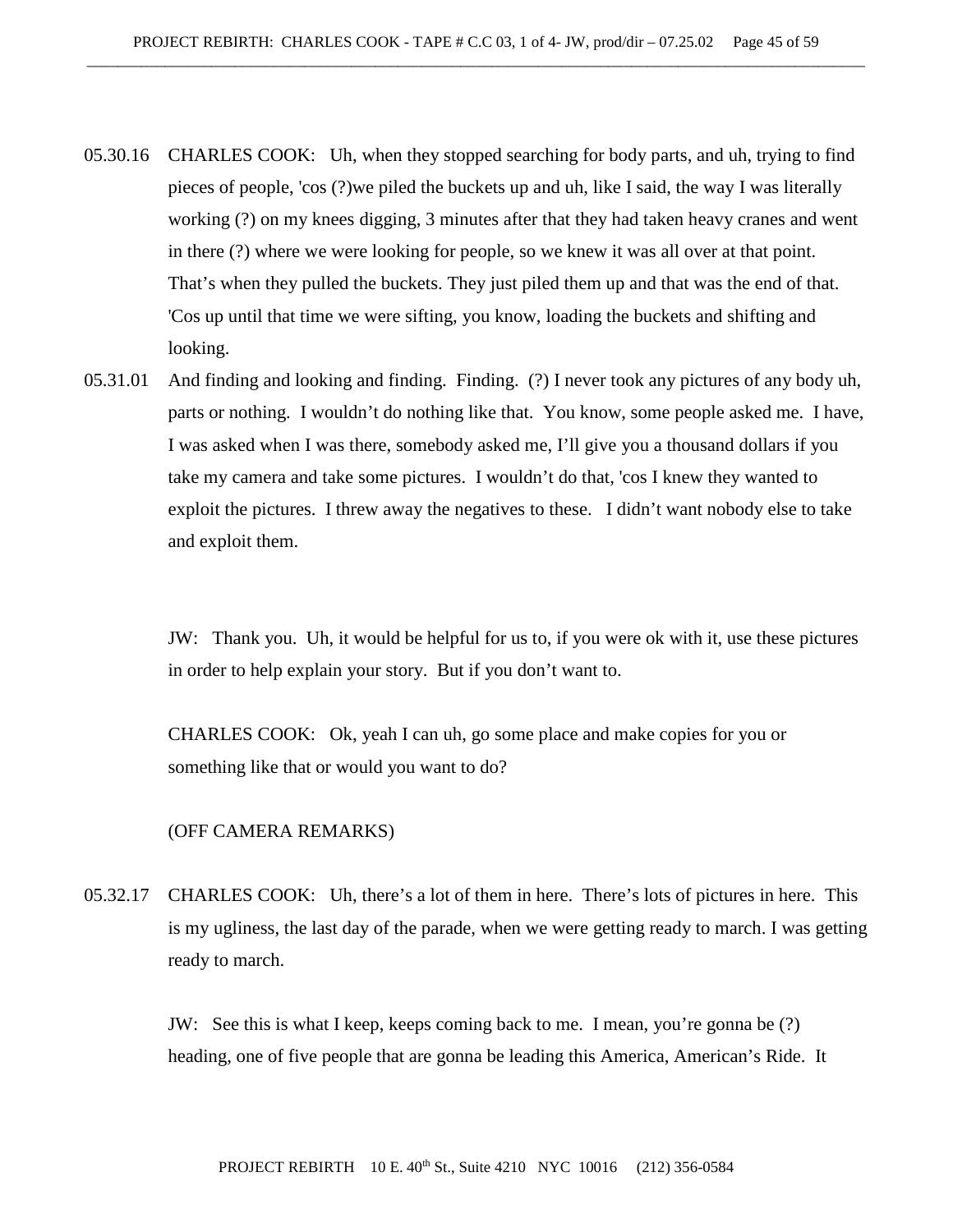seems to me I know a lot of people came and served, but it seems to me that you had a, a kind of, you were part of the inner circle of people. If that make sense? (?)

CHARLES COOK: Yeah, I know what you're saying, yeah.

JW: Is that true?

05.32.55 CHARLES COOK: I don't know. I keep wondering (LAUGHS) how I'm here myself. (LAUGHS) (COUGHS) I don't know. I don't ask me how I'm here. It's all a wonderment to me. You know, 'cos I don't feel I did anything. I really don't.

JW: I understand.

## (OFF CAMERA REMARKS)

JW: Did you work day and night, I assume?

CHARLES COOK: Yes.

JW: How many hours a night did you sleep?

05.33.56 CHARLES COOK: Not that many. I worked on an average, 18 hours a day or better.

JW: You keep mentioning the box, are you talking about a flight?

CHARLES COOK: Yeah, the flight box.

JW: So explain that. You found a flight box.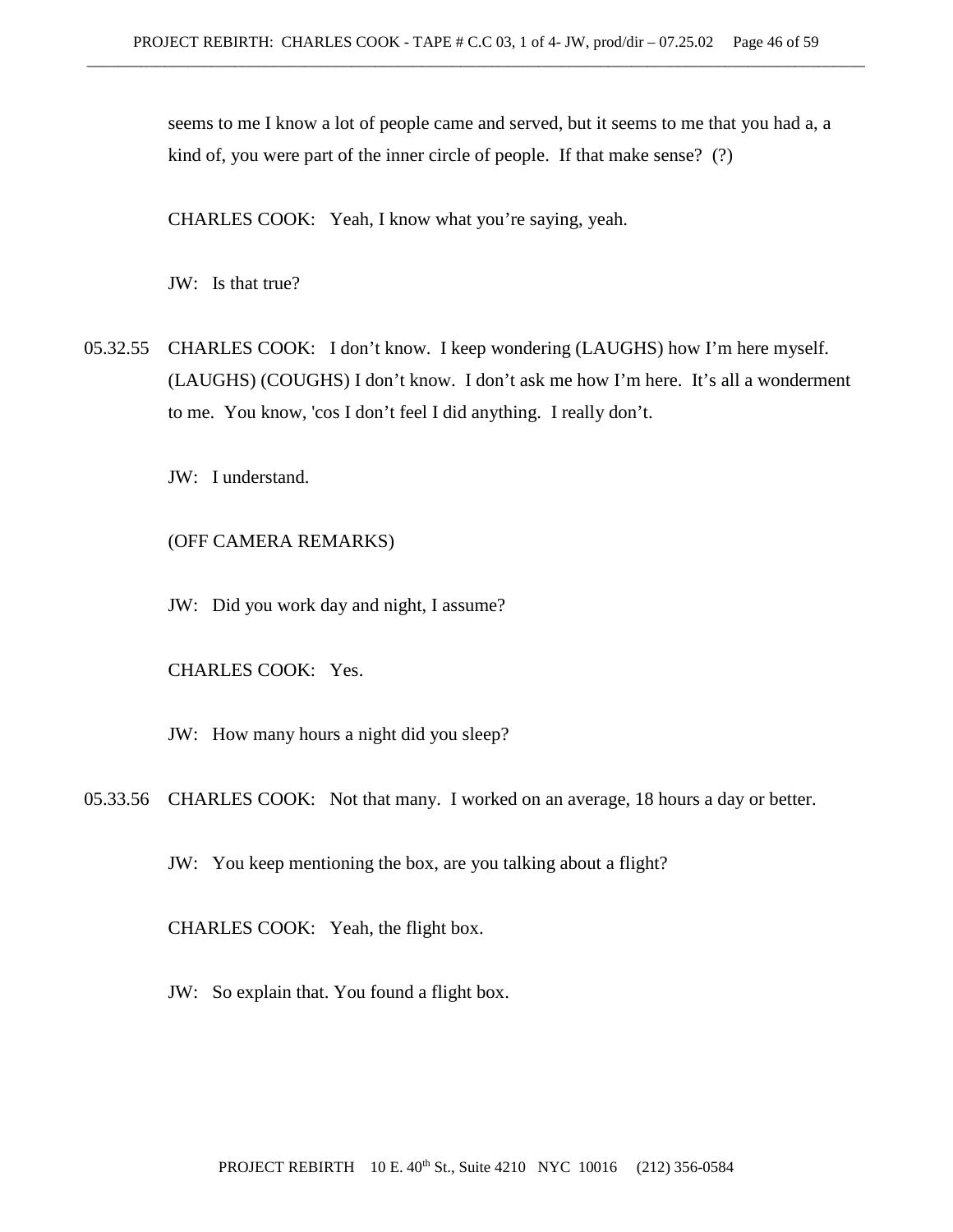- 05.34.18 CHARLES COOK: No, we didn't, I didn't find it. The Army Corps of Engineers heard it for the first time. When they heard it I was with them when they heard it. I did get around (to be honest?) I was all over the place. (CLEARS THROAT)
- 05.34.46 I went and bought 7 cameras and took shots. That's what the extent of those pictures. Then I gave away 2 cameras to people. (CLEARS THROAT)

JW: What's this, is this just an evening shot?

- 05.35.15 CHARLES COOK: Yeah, that's uh, that was in the middle where people used to congregate to uh, hear the music, the bell that they had, that globe? That's the globe there. And right down there was a solid, straight drop, a hole. That's what that is. You know, you had those two short buildings as you come into the center?  $(\sim JW)$
- 05.35.33 That's what that's (?) and the globe was right there.

JW: You mean this like the Fritz cone (?).

05.35.40 CHARLES COOK: Yeah, whatever that thing, that sphere, yeah, that's what that is. Uh, a lot of people worked down there, but everybody didn't go down in this section, I was in that section. I worked all, in every aspect of it (CLEARS THROAT) I went 'til they stopped and said they didn't want no more volunteers, and I still stayed.

JW: How did you manage that?

05.36.02 CHARLES COOK: Oh, I'm retired from transit. My ID is Ok. And I went to a construction company, and I was working with those guys anyway, so I said, and I got one of their passes, and I still kept on work, that's all.

JW: You mean you got one of his passes (?)

05.36.18 CHARLES COOK: No, I went through the company 'cos I was working with one of their people. I did that for two, two passes. I got a (?) a white pass and a blue pass from them. I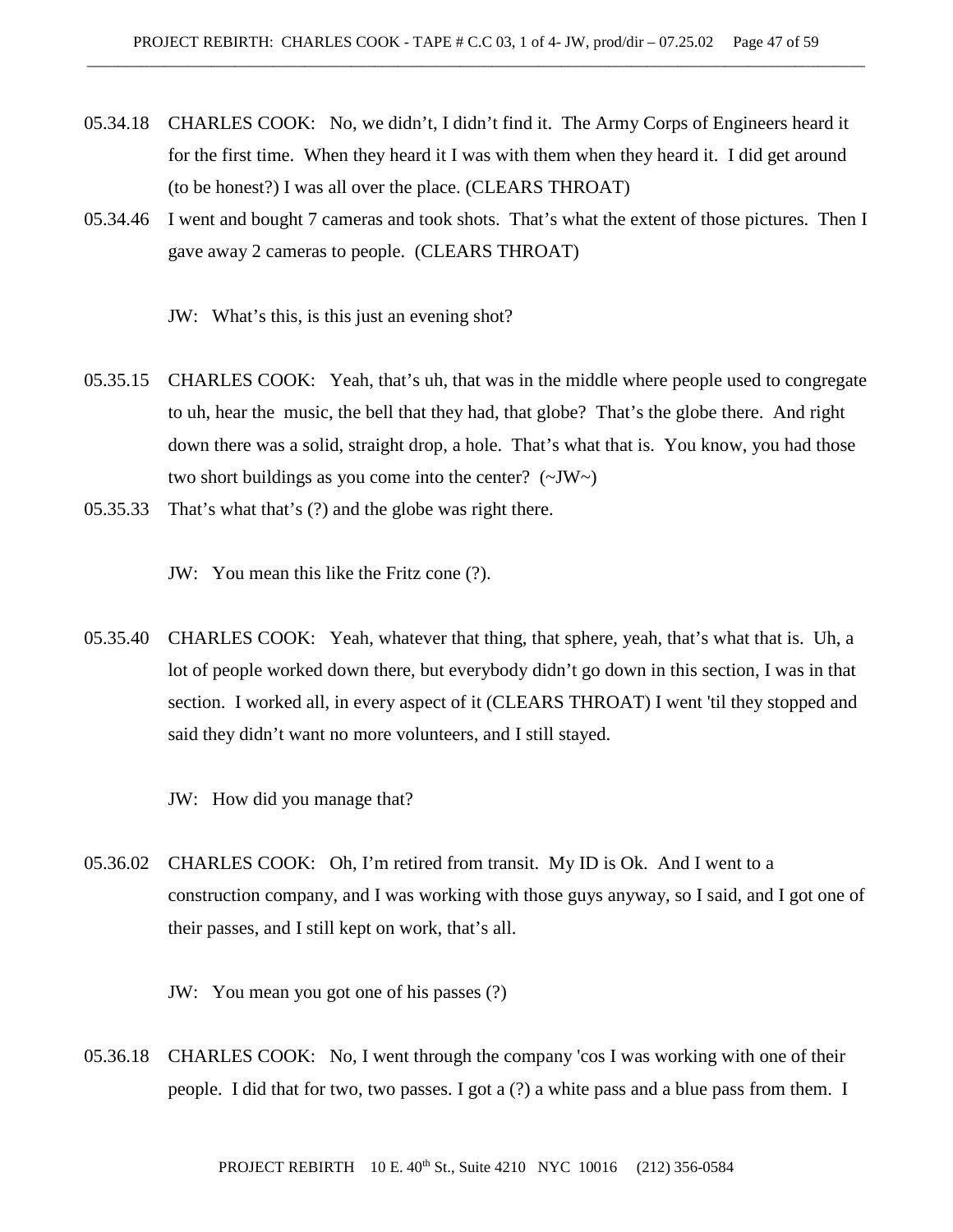first got a yellow pass, then a red pass. The (?) Army Corps of Engineers gave you those. The Army gave them to you.

- 05.36.33 Security, whatever they had. Uh, they asked you what your background is, and that kind of stuff, and they check you out. And then they kept changing because they had a lot of people just trying to infiltrate and was falsifying the passes, stuff like that. Uh, that's how they arrested a lot of these guys, 'cos they changed up on them. Oh, no, go get your, see your pass (?) (LAUGHS) (?) Uh, that's all.
- 05.36.56 I didn't ever kept my pass, I always turned them over and I should have kept them. Now everybody's walking around like they're merit badges. I'm sorry I didn't keep mine.

JW: What point did you realize you were sick?

- 05.37.10 CHARLES COOK: The second day. I ingested some stuff and I just said uh, oh, oh. I just knew. I said, I'm not gonna get rid of this, and I have not been able to clear my throat since. My voice went down an octave or two.
- 05.37.35 I used to have a nice singing voice, real nice.

JW: Not any more?

CHARLES COOK: Not like it before. I can't hold a note that long.

JW: Where's this one taken from?

- 05.37.54 CHARLES COOK: Uh, this one was taken from, through a window up on that level where the Burger King? I went through there and took this. It's real graphic. That's really showing you. See how dark and dirty, dingy-looking? That's the way it really, really looked. All over. A dingy, dingy look. And in the midst of all that. And now see how in that spot right here, (?) stories up, I was down in there cutting steel. That's (where I was cutting at?)
	- JW: So on a daily basis, you, you'd arrive and, who'd you report to (?)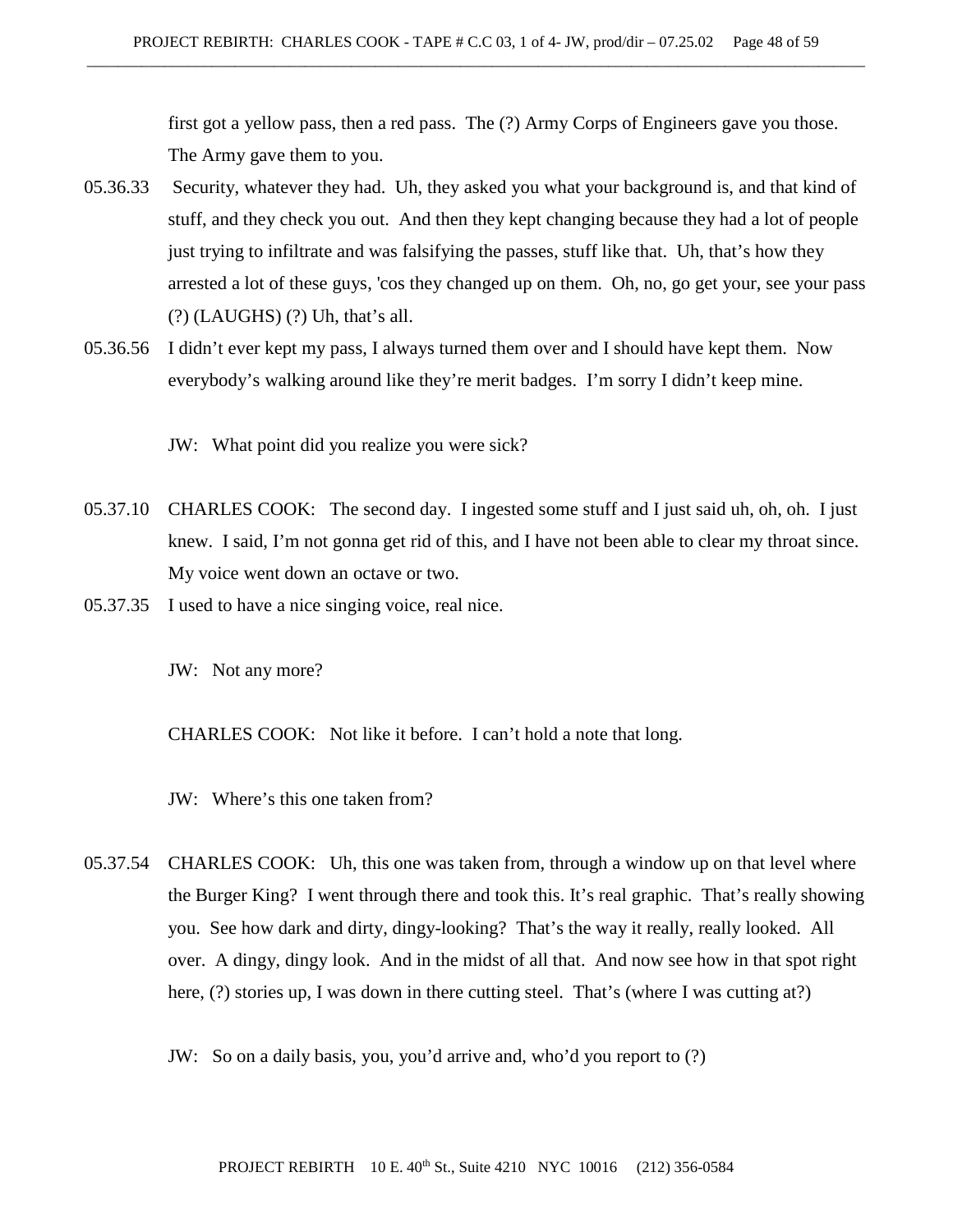- 05.38.35 CHARLES COOK: I didn't report to anybody. I just went uh, with the flow, wherever I was needed. If I saw a group of people gathering and they was doing something, that's where I went. Uh, but uh, most cases I stayed, like I said, I, I don't think I seen my bed but about maybe uh, 2 weeks. Uh, doing that period (?) days, 'cos I stayed down there.
- 05.39.02 I, I know I didn't buy a meal for over 100 days. I didn't buy a soda, a piece of candy, or nothing. I ate, slept, did everything right there. That's right.

JW: I heard the volunteers were great in that regard. I mean, people that were helping out.

- 05.39.20 CHARLES COOK: Oh, god, are they, they were. I said they were (?) men down there. (?) The women were just as much man as the men. To even be down in that circumstance, even (?) if they were in the area, to be breathing that stuff that we were breathing. You knew, if anybody was there knew after a day of being there what they was into. And nobody turned away.
- 05.39.51 So you can't see me ever complaining. That would be uh, a disgrace to those who have given their lives away, 'cos that's what we literally have done.

JW: And you were right there at last load?

CHARLES COOK: Yes. Yeah.

JW: That's right at the top of the uh, we were shooting from the building that's right at the top. You're right behind Guilianni, aren't you?

- 05.40.20 CHARLES COOK: Yeah. I, I walked straight out behind the uh, behind the guys in the uh, the kilts who play in the band. I marched right out behind them.  $(\sim JW \sim)$
- 05.40.33 You know, you may see a shot with me down there. I'm in the parade. Yeah. They can say I wasn't there, but I wasn't there (LAUGHS).

(OFF CAMERA REMARKS)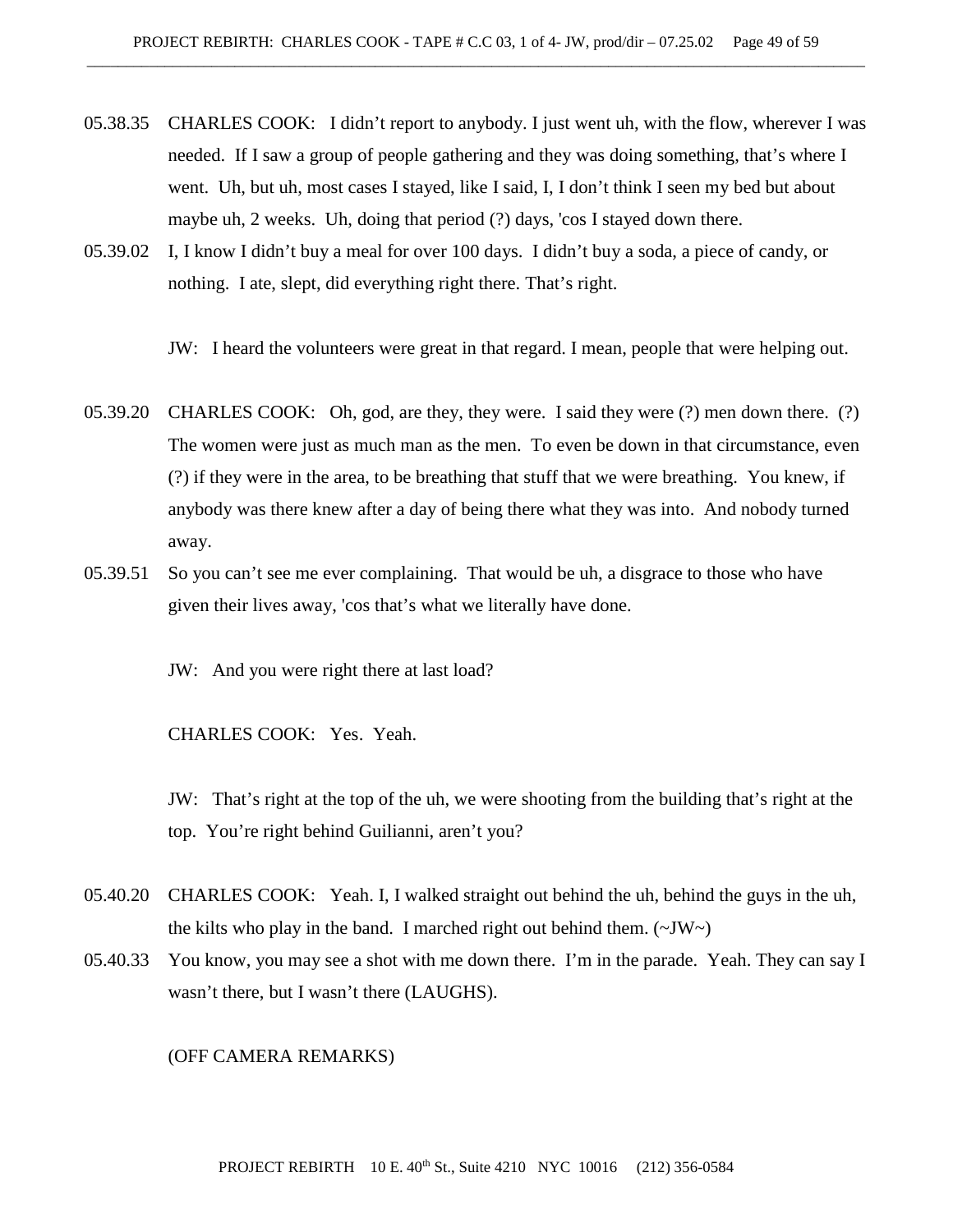- 05.41.22 CHARLES COOK: I was supposed to take the lessons yesterday, but the trains and everything broke down. I was on the train stuck almost an hour or something, almost two hours. So my lessons fell through yesterday. So maybe it was a blessing, because uh, I'm gonna go through one up in Yonkers. You know, we'll just go up there and do it. So.
	- JW: You definitely gonna do that trip?
- 05.41.45 CHARLES COOK: Only one way I won't go. They dump dirt on top of me. I'm definitely gonna go. Yeah, this, for it to be, it's like uh, for your, it's the same way I'm feeling about like coming here now.
- 05.42.01 Why was I asked to even go? Why were you asking me for this interview? I don't know. But there's a reason, so God put me in this position to go. And God put me in a position to come down here, so I'm gonna go along with it. I don't know the reason why. But I'm not, I'm not questioning it, but I'm not gonna question it. It's not in my hands, I'll just let it go. I'm just gonna do what I, maybe it's meant for me to serve this way, so.

#### (OFF CAMERA REMARKS)

- 05.42.34 ROOM TONE
- 05.43.38 B ROLL STILL, GROUND ZERO, DAY (PIPE ORGAN?)
- 05.45.11 CHARLES COOK AT LAST LOAD
- 05.47.27 BROOKS BROTHERS
- 05.48.50 CHARLES COOK WITH FAMILY
- 05.49.57 END OF TAPE # C.C 05, 3 of 4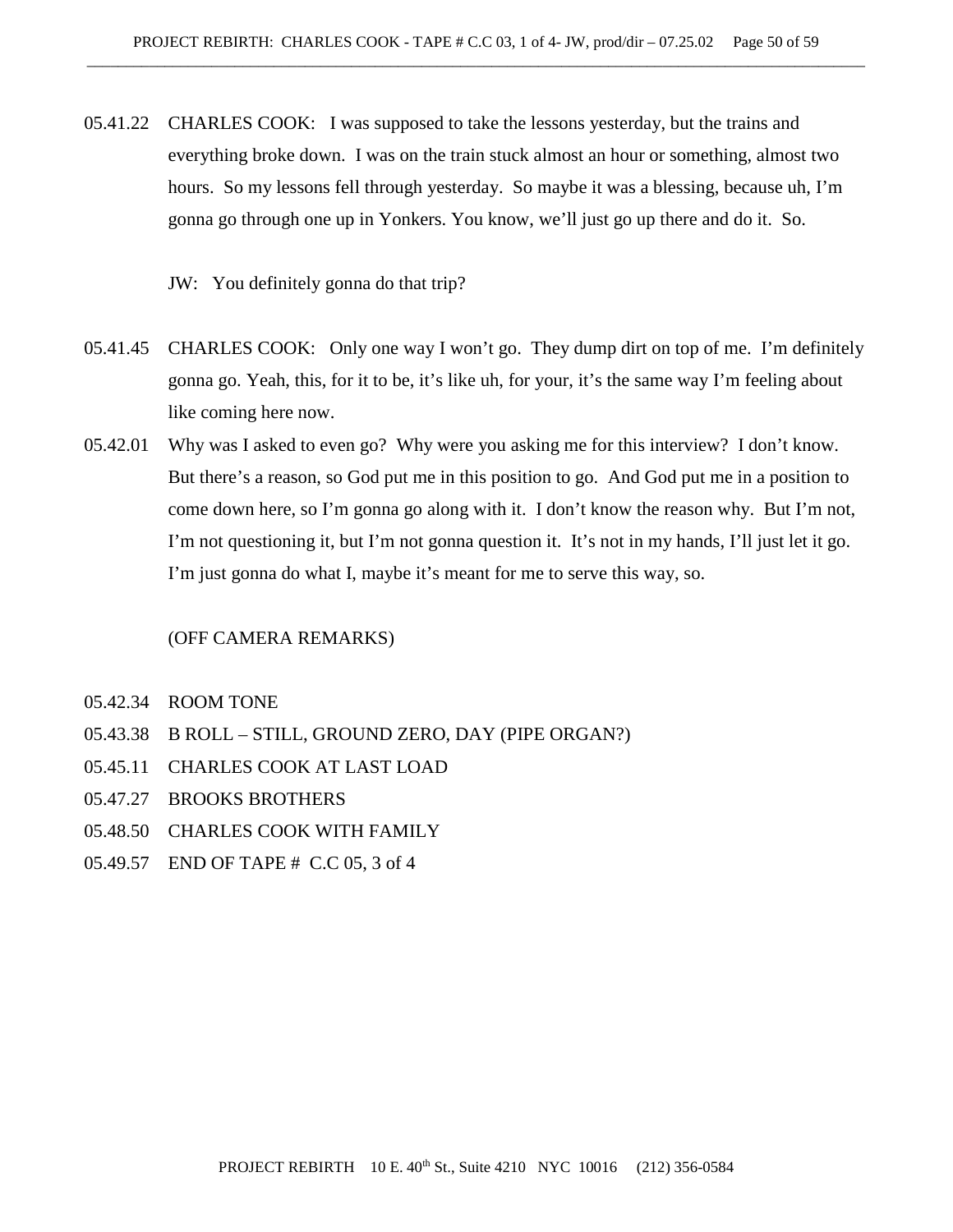# **TAPE # CC - 007 CHARLES COOK 08.04.02 JIM WHITAKER, Producer/Director PROJECT REBIRTH**

#### 07.00.30 PICTURE UP

## (OFF CAMERA REMARKS)

JW: So as we discussed, I just have a few questions (LAUGHS). So why, why did you go down there?

- 07.00.59 CHARLES COOK: Uh, the reason that I went, it's not really clear to me, but I knew I had a duty, I knew something was calling me. I saw our country being attacked. I saw my home being attacked. Uh, it wasn't like it was Korea or Vietnam or someplace. It was in, it was in my front yard. Uh, walking distance from me.
- 07.01.29 True, I walked 140-something blocks or more, but that's nothing. You know, uh, I met a fellow who had hitchhiked on the second day, he got in there. Come from Mississippi, and he wasn't the only one. Other people coming from distances, so for me to walk a few blocks, maybe an hour or something for a walk or whatever it took me to get walk, 'cos it was a hot day, that's nothing. I didn't do anything.
- 07.02.01 These are people that I feel have done things. You know, uh, like I said, I don't know why I'm here. Uh, so. But I could not turn away from it. And I had hurt myself on the first day. Uh, we was lifting a piece of steel and the steel dropped on my toe. But I couldn't go and just, they were trying to dig for people and look for people who were hurt uh, at the time they still some fireman and some people trapped up there on (?) in one of the uh, smaller towers. I asked one of the EMS, I said, I hurt my foot. He said, well, he said I think it's busted. I think it's broke 'cos I know how it felt. He said, well, the only thing we could do is wrap it, but he said, do you want me to fix it? I said, no, I'll just take care of it later on. It was nothing else, all you could do is just wrap it. Because he had other people (?) to tend to, and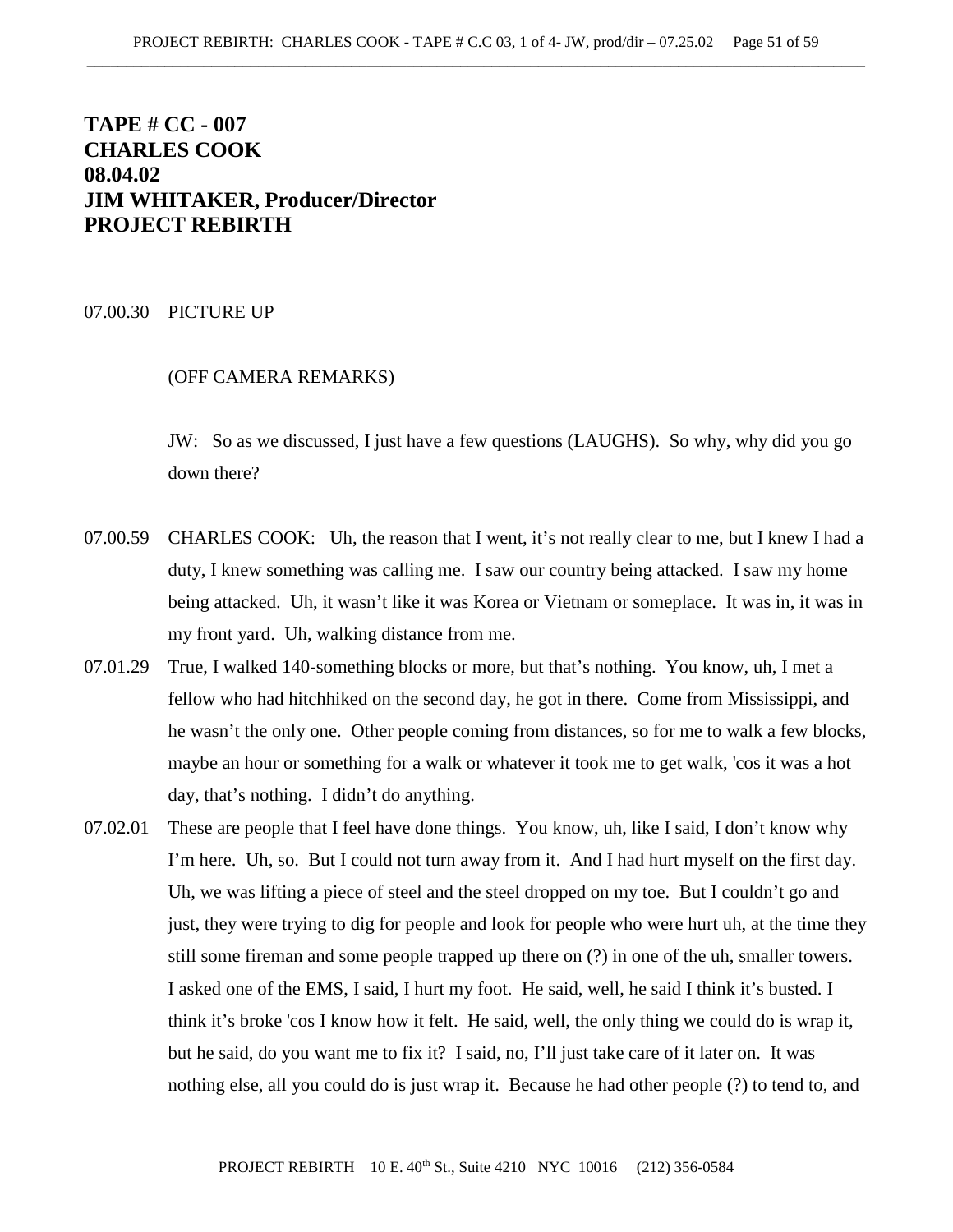I was not, I didn't feel I was considered something that you know, from the triage situation, I'd be at the end of the line anyway.

- 07.03.04 Ok, so I just said, well, I'll just deal with this. It's just a little pain. And I believe in pain, you know, you just take it and put it to the side. I have a thing about pain. Uh, you put it up on the shelf and you come back to it later on. And while it's up on the shelf. Same thing with problems. You put it up on that shelf and you come back to it later. You forget about it, 'cos your mind's not on it. You go away from it. So I was able to endure that, that was no problem for me.
- 07.03.28 But I stayed at uh, and slept on the street the first night (CLEARS THROAT).

JW: Now what was that like uh, could you literally, put yourself in my position. I want, I want you to take in your mind's eye and I want you to go back to that time and that moment and what it felt like. I mean, I've seen the images on television, everything was white. Everything (?) What was it like to bed down?

- 07.03.52 CHARLES COOK: It was like sleeping on Coney Island beach, with a fine misty dirt, very, very fine and I think that's why a lot of us have problems with our health now. I have asthma which I never had. And I cough that I'll never get rid of. And it was so fine. And but, but what it made it so much different from the beach was it was filled with so much liter, paper, and every once in a while you would see a human remains or parts of people.
- 07.04.29 So you knew it wasn't no beach. It was, uh, they had these lights that made it even more eerie, because the lights weren't uh, completely set up. And it's, it's like going into a time zone, like Planet of the Apes when they went back. It's like the earth choked up the World Trade Center and spit it up, upchucked it, and dropped it back down.
- 07.04.59 But in some parts, most parts of the World Trade Center, under, known to people that weren't, other than people that were there. I stood taller than what most supports of the World Trade was. I was taller. 'Cos it wasn't that high. Most of it was so far below ground. It was, you know, and so I slept on the ground. Wasn't no thing.  $(\sim JW)$ 
	- JW: Were there a lot of people (?)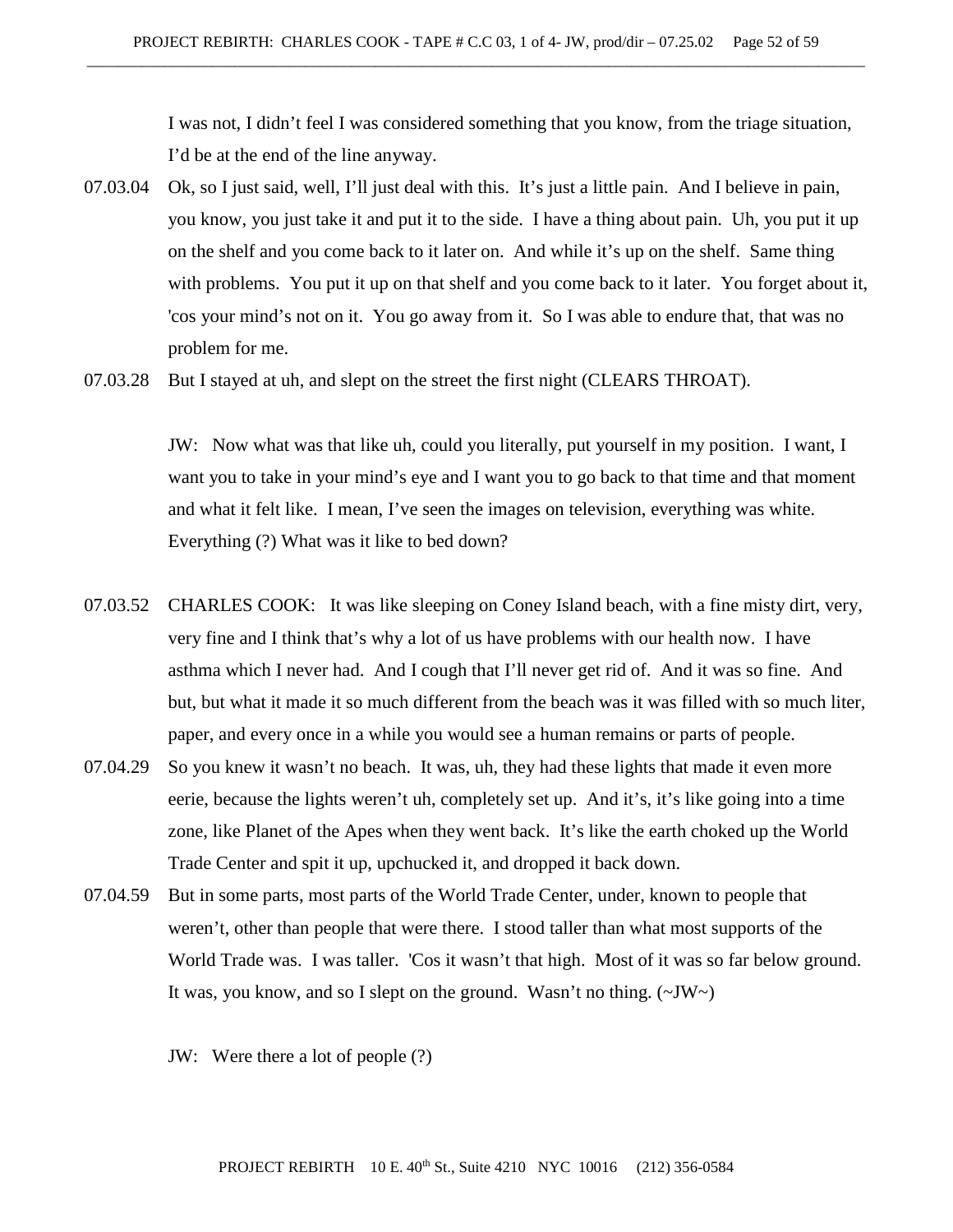- 07.05.25 CHARLES COOK: Oh, we the hours that we put in yes, was a lot of us that were on the ground. Was, you just got a board and slept. I was, I slept first uh, on the ground for a few minutes, 'cos you're just sitting and waiting 'cos when you're needed then you go back to help or do something. And then I found a board, a cardboard box uh, a couple of us did, and we laid that down, and we slept on top of that for a while. So it was uh, I've been in the Army so I've learned that uh, you know, that's just an inconvenience.
- 07.05.58 You just make do what you make do with. But by the second day, I knew uh, I had gotten sick. Or had (?) contacted something that I would not ever get rid of, or felt that I did, because that, like I said, that fine, it was so fine, and even when we went uh, the respirators that we were using, but by the time they were getting respirators and stuff like that, they were no good. Because as you dig down and open up a vent, it's more of that fumes coming up.
- 07.06.29 And they said, oh, we got a bad, definitely wear your mask. But after a few, fifteen twenty minutes, the masks were no good. Then if we went to eat you had to take the respirator off to eat. And the wind was blowing such that it was coving the food uh, and you indigested in it that way. But uh.

JW: So with that, what you were, you talk about your theory of pain and putting it in a box (?) what did you do after the second day? Did you just put that pain in a box?

- 07.07.01 CHARLES COOK: Yes, I did. (~JW~) I let it stay there. Because it was. How in the world could I complain about a broken toe? There's a building, two buildings, three buildings, 7 down, the other's all mangled. (?) complain about a toe? The (?) stuff that was around was insignificant what I had. I didn't. I had little or nothing.
- 07.07.30 It was, I was nobody in the scheme of things, do you understand what I'm saying? I was. These people had real problems. They were men there, who lost their sons, daughters, there were men there looking for their brothers, firemen. You know, I saw, what I saw, I saw men, I saw women that were real people (?) Anyway. (PAUSE)
- 07.08.04 And you know, my little something wasn't nothing. And I got involved and, and I, I felt it was a privilege for me to be helping them. You know? Uh, I would tell them, I said listen, I'm not a firefighter or whatever. But whatever you want me to do, I'm here to do it. And they, they said, don't worry about that.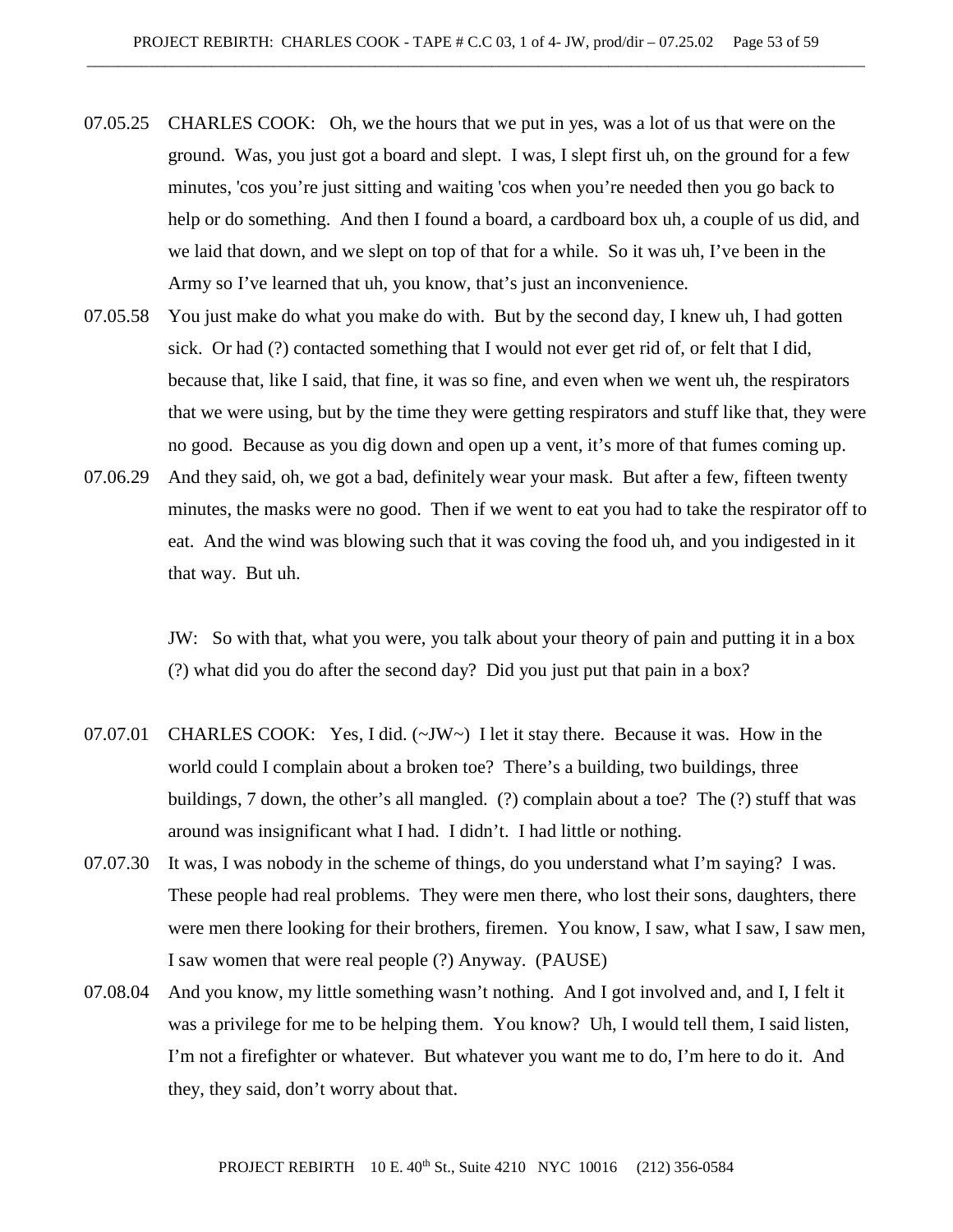- 07.08.29 And they accepted me, and they accepted me, that's the greatest honor I've ever had in my life. So when my friends ask me, why did you stay? And why didn't you walk away? Uh, I couldn't because I bonded with people that the bonds are tighter than my kids. It's something, and I love my children, but it's a bond that is so special, and only those that were there to serve can understand.
- 07.09.05 Anyway, I don't like getting emotional. I never was a person to get emotional, but this, you look back and what happened and (?) bothers me.

JW: You, you also said to me uh, that one of the reasons you stayed was 'cos you didn't want your son?

- 07.09.21 CHARLES COOK: Oh, yes. Well, I got down there and I said you know, I can stay. 'Cos I didn't want my sons to come. My sons would have come and I said, no, don't, please don't come because it's not necessary. There's enough people here and they probably won't let you in anyway. And I said, I'm in here and I'm serving for all of us, so just you stay. You know, I've had a good life. I'm not a rich person, but I've had a decent life. Uh, I don't have to look over my shoulder. I have good friends. And if this sacrifice health-wise that I've given up is part of what I had to give up, I'd gladly do it again.
- 07.10.03 It's, it's really not a problem for me. I you know, knowing that if that would have happened today and knowing I would be sick like I am, having the stuff I have in me, I would still go. Uh, you know, the devil can open his arms and say I got you, but I'm afraid when I get down there, he's gonna let me go, 'cos I'm gonna start a gospel choir and he's gonna have to throw me out. So you know, it ain't gonna be no trouble for me. You know, I used to say I'm (LAUGHS) be the conductor on the Hell-bound Express, but I done jumped off that train.
- 07.10.32 I'm, I think I made it to purgatory behind this. I'm a little step up now.

JW: That's great. Uh, tell me about leaving, because I, I the only analogy I have I think I expressed to you before when we talked was uh, the idea of uh, when someone's really sick as my mom was (?) you have a period of really intense, intense caring and effort, and everything else in the world seems like it doesn't matter compared to what you're doing at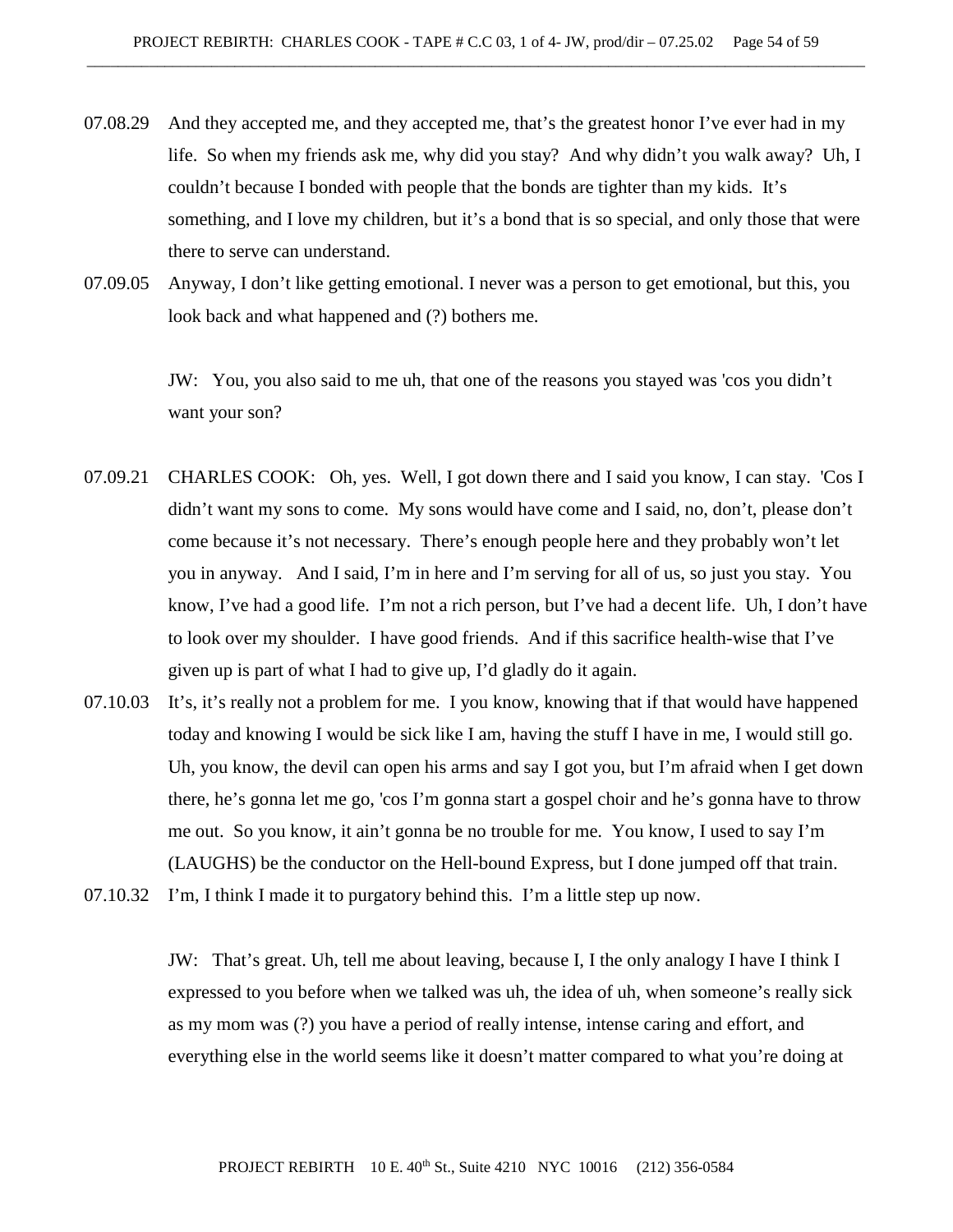the time. Then when it stops, you feel a sense of, of uh, I don't want to put words in your mouth, but I feel a sense of worthlessness, or, or what?

- 07.11.15 CHARLES COOK: Uh, what caused me to leave was uh, 'cos what I was doing was, I was staying down there, and I had volunteered also for the Red Cross. So I would go and hand out supplies at Respite Three and Respite One.
- 07.11.32 That was later on, like I say, in November. That's when I started working with them. And I did that up until uh, 'til up around Christmas, which (?) and then I decided, and all these days I really wasn't leaving that much, 'cos most of the days I'd just come in the house with, stay maybe 3 days straight down there and then go home and come back up. And what happened was I uh, went to the Port Authority, and it became very personal for me.
- 07.12.01 I looked at the pictures uh, of those that were deceased, and those that they were looking for had gotten hurt. And it made it kind of hard, so when I went back down there, it was, it became very, very personalized. I, it's one thing to see a limb without uh, uh, somebody's torso or something else.
- 07.12.29 And you don't have no feelings for it because you cut, you have to cut yourself off from that. Uh, in order to deal with it. But when you start, it's like uh, I found some woman's purse and handed it in. All that start, all that started coming back to me. It became personal, 'cos that's was somebody. But I was looking at it, an object not a being or a person. I just had, that's the only way I was able to deal with it, and uh, that's why I said, I look at these people and I take my hat off to them.
- 07.13.04 They, you know, I know in my heart a lot of people criticized them firefighters and them cops? For oh, they would not have been in that building uh, knowing that it was coming down? They don't know the hearts of those men. They would have ran in that building, knowing the building was coming down if they thought they could save some people.
- 07.13.29 I know that, I believe that to my heart. My I go to my death with that, but I believe that. I know it. I uh, anyway. So that's one reason I stayed.

JW: Was it hard to leave?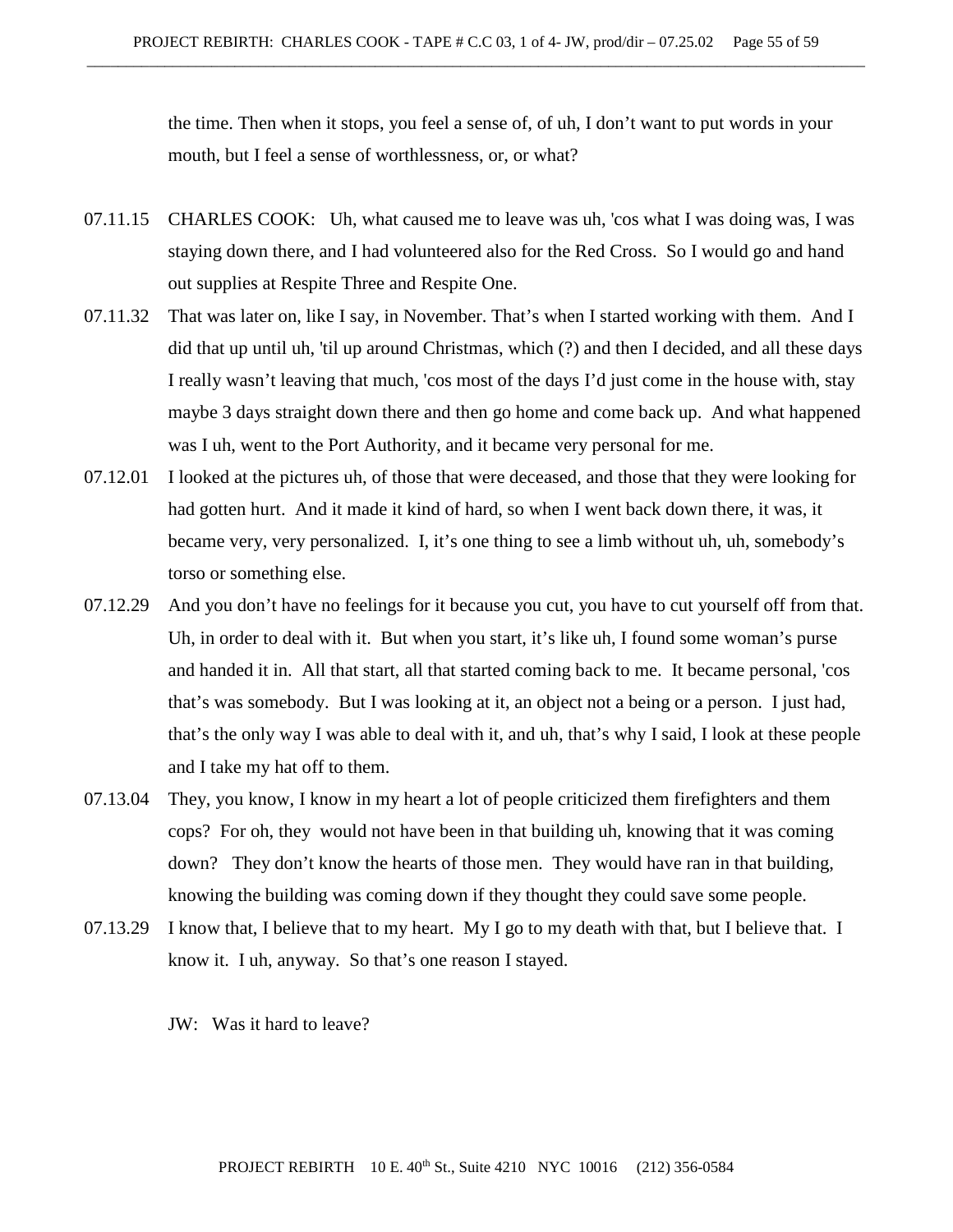- 07.13.48 CHARLES COOK: Yes. See I'm getting very emotional here, yeah, it was hard. (PAUSE) So like I said, you know, you bond with people and you get committed. You worry about them, and I was worried about some guys. Like when they told us that they thought that wall, that bathtub effect, I couldn't leave then. I had to be there 'cos if somebody that guy right there was gonna get hurt, I was gonna get hurt with them. We just gonna go together. So. Yeah, it was hard to leave, yes, very much so. You know, uh, and like I said, I'm not emotional, but this is, this does make me emotional.
- 07.14.31 I've cried uh, twice in my life. And this one of those times. And I uh, got to be a real softie (LAUGHS). (PAUSE) Anyway.

JW: Thank you.

CHARLES COOK: You're more than welcome.

JW: Thanks for coming by.

CHARLES COOK: God bless.

JW: Yeah, I appreciate it.

- 07.15.00 CHARLES COOK: Hey, listen. Uh, it's like I said, I ain't done nothing. There's so many more people out there. You know, this is a great country, and those that don't know it and don't appreciate it ought to leave and stay away. We have people here that are really be good people. I saw the best of them. That's, that's something nobody could take away. (?) ain't no money. And couldn't put a value on what I saw, and felt in my heart.
- 07.15.41 Nothing. It's like uh, Columbus Day Parade, when the firefighters saw me, had me march up in the parade with them. And then the (?) head of the uniform fire department. When he was marching, he had, he had me come up and march up front with him.
- 07.16.00 And I said, thank you for the honor. And he said, no the honor's ours, for you being down there with us. And that was, that was the other time uh, I almost boohooed (LAUGHS). But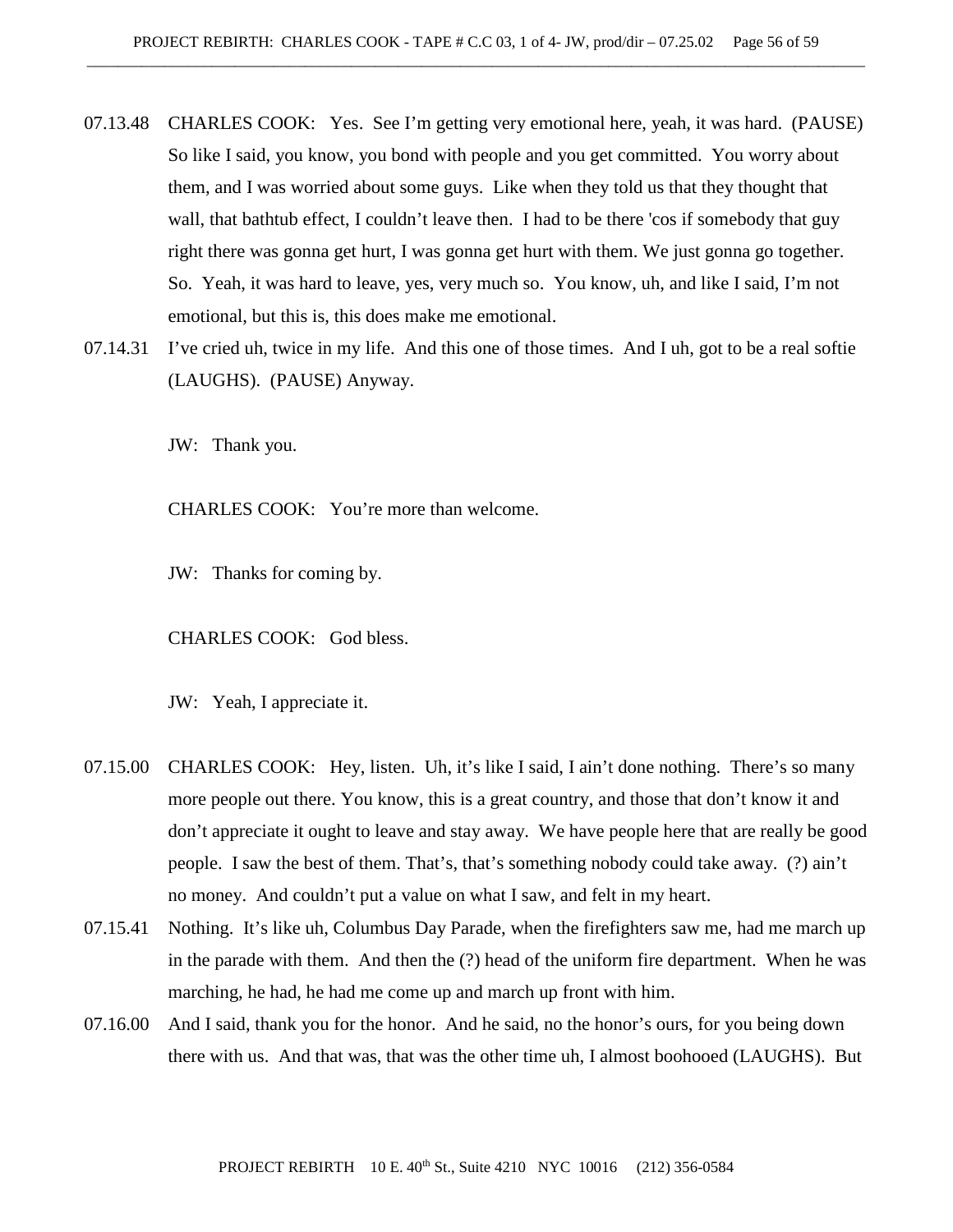uh, no. I am just one little piece. See. I look at the person that was standing out there on the street with a sign saying Thank you.

- 07.16.33 Oh, I wish I could be in it, the fact that they were standing there, Thank you for what you're doing, to the rescue workers. Thank you. The kids who sent cards, and we'd pick them up and you'd see little cards saying thank you for what you're doing. Those are heroes, because their hearts were in it. That's, that's your hero.
- 07.16.59 Those that give unselfishly like that, uh, even though they couldn't help. They, the fact that they wanted to help. You're a hero 'cos you're putting your heart into this documentary because this is your way of contributing back. That's your humanity. 'Cos everybody couldn't be there.

JW: Thanks.

CHARLES COOK: Ok. God bless you.

JW: You, too.

# (OFF CAMERA REMARKS)

JW: Are you planning on doing this trip?

CHARLES COOK: (?) is hell gonna freeze over? It's gonna freeze over he mess with me. (LAUGHS) Yes, I'm doing this trip.

JW: So when do you leave?

07.17.51 CHARLES COOK: I'm leaving uh, Tuesday night to go to Detroit. I'm going out there and get me a little job and work so I can get, by me some rain uh, some gear for the trip. That's what I'm really gonna do. And I'm gonna uh, practice some more, 'cos I know I'm not really street ready. I'm gonna practice more out there. I'm gonna take a 3, a course out there for about 4 days, 5 days more before I go and do in the daytime. I'll have time 'cos (?) I'm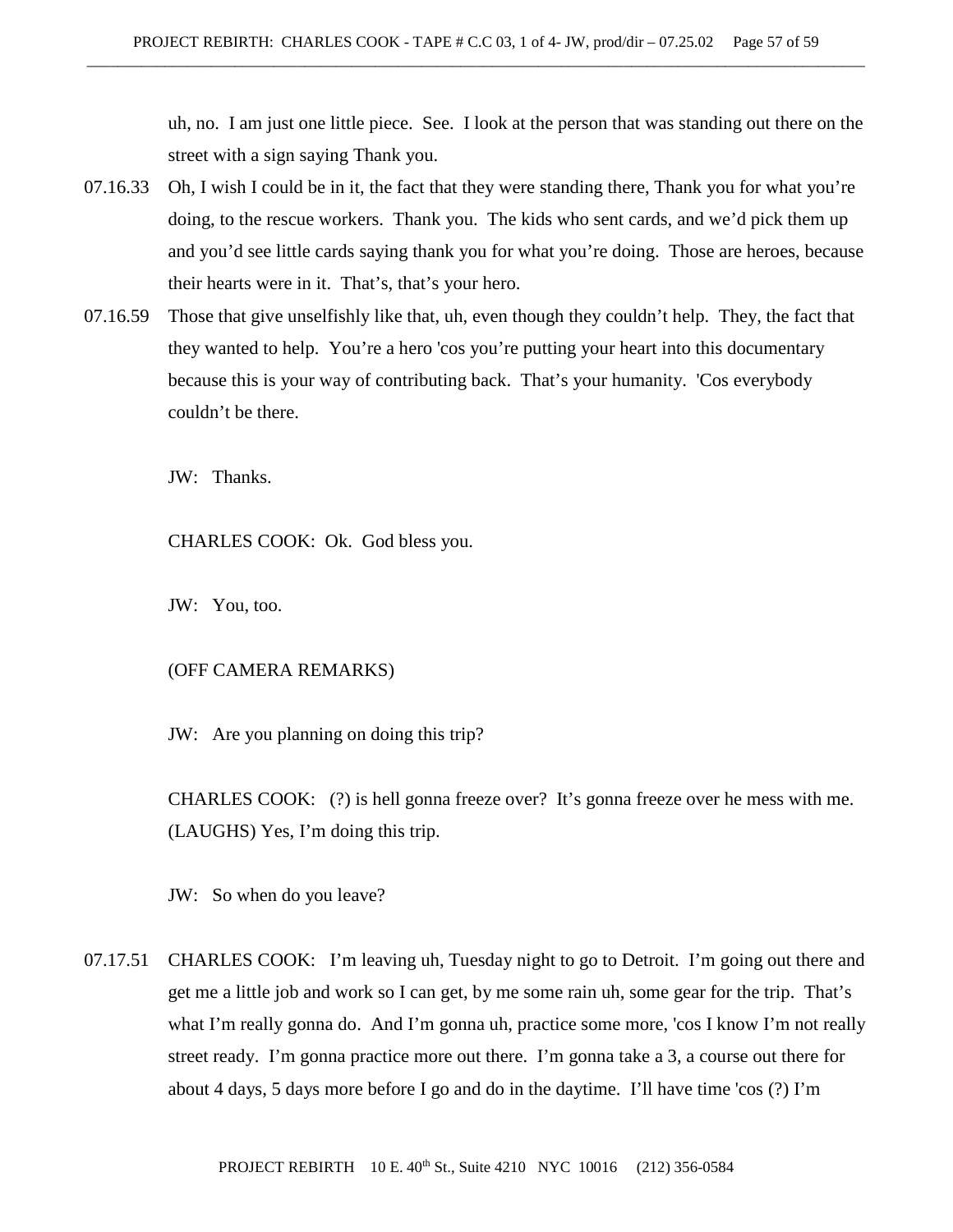gonna be working at night. I got this uh, and so by about the time I be ready, 'cos I'm not gonna embarrass the memory of the people that I'm representing. I'm not gonna do that.

JW: When do you go, when do you actually take off on the trip? The beginning of September right?

07.18.31 CHARLES COOK: The uh, September the 2<sup>nd</sup> from San Diego.

JW: You guys are (?) gonna move fast.

CHARLES COOK: I know (LAUGHS)

JW: How many miles a day are you doing? (?) Like (?)

CHARLES COOK: It's uh, San Diego to Vegas the first, that's the first

#### (SIMULTANEOUS CONVERSATION)

- 07.18.47 CHARLES COOK: That's the first trip.  $(\sim JW)$  and then we go to uh, all these different places. Uh, Kansas, uh, Denver, oh it's about 10 stops each state and then uh, you know, day by day. And then we get into Scranton, Pennsylvania, and that's where it's gonna split up.
- 07.19.04 And some are going to Ground Zero, some are going uh, the Pentagon but uh, I was in the motor (?) school today. Uh, one of the guys, instructors said, I'm sorry I had to fail you. I said, I know, I said, listen. I'm gonna pass to morrow, and that's no big thing. I'll just, you know, I'll just, I said I'll be all right. He says, I said, just got a little excited. (LAUGHS) He said, I saw. So he said, but we're gonna be meeting you. They're meeting us in Pennsylvania.
- 07.19.29 A lot of riders, see the, each state more people gonna come. So it's gonna be a lot of people coming. This thing is gonna be really big.

JW: Oh, I see, it starts out with you five riders?